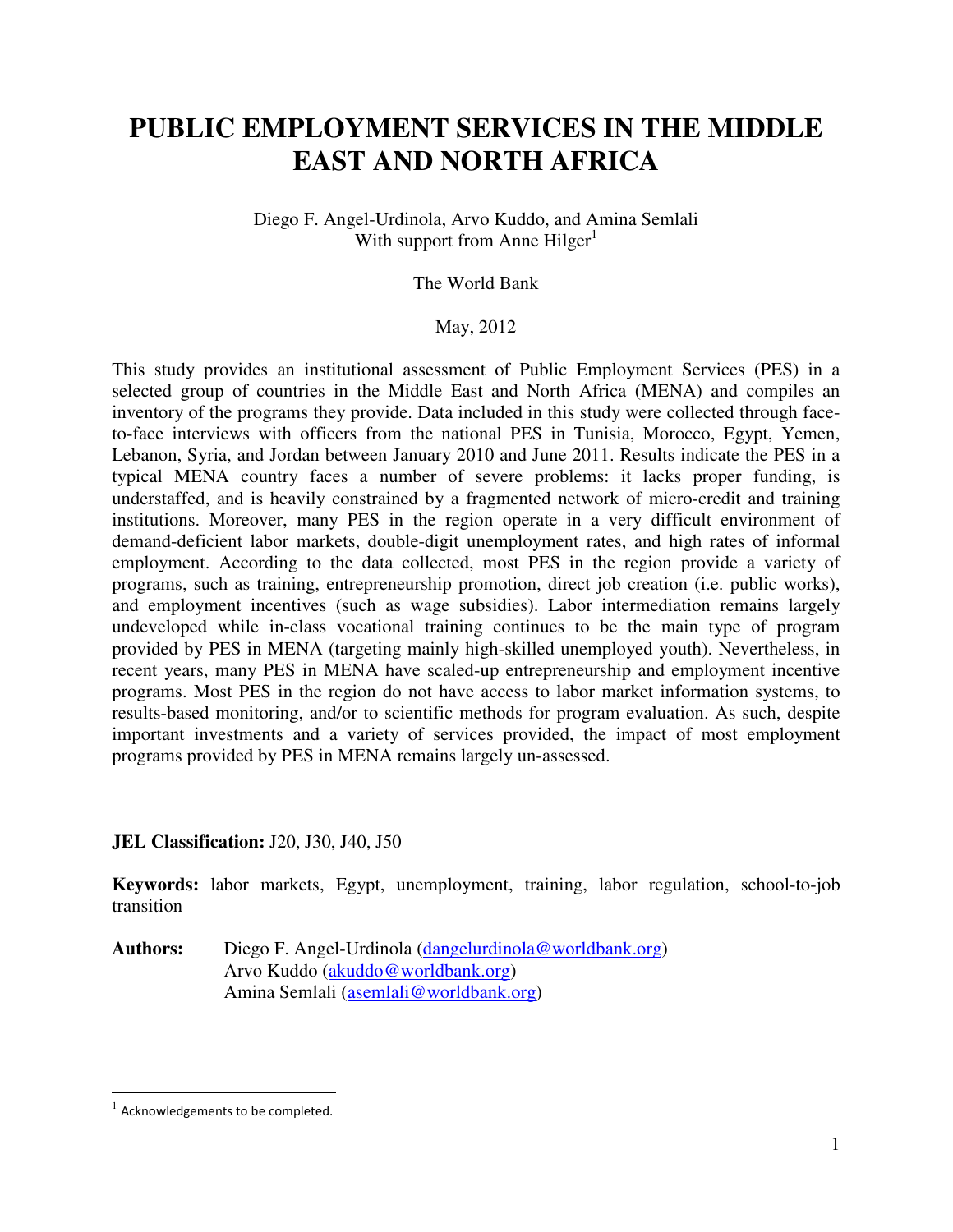# **TABLE OF CONTENTS**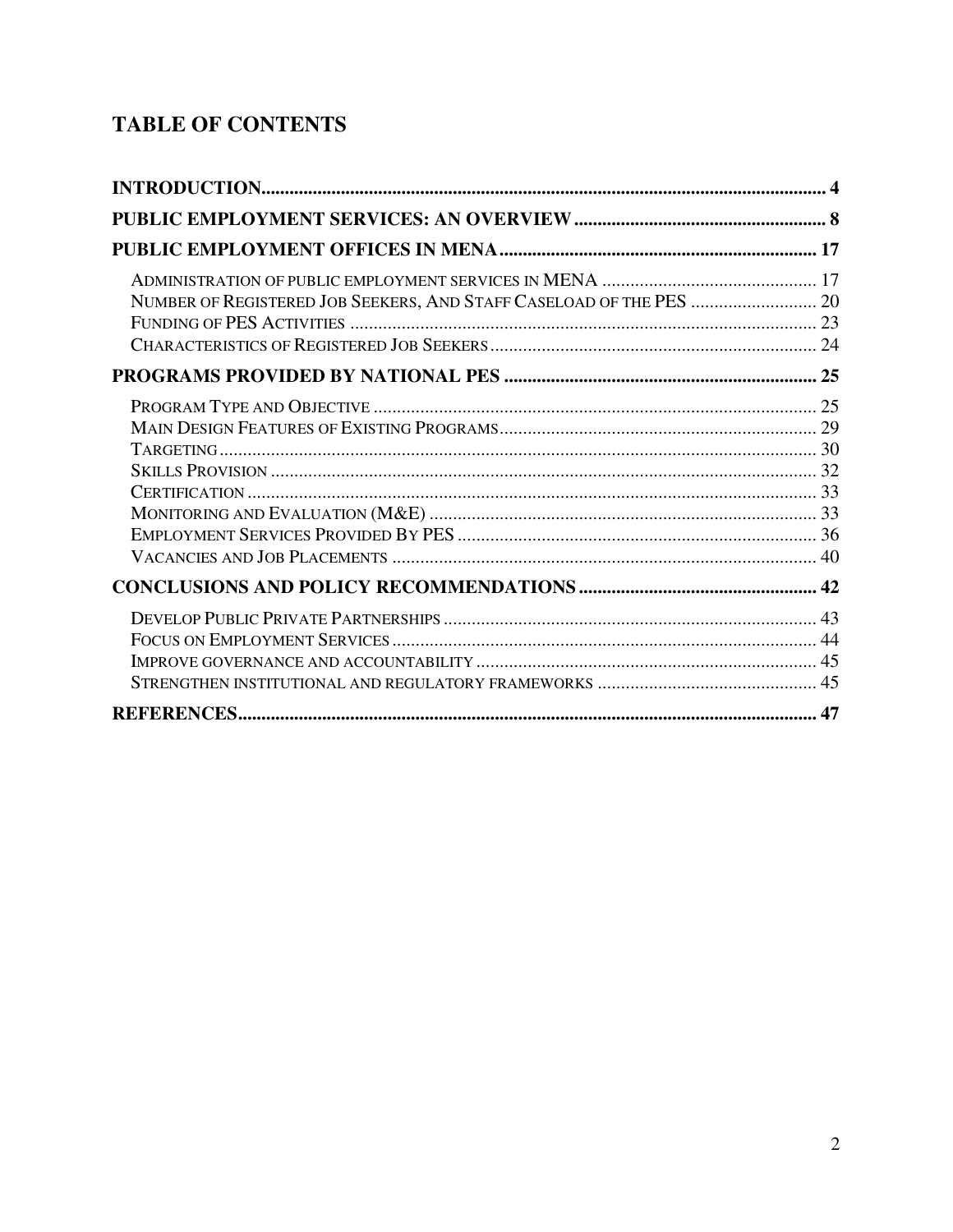# **TABLES**

| Table 2 Labor market policy expenditure by type of action in selected EU countries, 2009 14     |  |
|-------------------------------------------------------------------------------------------------|--|
|                                                                                                 |  |
|                                                                                                 |  |
| Table 5 Characteristics of registered job seekers in selected MENA countries, 2009; % 24        |  |
|                                                                                                 |  |
| Table 7 PES services for unemployed and employers in selected MENA countries, 2009  37          |  |
|                                                                                                 |  |
| Table 9 Job-seekers-to-vacancy ratio, and the number of job placements per 1,000 registered job |  |
|                                                                                                 |  |

# **FIGURES**

| Figure 1 Unemployment Rates and Population Growth by Region [Latest available data] 4         |               |
|-----------------------------------------------------------------------------------------------|---------------|
|                                                                                               |               |
| Figure 3 Ratio of labor force not contributing to the Social Security system in selected MENA |               |
|                                                                                               | <sup>20</sup> |
| Figure 4 Staff caseload in some ECA countries (Average number of registered unemployed per    |               |
|                                                                                               | 22            |
|                                                                                               |               |
| Figure 6 Distribution of Programs in the Inventory by Program Type 2008-2010 (in%) 27         |               |
|                                                                                               |               |
|                                                                                               |               |
|                                                                                               |               |
|                                                                                               |               |
| Figure 11 Impact Evaluation and Cost-Benefit Comparison [All Programs in Inventory]  35       |               |
|                                                                                               |               |
|                                                                                               |               |
|                                                                                               |               |
|                                                                                               |               |
|                                                                                               |               |

# **BOXES**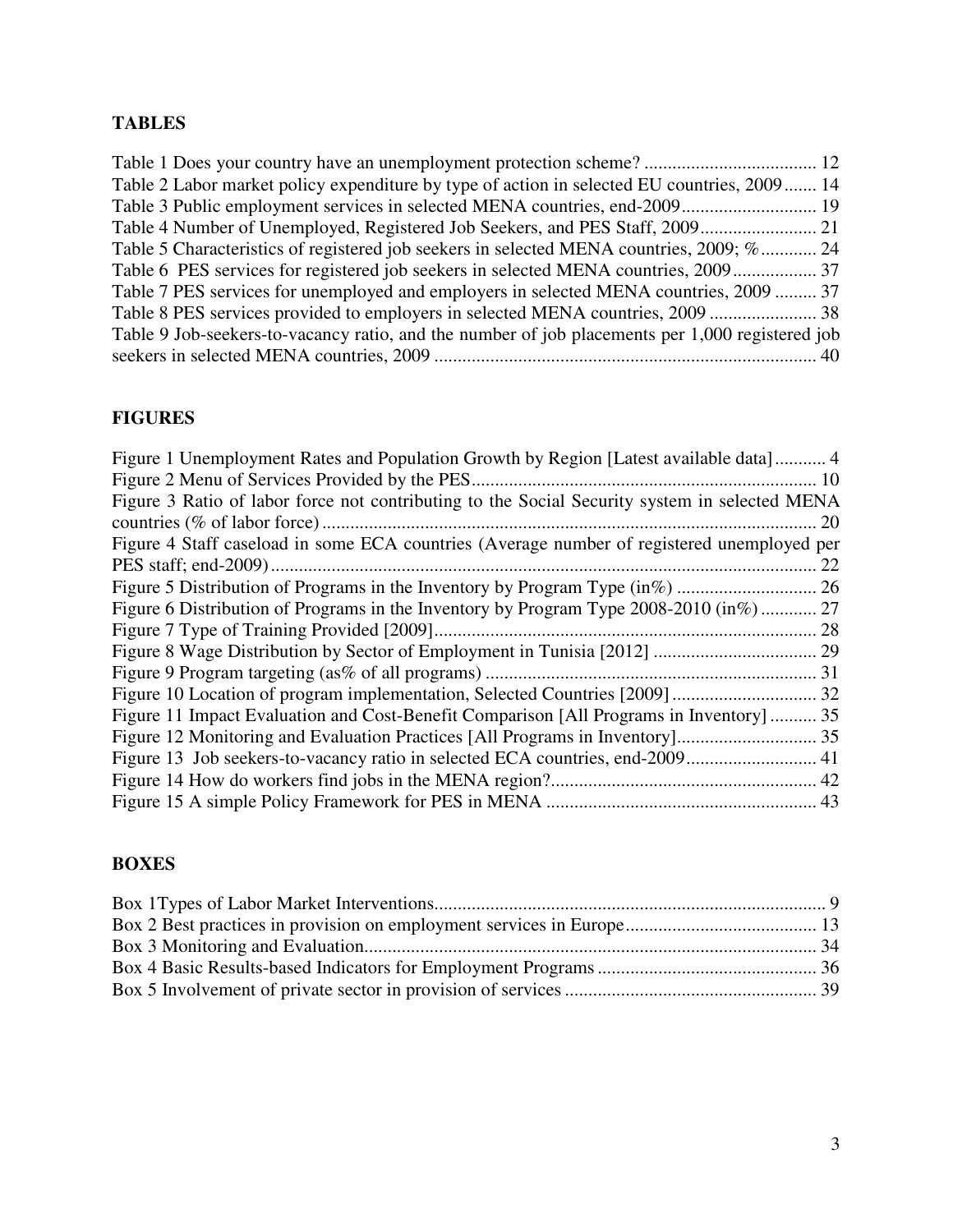#### **INTRODUCTION**

This chapter provides an institutional assessment of Public Employment Services (PES) in a selected group of countries in the Middle East and North Africa (MENA). Given the challenges in the labor market currently faced by countries in the region (high unemployment/informality rates and limited creation of quality jobs) (Gatti and others, 2011), employment services could constitute a relevant policy instrument to address labor market frictions, to facilitate individuals in finding available jobs, and to enhance the match (e.g. skills building) between supply and demand of labor (Angel-Urdinola and Kuddo, 2010). Indeed, one of the main challenges in the post *Arab Spring* MENA countries will be addressing the large and increasing stock of unemployed individuals. Based on the latest available data, unemployment in MENA (especially in non-GCC countries) is larger than in other regions of the world (Figure 1). At the same time, population growth in the region is also amongst the highest in the world, especially due to a demographic transition whereby the youth bulge in the region (15-24) accounts for about 30% of the overall population (compared to  $18\%$  worldwide).<sup>2</sup> While employment services are widely available in the MENA region, there are notable differences in their provision and implementation: employment services are mostly provided by the public sector in Tunisia, Morocco and Algeria; while in countries like Egypt, Jordan, and Syria programs are often provided by civil society, international organizations, and line ministries (Martín, 2010 and Angel-Urdinola, Semlali, and Brodmann, 2010). Public Employment Offices are national public or governmental bodies responsible for activities related to the implementation of employment services. PES generally deliver services free of charge to jobseekers (both unemployed and jobchangers) as well as to employers. While most MENA countries have PES in some form, to date, there has not been a comprehensive evaluation of PES in the MENA region assessing their institutional set-up as well as their budget/capacity constraints, programs, and monitoring practices. The purpose of this note is to look at the provision of public employment services – mainly those provided by the National Public Employment Office – in a selected group of countries in the region: namely, Tunisia, Morocco, Egypt, Yemen, Lebanon, Syria, and Jordan.



**Figure 1** Unemployment Rates and Population Growth by Region [Latest available data]

*Source*: ILO KILMNET dataset.

 $\overline{a}$ <sup>2</sup> UN Population Statistics (http://esa.un.org/unpp/index.html)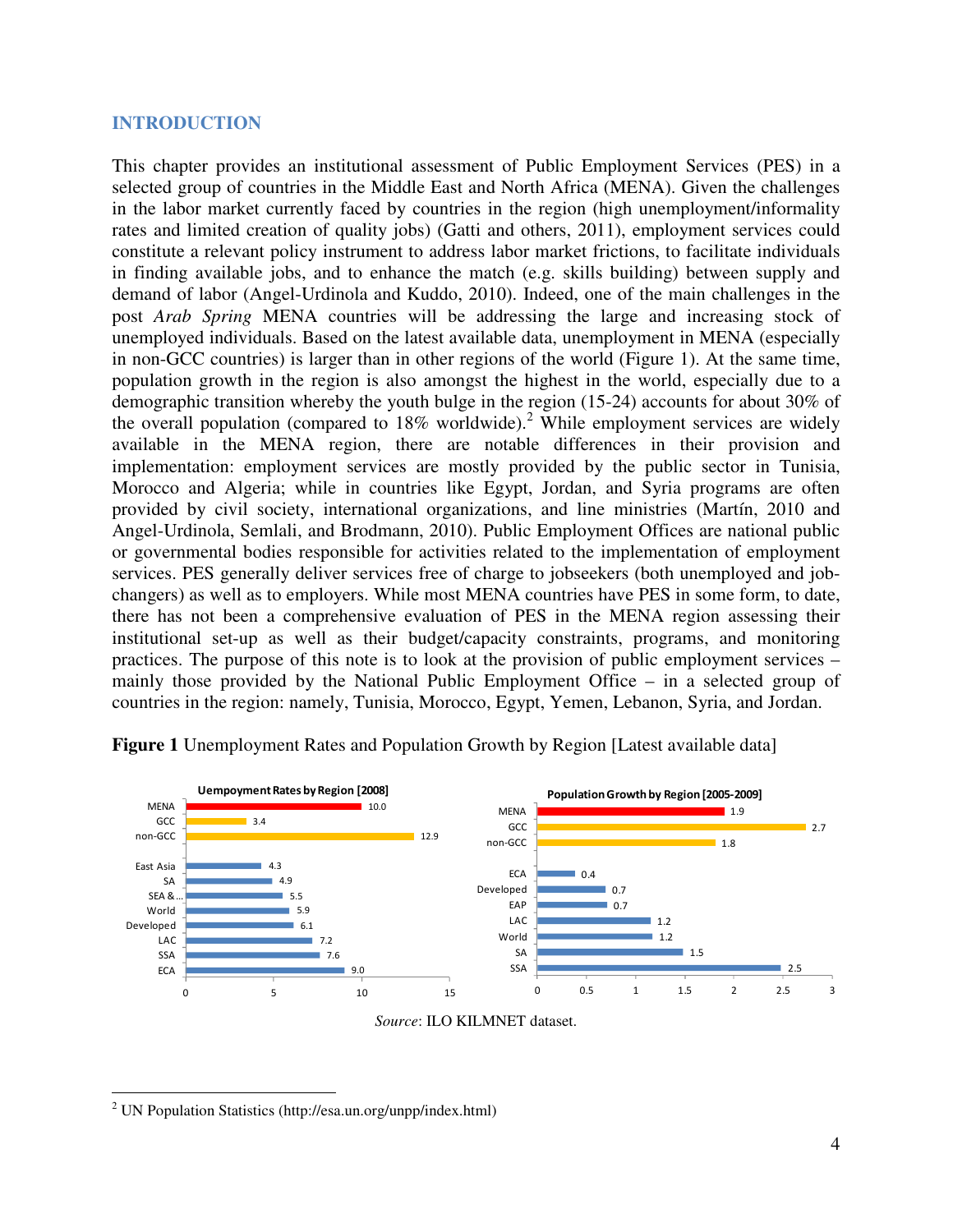The basic mandate of the PES is to facilitate the adjustment of firms and workers to changing labor market conditions. Public Employment Services potentially play a vital role in anticipating skill needs and/or deploying knowledge on future skill needs in their services to jobseekers and employers. The PES is usually the primary government institution responsible for implementing a variety of active labor market programs (ALMPs). PES are responsible for delivering employment services to jobseekers and employers. The national PES may also be tasked with delivering special programs to assist displaced or retrenched workers, to support public works programs, or to work with enterprises to access training services or adopt public support for work sharing and other means of averting mass layoffs. PES usually deliver three main services: (i) job search assistance, career guidance and labor intermediation (such as referrals of jobseekers to vacancies); (ii) management of unemployment benefit; and (iii) provision of ALMPs and/or referral of job seekers to ALMPs.

Data included in this study were collected through face-to-face interviews with officers from the national PES. Results presented in this study are based mainly on data collected through a Public Employment Services survey implemented in Tunisia, Morocco, Egypt, Yemen, Lebanon, Syria, and Jordan between January 2010 and June 2011<sup>3</sup>. Data was collected through face-to-face interviews with several staff from each country's PES, such as financial officers, program managers, and staff in charge of monitoring and information systems. The survey asked for information about the institutional set-up of the PES (number of staff, number of offices, and type of services provided), budget, characteristics of the registered unemployed, and ALMPs provided (beneficiaries, targeting, and expenditures) for years 2008, 2009, and 2010. The questionnaire was based on instruments already developed to assess PES in OECD countries and in Europe and Central Asia (see Lippoldt and Brodsky, 2004 and Kuddo, 2009). Conducting the survey was not an easy task and several problems were encountered during its implementation. First, participant PES were reluctant to disclose financial data. As such, data on financing (overall PES budget as well as program budget) were only collected in Lebanon, Morocco, Tunisia, and Yemen. Second, availability and procedures to collect and update data on registered unemployment differs from country to country, making it challenging to produce international/regional comparisons. For instance, in Lebanon, data on registered unemployed was only available for the capital, Beirut. In Syria, there is not a clear procedure to update the existing dataset on registered unemployment and/or established procedures to exit the dataset. As a result, the available Syrian dataset – which includes almost 2 million registered unemployed – includes individuals that may have found a job already, become inactive, and/or have been queuing for public sector employment for more than 5 years. Finally, data for 2010 (programs and beneficiaries) was only available in Tunisia. Other countries provided information for years 2008 and 2009. Data collected during the face-to-face interviews were inserted into a database, which constitutes the main source of data for this note. Moreover, detailed country studies were produced using these data and complemented using available studies and institutional assessments conducted by various other institutions.

One of the challenges to PES in the region is that employment services operate in an environment of extremely high informal employment. A typical MENA country produces onethird of its GDP and employs 67% of its labor force informally (Gatti and others, 2011). For example, in the reviewed countries, the share of the labor force not contributing to the Social

 $\overline{a}$ 

<sup>&</sup>lt;sup>3</sup> The questionnaire is available upon request.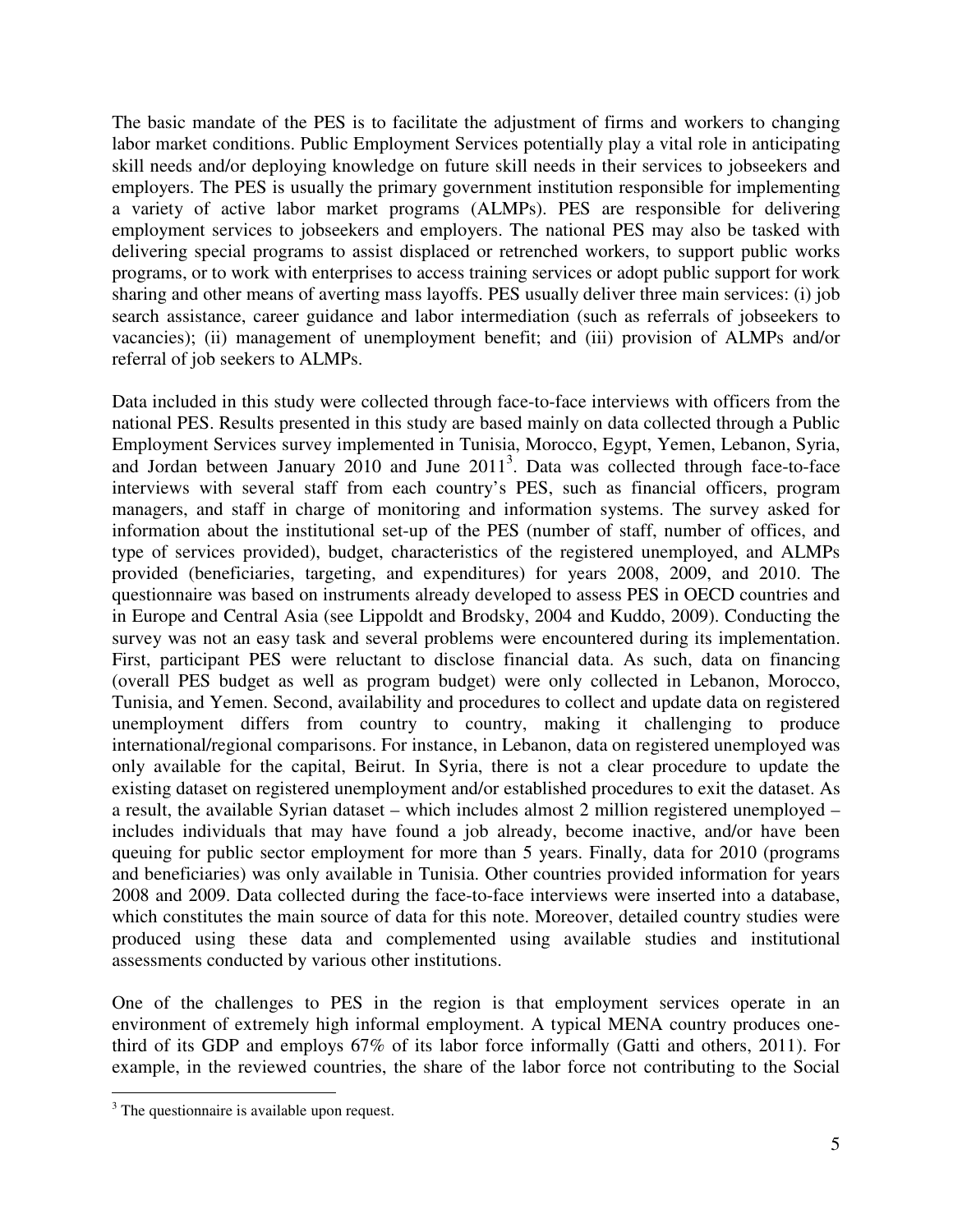Security system is between 45% in Egypt to 90% in Yemen. Many of the registered unemployed are actually working informally. Most of the job vacancies and placements occur also in the informal sector but the PES' ability to reach that sector is very limited.

Generally, the PES in a typical MENA country faces a number of severe problems: it is usually understaffed and is heavily constrained by a fragmented network of employment services. An important factor contributing to the success of active labor market programs is the institutional capacity of national employment services, including the network of offices, legal framework within which they operate, and especially the professional level of the staff at the local employment offices. In particular, the staff caseload – the ratio of clients to employment counseling staff – is a critical constraint to PES performance in many countries. In 2009, in the reviewed countries the highest staff caseload was reported in Syria exceeding 14,000 registered job seekers per one PES staff, followed by Morocco, at over 1,500 job seekers, and Lebanon at over 1,200 registered job seekers per one staff. High staff caseload does not allow the PES to deliver personalized job intermediation services. Within the European Union, the average staff caseload is around 1:150, while the figure recommended by the ILO is even lower - 1:100.

Nevertheless, some MENA countries spend significant resources on PES. Data on public expenditures of PES activities are scarce in MENA. However, based on available data, in 2011 Tunisia spent 0.80% of GDP, Morocco 1.10% of GDP, and Lebanon 0.04% of GDP on labor market programs. Depending on unemployment rates or the generosity of the programs, MENA countries unequally finance labor market policies. In Tunisia, financing for the National Agency of Employment and Independent Work's (ANETI) active labors market programs (ALMPs) comes mainly through the National Employment Fund which is financed through a special account of the Treasury. Its budget consists of donations, resources from its interventions, and portion of privatization proceeds. The Fund is responsible for i) providing resources for ANETI's ALMPs, ii) funding micro-credits through the Banque Tunisienne de Solidarité (BTS) and iii) providing financial support to governorates to implement regional programs. The Fund provides funding for all ALMPs ANETI is offering, thereby putting ANETI in the position of being basically financially independent from the Ministry of Vocational Training and Employment. In Morocco, employment services and ALMPs are financed by the Ministry of Economy and Finances through special Treasury accounts. The National Agency for the Promotion of Employment and Competence (ANAPEC) in 2009 had a budget of 808 million Dirhams (USD 10 Million).

PES in MENA need to enhance their role in labor market intermediation much more. In Egypt and Lebanon (Beirut only), PES are quite active in registering job vacancies, and the ratio of registered job seekers per one vacancy is quite modest by international standards (more details in section 2). In Jordan and Morocco, the registered jobseekers-to-vacancy ratio, in turn, is relatively high. Nevertheless, job placement rates are not high enough to absorb the growing number of unemployed individuals. In Egypt, less than 5% of registered jobseekers are employed every month, in Jordan less than 3%, and in Morocco, about 1%. Among the reviewed countries, in Egypt, employers are required by law to send detailed statements to the Ministry of Manpower and Migration (MoMM) (the National PES) with information on the employees they hire within thirty days of hiring (qualifications, age, nationalities, gender and salaries). The companies have to meet certain criteria regarding work sites, salaries, and type of work in order to receive a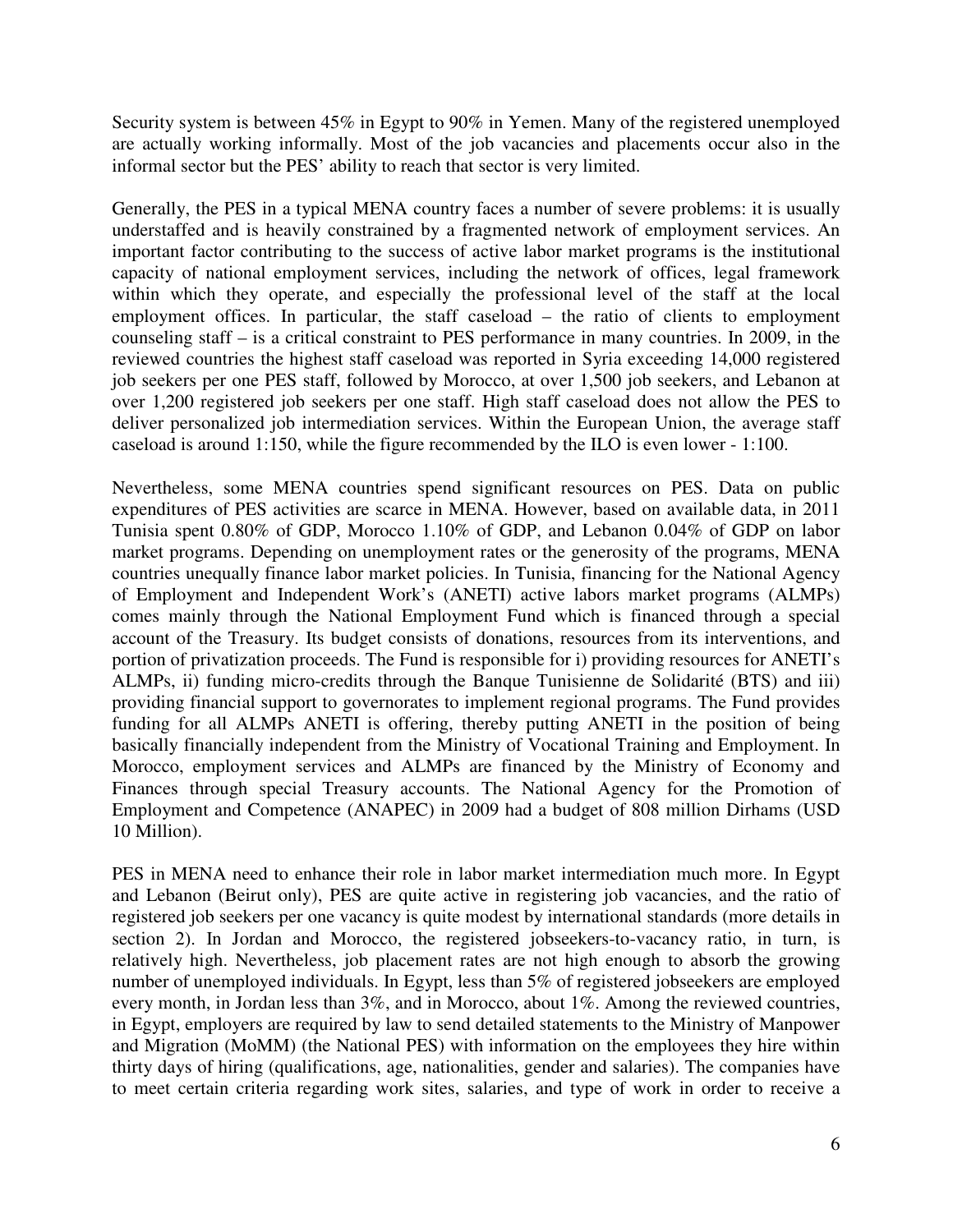license. Currently the passive approach by many PES of waiting for the employers to post vacancies still predominates, with little effort put into marketing the service. Along with PES, employers use a variety of other recruitment channels such as advertising, applicant initiative, and references from existing employees, schools, and consultants. Moreover, the number of job seekers looking for a job through PES is especially low in many MENA countries. In Lebanon (0.3% of the workers) and Yemen (2.8% of the workers), only a fraction of all workers find a job through labor offices (public or private). In other countries, like Egypt and Iraq, between 30 to 50% of all workers find a job through intermediation services, highlighting the potential of labor intermediation to reduce frictional unemployment even in environments of general job scarcity.

Training remains the most popular employment program in MENA. This study collected a total of 33 employment interventions implemented by the National Public Employment Office in 2010 in the seven countries included in the review; namely Tunisia, Morocco, Jordan, Lebanon, Syria, Egypt, and Yemen. Out of this total, 30% were training programs. Contrary to international bestpractices, MENA countries are moving away from less costly employment services and into more expensive training and employment incentives. In 2008, employment services constituted 35% of all interventions registered in the inventory. To a lower extent, programs provided by the National PES included direct job creation (i.e. public works) (15% of all programs in the inventory), start-up incentives (9% of all programs), and programs targeting persons with disabilities (3% of all programs). Also, most programs delivered by PES in MENA (training and non-training) target highly skilled unemployed individuals, mainly youth. Nevertheless, some programs target low-skilled individuals, rural areas, and minority groups who are likely to belong to more vulnerable segments of the population. The choice of targeting high-skilled youth is a response to the fact that in some countries, especially in North Africa, high-skilled youth display higher than average and increasing unemployment rates (see Chapter II and World Bank and INS, forthcoming for detailed discussions on Egypt and Tunisia).

Governance and design of training programs delivered by PES in MENA could be further improved. Only very few training programs delivered by the PES in MENA focus on the provision of soft-skills. At the same time, employers in the MENA region often express their dissatisfaction concerning deficiencies in technical/occupation specific skills amongst jobseekers but are also concerned about more generic/soft skills sets. This lack of appropriate skills is a hurdle when considering hiring especially young workers. Accreditation practices vary from country to country. Countries like Yemen and Syria largely lack standard accreditations systems and national qualifications networks while countries like Lebanon and Jordan have more developed accreditation systems (Chapter IV and Chapter III). Finally, it is worth mentioning that – despite being very popular and widely used – the impact of training programs in MENA on labor market outcomes (of individuals and firms) remains largely unknown. While most PES in MENA have some form of a monitoring system in place, they are not results-based and only provide data on the number of beneficiaries of different programs (i.e. outputs). Indeed, data collection on program outcomes, such as wages after program completion and or insertion rates, was not available for most programs included in the inventory. The majority of all programs included in the inventory did not have any type of method/procedure to assess program costeffectiveness and only a handful (15%) have conducted an impact evaluation.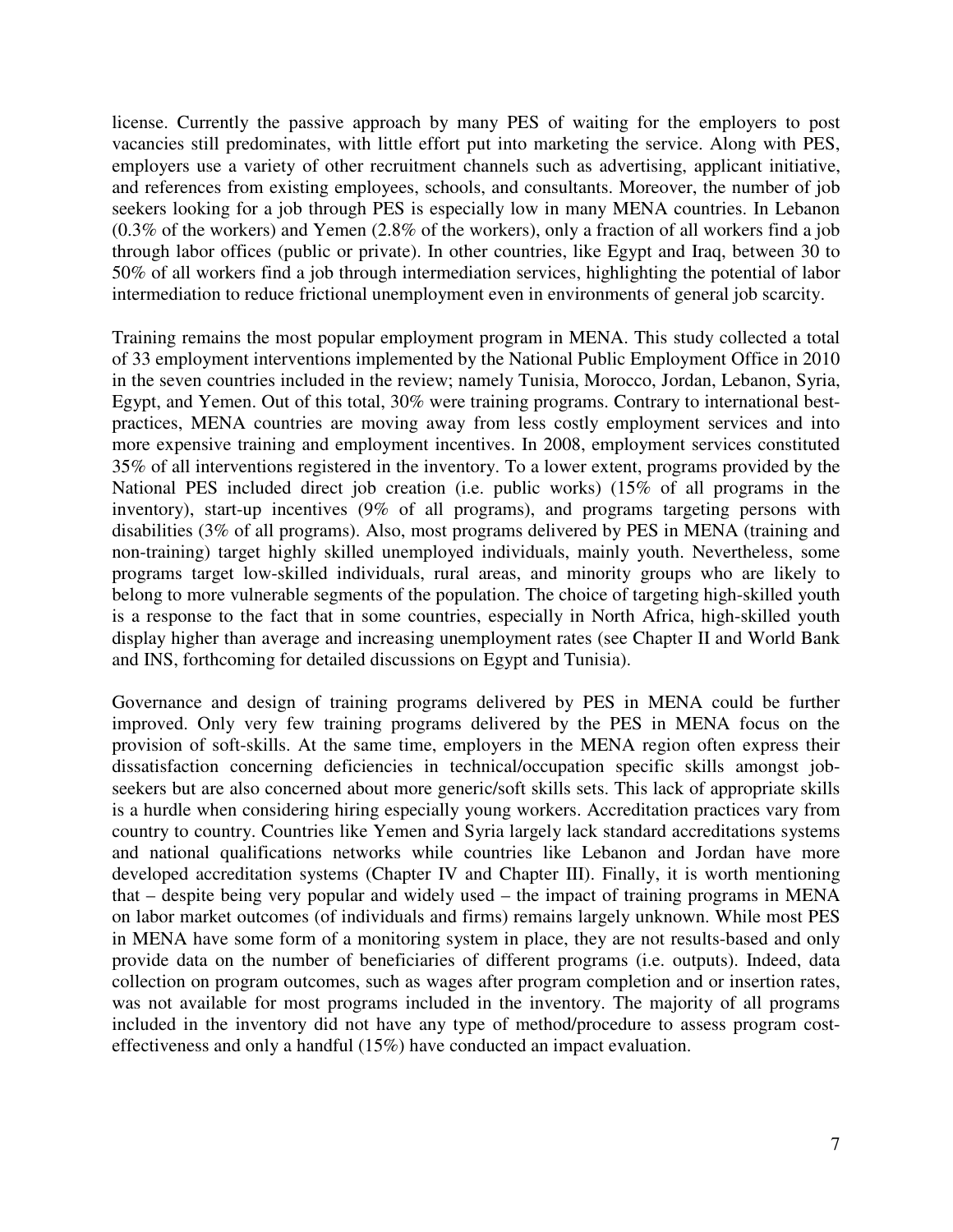This study proposes a simple policy framework to address the main challenges encountered in most countries in the region to improve the effectiveness of delivery and provision of employment services:

- **Develop Public Private Partnerships** to improve service delivery and better coordinate with the private sector to develop demand driven programs;
- **Focus on Employment Services**: Service provision in the region should move towards cost-efficient interventions such as labor intermediation, coaching and counseling and soft skills training;
- **Improve governance and accountability** through clear M&E frameworks, results-based Labor Market Information systems and developing a culture of evaluation;
- **Strengthen institutional and regulatory frameworks** by reducing system fragmentation, promoting institutional coordination and developing better systems for training program certification/accreditation.

# **PUBLIC EMPLOYMENT SERVICES: AN OVERVIEW**

Employment services fulfill brokerage functions, matching available jobs with job seekers. Since the beginning of the twentieth century, developed countries (mainly OECD) created public bodies – commonly known as public employment offices – to combat unemployment and help people find work. The first PES was established in London (United Kingdom) through the Labor Bureau and subsequently offices were opened nationwide through the Labor Exchanges Act 1909. Today, all OECD countries (as well as many middle income countries and some low income countries in ECA region) have a national PES. The aim of the PES is to provide a broadly-based all-round job assistance and counseling service to people registered at the employment office, with the aim of increasing their chances of finding jobs in the labor market. This assistance comprises many different types of activities: for example, initial interviews at employment offices, in-depth counseling during an unemployment spell, job clubs, among others. Traditionally, employment services were provided exclusively by public agencies but now, in many countries, public and private services coexist, usually serving different clientele. Often, for example, public employment services target the disadvantaged and the long-term unemployed while private agencies focus more on the job-changers, skilled, and white-collar workers (Box 1). The PES typically serves the unemployed through the management of unemployment benefits; providing job search assistance and counseling, and referring the jobseekers to ALMPs. Nevertheless, there are many other labor market policy interventions ranging from labor market intermediation services to training, start-up incentives, and direct job creation programs, among others (Box 1). While most of the literature on PES has been developed for OECD countries, assessment of PES in developing countries and in the emerging market economies has become a topic of interest in recent years (Kuddo, 2009).

Employment services offer a spectrum of labor market interventions used to activate and support the unemployed and other disadvantaged groups in the labor market. The aim is to enhance job matching and reduce the waiting times for job-seekers to find work and for employers to fill vacancies. Labor market interventions can be described as public interventions in the labor market aimed at achieving efficient functioning and correcting disequilibria, and which can be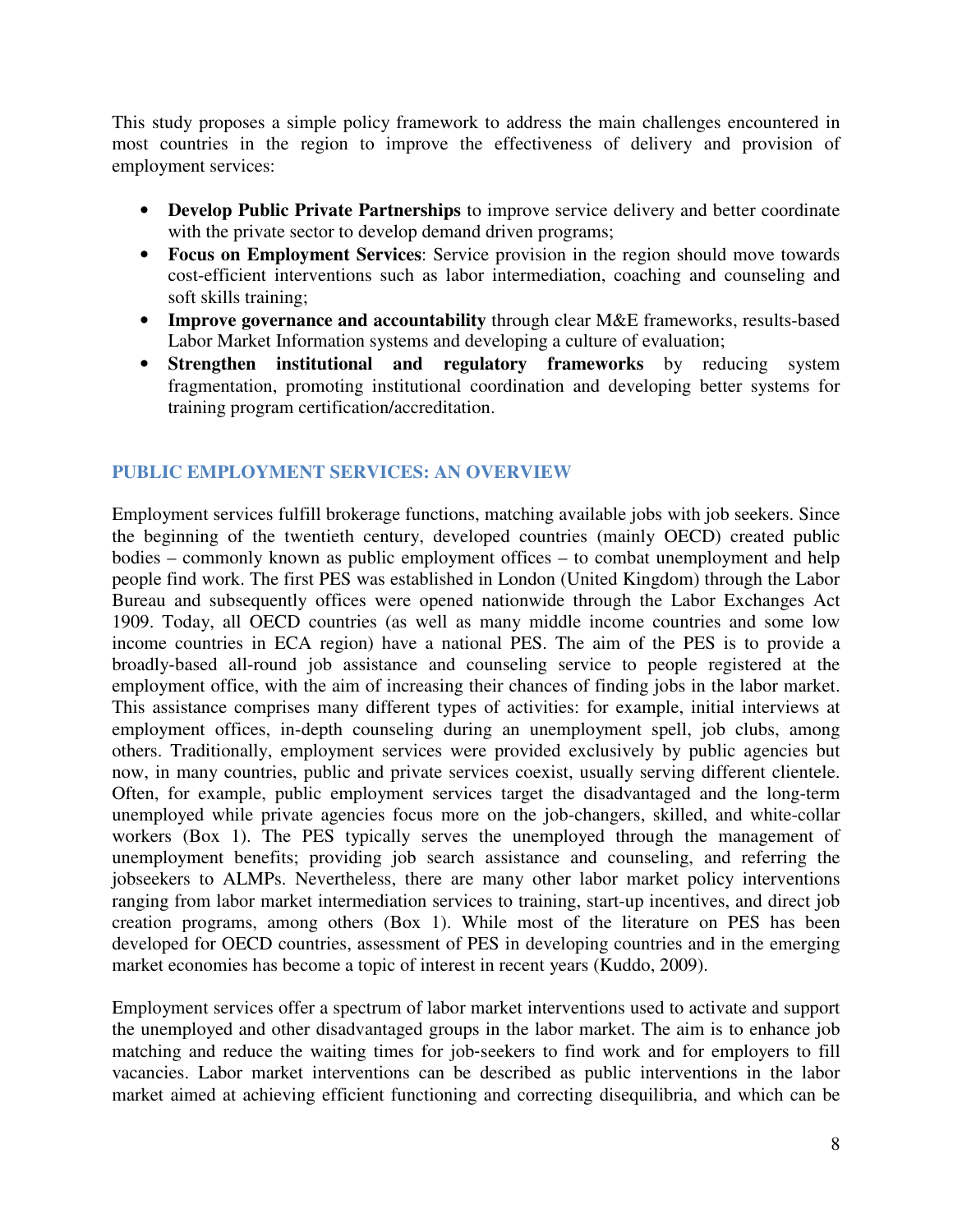distinguished from other general employment policy interventions in that they act selectively to favor particular groups in the labor market (EC 2006). Labor market services' (client services') component of ALMPs provided by the PES encompasses the following groups of activities: (i) information services for jobseekers providing ad hoc information and referral to opportunities for work, training and other forms of assistance, together with job brokerage services for employers; and (ii) individual case-management services of individualized assistance (e.g. intensive counseling and guidance, job-search assistance, personalized action plans) and follow-up for unemployed persons provided as part of a planned path towards durable (re-) employment. A menu of employment services that can be provided by the staff of PES is summarized in Figure 2 .

#### **Box 1**Types of Labor Market Interventions

#### **Labor Market Policy services — category 1:**

1 – *Labor market services*: all services and activities undertaken by the PES (Public Employment Services) together with services provided by other public agencies or any other bodies contracted under public finance, which help to integrate the unemployed and other jobseekers into the labor market or which assist employers in recruiting and selecting staff.

#### **Labor Markey Policy measures — categories 2-7:**

2 – *Training*: measures that aim to improve the employability of LMP target groups through training, and which are financed by public bodies. All training measures should include some evidence of classroom teaching or, if in the workplace, supervision specifically for the purpose of instruction.

3 – *Job rotation and job sharing*: measures that facilitate the insertion of an unemployed by an existing employee.

4 – *Employment incentives*: measures that facilitate the recruitment of unemployed persons and other target groups, or help to ensure the continued employment of persons at risk of involuntary job loss. Employment incentives refer to subsidies for open market jobs where the public money represents a contribution to the labor costs of the person employed and, typically, the majority of the labor costs are still covered by the employer.

5 – *Supported employment and rehabilitation*: measures that aim to promote the labor market integration of persons with reduced working capacity through supported employment and rehabilitation.

6 – *Direct job creation*: measures that create additional jobs, usually of community benefit or socially useful, in order to find employment for the long-term unemployed or persons otherwise difficult to place. Direct job creation refers to subsidies for temporary, non-market jobs which would not exist or be created without public intervention and where the majority of the labor cost is normally covered by the public finance.

7 – *Start-up incentives*: programs that promote entrepreneurship by encouraging the unemployed and target groups to start their own business or to become self-employed.

#### **LMP supports — categories 8-9:**

8 – *Out-of-work income maintenance*: programs which aim to compensate individuals for loss of wage or salary through the provision of cash benefits when: (i) a person is capable of working and available for work but is unable to find suitable employment, (ii) a person is on lay-off or enforced short-time work or is otherwise temporarily idle for economic or other reasons (including seasonal effects), (iii) a person has lost his/her job due to restructuring or similar (redundancy compensation).

9 – *Early retirement*: programs which facilitate the full or partial early retirement of older workers who are assumed to have little chance of finding a job or whose retirement facilitates the placement of an unemployed person or a person from another target group.

Source: EC/Eurostat 2006.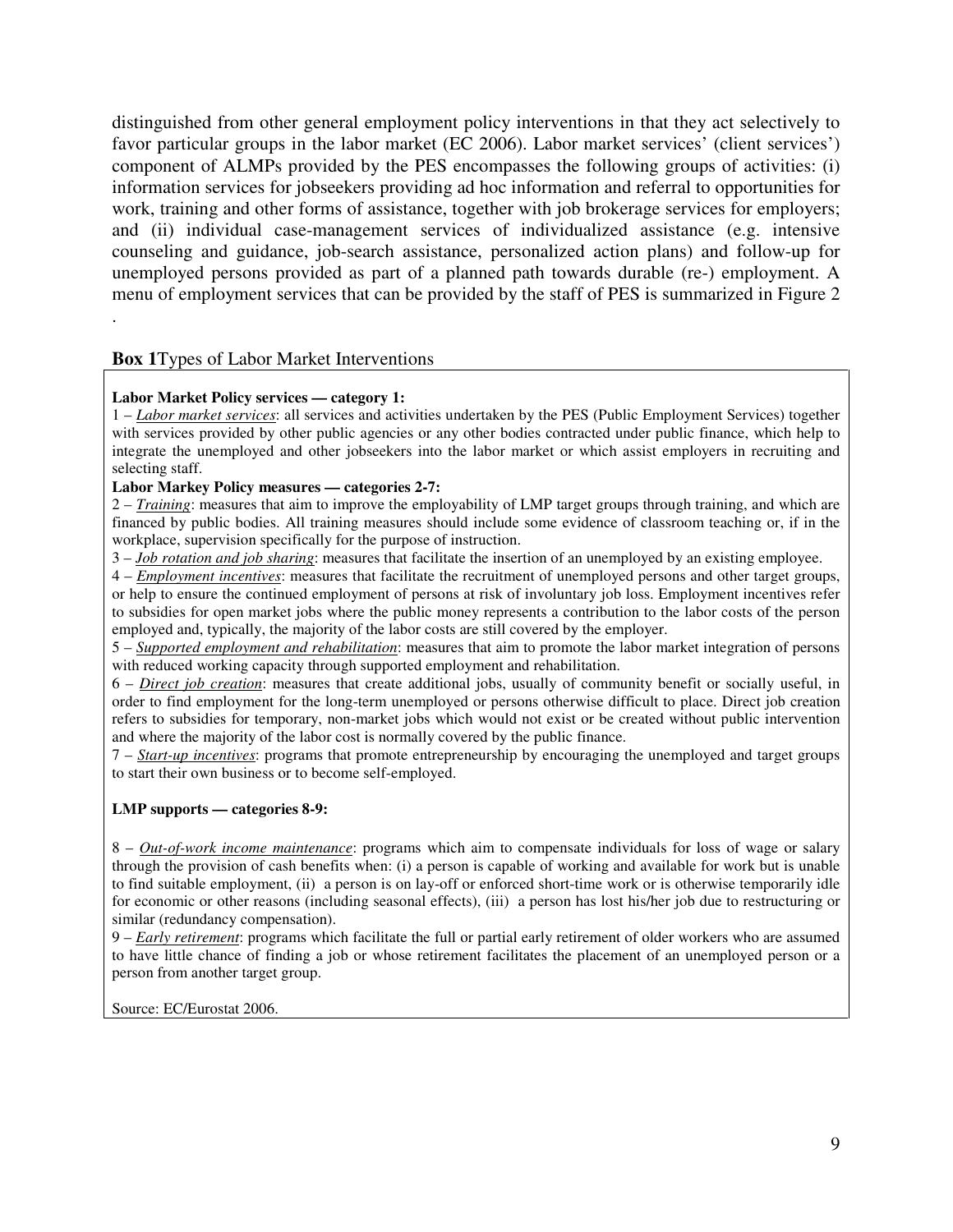Core employment services – job search assistance and counseling - have been found to be the most cost-effective labor market measures for the general population of the unemployed.<sup>4</sup> Workers often lack information and confidence about how to look for a job. Experience from industrial countries shows that counseling can be crucial in helping individual workers obtain information about education, training, and alternative job opportunities, in making other employment services more demand-oriented, and in better targeting expenditures for other employment programs. The provision of job search assistance or placement services -- which provide information on labor markets and job openings, registration of job seekers, selection and referral of job applicants, and follow-up with employers after referral -- helps enhance labor mobility.

| Figure 2 Menu of Services Provided by the PES |  |  |
|-----------------------------------------------|--|--|
|                                               |  |  |

| Job<br>Placement                      | • Direct referral of job seekers to vacancies<br>• Job-search skills training programs<br>• Job application and interview preparation<br>• CV composition and submittal<br>. Job clubs/job and vacancy fairs<br>• Informational interviews/intermediation services<br>• Small business advisory meetings                                                |
|---------------------------------------|---------------------------------------------------------------------------------------------------------------------------------------------------------------------------------------------------------------------------------------------------------------------------------------------------------------------------------------------------------|
| <b>Counseling</b>                     | • Sessions on labor market information<br>. Job motivation seminars<br>• Career/job counseling (individual or group-based)<br>• Vocational counseling/legal counseling<br>• Social counseling (how to handle the family budget, etc.)<br>• Medical counseling                                                                                           |
| <b>Specialized</b><br><b>Services</b> | • Vocational rehabilitation (services for the disabled)<br>• Individual action plans for hard-to-place individuals<br>• In-depth assessments of abilities (aptitude testing) and occupational skills<br>• Referrals to ALMPs after a period of unsuccessful job search<br>• Labor redeployment services (for workers who have received redundancy note) |
| <b>ICT Services</b>                   | • Viewing jobs and training places on the internet<br>• National call centre service.<br>· Job and training place notification (by e-mail/phone)<br>• CV net (posting of CVs on a freely accessible on-line service)                                                                                                                                    |
| Services to<br>employers              | • Posting and managing vacancies,<br>• Searching and consulting profiles<br>• Subscribing for profiles and CVs<br>• Receiving selected applicants/ sending job offers.<br>• On-line search for candidates, CV net                                                                                                                                       |

*Source*: Processed from Kuddo (2012)

The diversity of needs of unemployed job seekers and employers require service models that are tailored to their needs. The most successful PES provide activities to several target groups (see EC 2009 for the details), including: (i) services to employed persons: support occupational and

 4 Cost effectiveness means that they achieve similar results as other interventions, however at a significantly lower cost.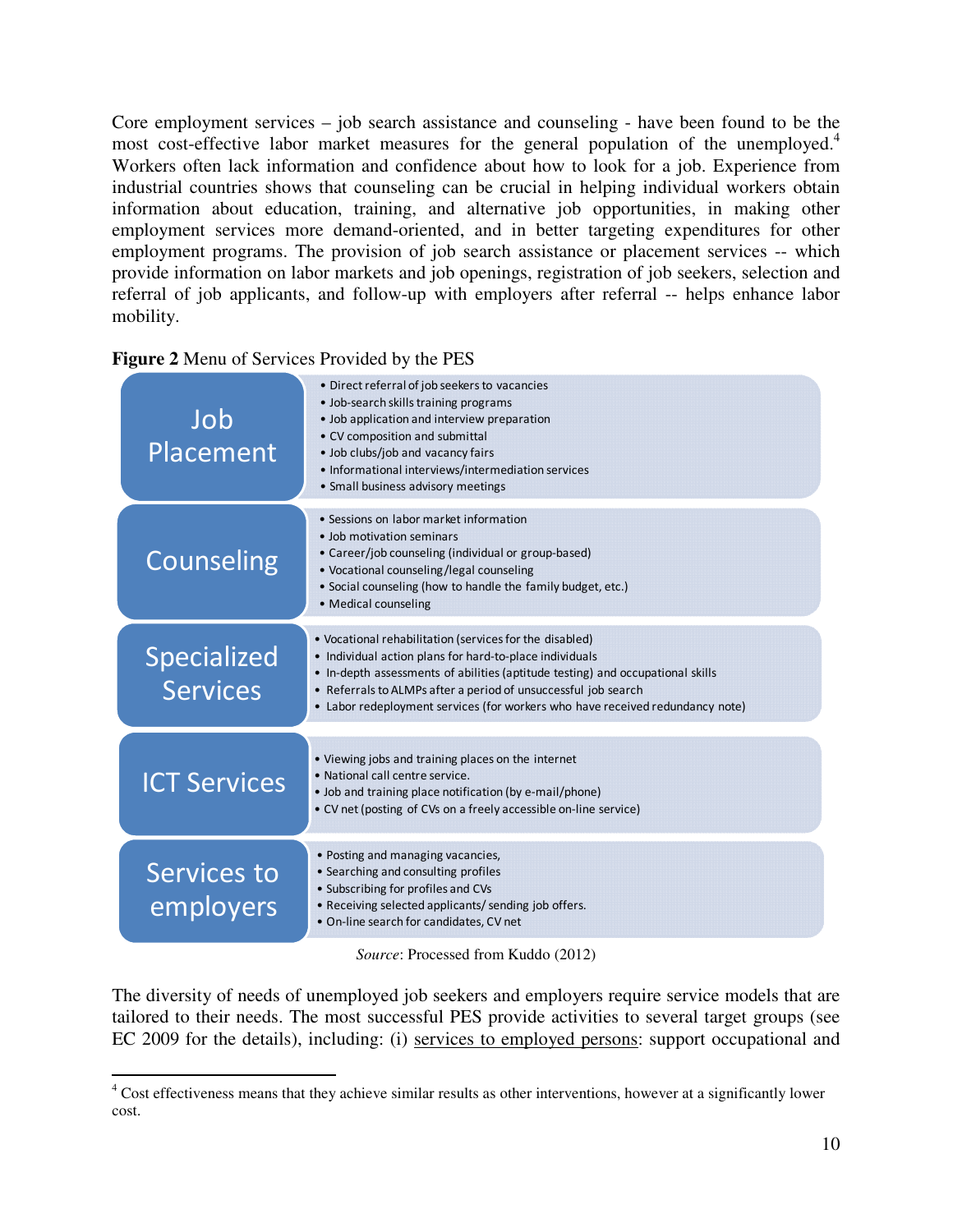job-to-job mobility; (ii) services to the unemployed (early identification and intervention, support employability and lifelong learning, balance extensive support/self-help strategy, career planning/advice/guidance, work trials, and support entry for long-term unemployed); (iii) services to inactive persons, such as support employability and lifelong learning; and (iv) services to employers, such as anticipation of skills needs, job-to-job transitions, promotion of internal flexicurity, employment transitions following company restructuring, and promotion of entry points for long-term unemployed and inactive persons.

In order to be effective, employment services and ALMPs require a reasonably buoyant supply of job vacancies. Even in most OECD countries only between 10 and 50% of all new hires in the economy are preceded by the registration of a vacancy with PES (OECD 2000). Especially in developing countries with a large informal sector, a relatively small portion of vacancies are registered at the PES. A primary reason for the low registration of vacancies is that most employers do not need to advertise. They have enough applicants without it. Another reason is that employers prefer to hire on a referral from someone they trust. This is especially true for SMEs and informal sector. Vacancies registered at PES tend to be largely for unskilled or semiskilled workers, with low wages; in public sector jobs; or jobs with harmful working conditions. In many countries, employers have to notify to the PES all of their vacancies. By the World Association of Public Employment Services (WAPES)' survey among 70 public employment services worldwide, only one third have legislation stipulating that employers must register any vacancy arising within their establishment to the PES.<sup>5</sup>

One of the new challenges in provision of labor market policies has been the development and expansion of employment services and active labor market policies based on activation principles. The role of public employment services in the world has been changing over the recent years. In part this is related to the gradual disappearance of life-long jobs and an increasing need for job mobility. Workers are better protected by a support system in case of unemployment than by strict employment protection legislation. Increasingly, the PES is having a coordinating and facilitating role in the labor market. Today they are the main institutions responsible for carrying out labor market policy programs, including the management of unemployment insurance and the provision of specific individual programs. In the past their role was confined merely to job intermediation. Outsourcing of services to competent providers has also become a growing trend in many countries, especially in high income OECD countries. Also, many PES are moving towards helping individuals take ownership of their own job search and human capital development (the so called activation agenda). 'Activation Policies' encourage jobseekers and other vulnerable groups to become more active in finding work and/or improving their employability, including investing in their own skills. (See, for example, OECD 2007).<sup>6</sup> The essence of activation is in many countries increasingly based on the principle of "mutual obligations". The principle states that in return for receiving income support (unemployment benefits and other related entitlements, or social safety nets) and being offered a range of (re-)employment services, individuals must commit and comply with a set of eligibility requirements, for instance, active job search behavior, and participation in training or other

 $\overline{a}$ 

<sup>&</sup>lt;sup>5</sup> WAPES express survey, May 2007 (see www.wapes.org). This is worldwide survey on the activities and programs

performed by PES around the world.<br><sup>6</sup> Employability is a concept referring to terms used to assess the ability of a person to access a job. This concept is one element in the European Employment Strategy first adopted by the EU Member States in 1997.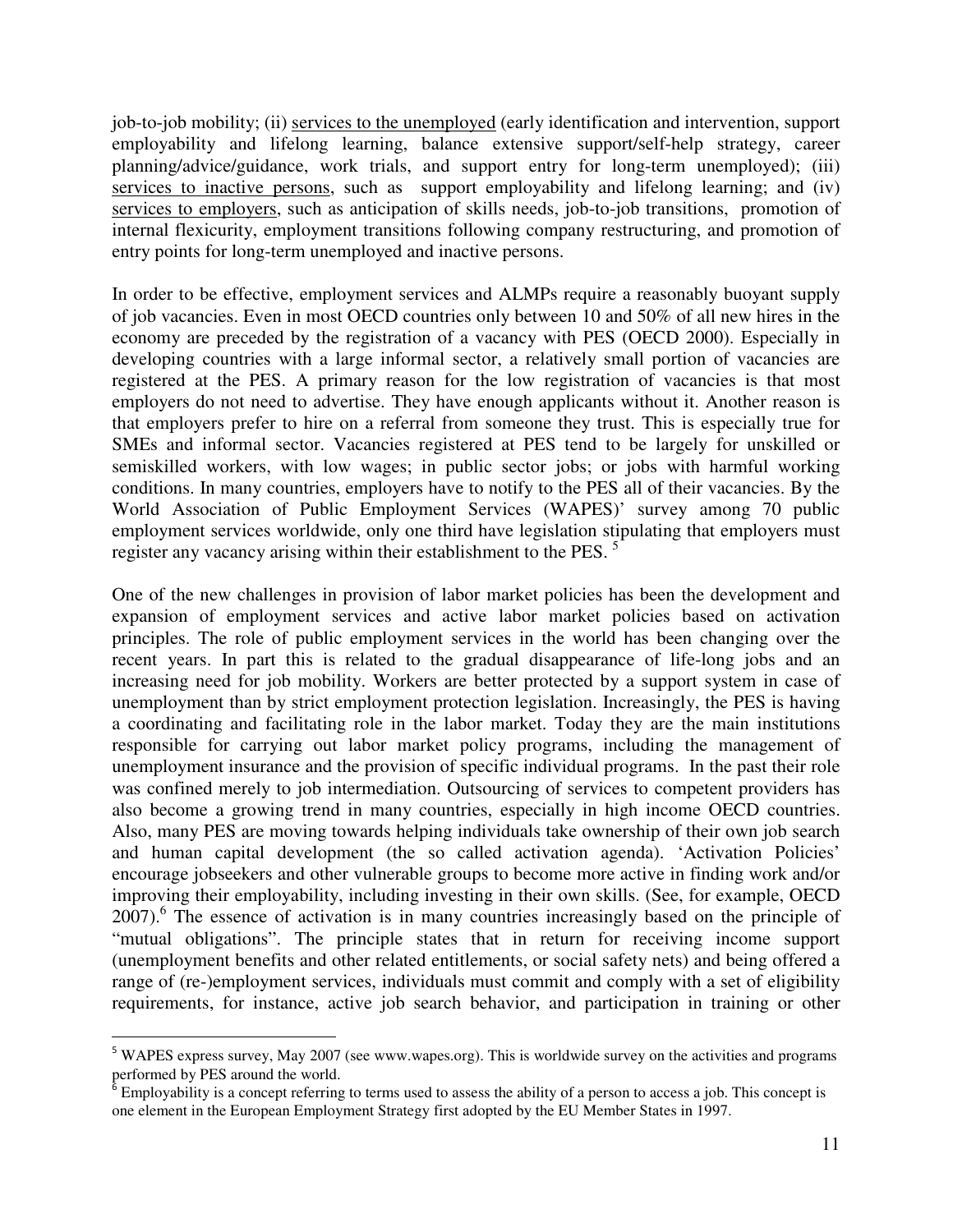(re)employment programs. Good activation policies involve: (i) improving personal, social, and vocational skills and competencies, and facilitating social integration; (ii) individually tailored ways to participate in ALMPs, taking into account such factors as the person's age, experience, needs and priorities; (iii) taking advantage of the resources and strengths of the beneficiary; (iv) networking with labor market services, social services, health services, housing sector, and communities; and (v) cooperation and interaction between the beneficiary and the agency in the planning, design, and implementation of individual action plans.

The main target groups for activation programs are recipients (or claimants) of incomereplacement benefits which are conditional on availability for work. This includes most recipients of unemployment benefits. Unfortunately only a few countries in MENA region have unemployment insurance (UI) systems, namely, Algeria, Bahrain, Egypt, Iran, and Kuwait (Table 1). Even in countries with UI systems in place – like Egypt – the system hardly exists. The factors contributing to the low utilization are lack of public awareness about UI benefits among plan members, restrictive eligibility conditions, the difficulty of (and the stigma attached to) documenting a "just-cause" firing decision, and low overall lay-off risk among covered openended contract employees.

|                       | Number of<br>countries | <b>Yes</b> | Including in countries/economies:                   |
|-----------------------|------------------------|------------|-----------------------------------------------------|
| East Asia & Pacific   | 24                     | 9          | China, Hong Kong, Lao, Mongolia, Papua New          |
|                       |                        |            | Guinea, Solomon Islands, Taiwan, Thailand,          |
|                       |                        |            | Vietnam                                             |
| Europe & Central Asia | 25                     | 23         | All countries except Georgia and Kosovo             |
| Latin America &       | 32                     | 8          | Argentina, Brazil, Chile, Ecuador, Puerto Rico, St. |
| Caribbean             |                        |            | Kitts and Nevis, Uruguay, Venezuela                 |
| Middle East & North   | 18                     | 5          | Algeria, Bahrain, Egypt, Iran, Kuwait               |
| Africa                |                        |            |                                                     |
| High income: OECD     | 30                     | 30         | All countries                                       |
| South Asia            | 8                      |            | India                                               |
| Sub-Saharan Africa    | 46                     | 4          | Mauritius, Seychelles, South Africa, Tanzania       |
| Total                 | 183                    | 80         |                                                     |

**Table 1** Does your country have an unemployment protection scheme?

*Source*: Doing Business 2011 database

In developed countries, PES has been a successful mechanism to help the unemployed workers find better-paid jobs. This is true for most experimental studies in Canada, Sweden, the United Kingdom, and the United States. A study in Denmark found that workers receiving intensified job search assistance, career counseling, and regular check‐up meetings at the local public employment service center had a 30% higher employment rate than the control group that did not receive these services (Graverson and Van Ours 2007). An evaluation of a similar package of services in four Swedish regions also found that participants had a 30% higher employment rate than the control group and, moreover, that the effects were more positive for jobseekers aged 45 years or over than for others (Hägglund 2009). Employment services have shown to be more beneficial for less educated males (in Australia), low skill and less educated workers (France), women (in Hungary and Poland), younger workers (in Romania), higher educated youth (in Uruguay), workers with histories of short-term unemployment (in Austria and Romania), and those living in rural areas (in Romania). When targeted to specific groups, employment services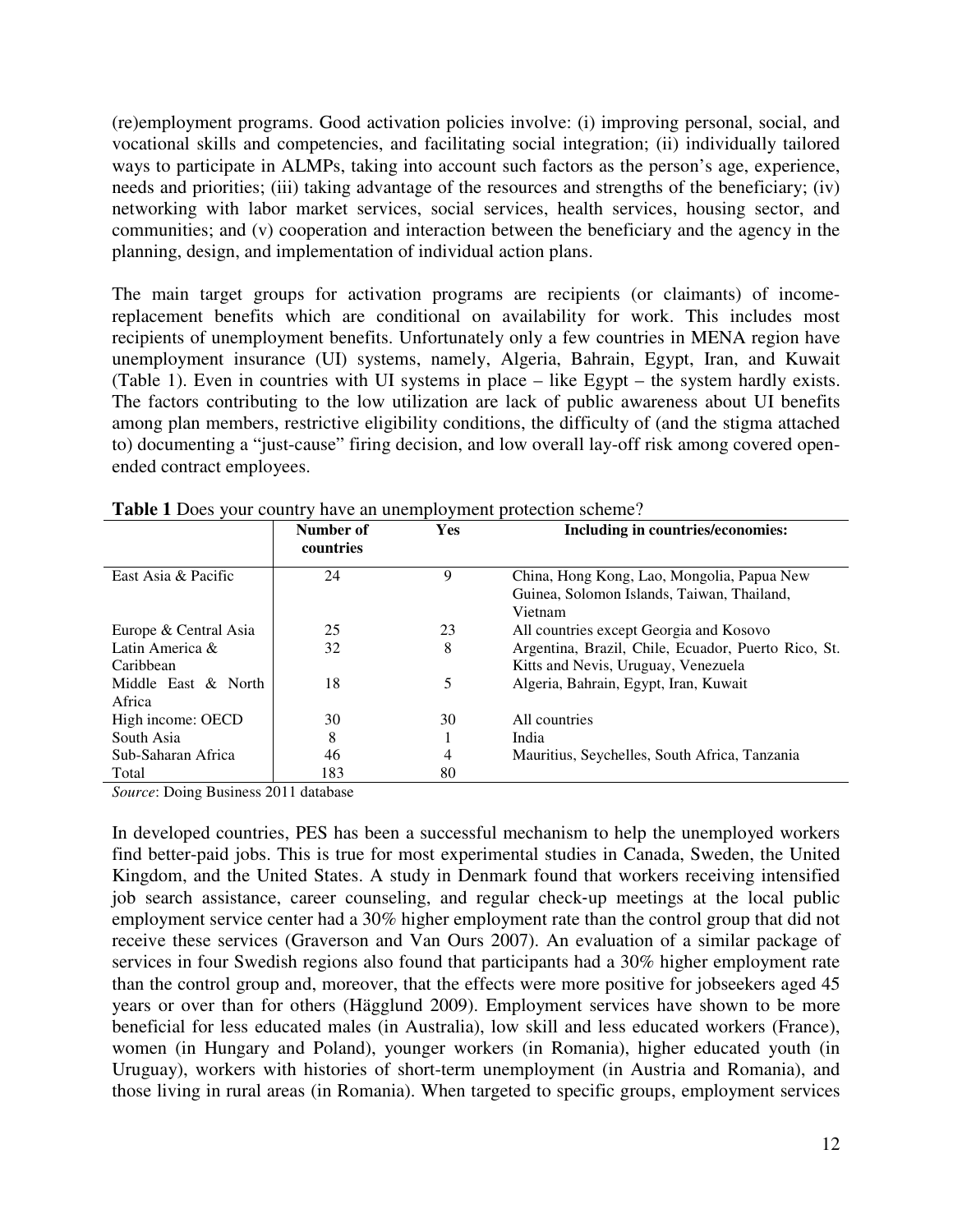seem to work best for women on welfare (in the United States) and the long-term unemployed (in New Zealand, the Netherlands, and the United Kingdom). In contrast, they do not seem to work well for young workers (in Canada, and the Netherlands), or mass layoffs (in Canada) (See Rodriguez-Planas 2007 for an overview).

Evaluations from developed countries indicate also that programs have different effects depending on the population they target. Based on a sample of evaluation studies of ALMPs implemented in Europe and the U.S., Kluve and Schmidt (2002) found mixed program effects across different types of interventions and target populations: while training and job search assistance were effective in improving participants' labor market prospects, direct job creation programs in the public sector led to negative outcomes. By Quintini and Martin (2006), jobsearch assistance programs are found to be the most cost-effective for youth, with wage and employment subsidy programs having a positive short-term impact but a less positive net impact on the longer-term employment prospects of participants. In Romania it was found that employment services and small-business assistance programs are useful active labor market programs to help get the unemployed back to work but employment services were more successful than small-business assistance in achieving this (Rodriguez-Planas 2007). Card and others (2009) indicate that job search assistance programs have relatively favorable short-run impacts, whereas classroom and on-the-job training programs tend to show better outcomes in the medium-run than the short-run. Training and education programs in turn are key measures to improve the employability of workers whether employed or unemployed (Box 2).

#### **Box 2** Best practices in provision on employment services in Europe

In 2008 the European Commission launched a study on the role of the Public Employment Services in 27 Member States. The following case studies were selected as best practices:

1. Germany: Systematic profiling of PES clients

2. Germany: Funding of further education for low-skilled and senior employees in small and medium sized enterprises (SME)

3. Germany: Cooperation Agreement between German Federal Office of the Public Employment Service and important labor market actors

4. Germany: Early (earliest possible) job placement intervention

5. Germany: Employment-oriented case management (in close cooperation with municipalities)

6. Italy: Supporting job-to-job transitions

7. Italy: Employment services provided by private employment agencies and universities

- 8. Poland: Internship and vocational preparation in the workplace
- 9. The Netherlands: Early intervention/early identification/individual action plan
- 10. The Netherlands: Working with competences, Competences Test Centre (CTC).
- 11. Slovenia: Cooperation of the Employment Service of Slovenia with Social Welfare Centers

12. Slovenia: Job fairs as local and regional partnership for direct promotion of employment and career opportunities

- 13. Estonia: INNOACT Labor market activation through innovation
- 14. Estonia: Enabling rapid reemployment of people who are made redundant

15. United Kingdom: Administration of payments to contractors to ensure that jobs are sustainable and to incentivize "in-work" support

16. United Kingdom: Change in benefit administration to activate inactive claimants

17. Denmark: Jobnet – Internet-based job-database for all employers and job seekers in Denmark provided by PES

Source: EC 2009

In developing countries, the effects of PES on the labor market have been found to be less positive. According to Betcherman and others, 2004, the two studies that evaluate employment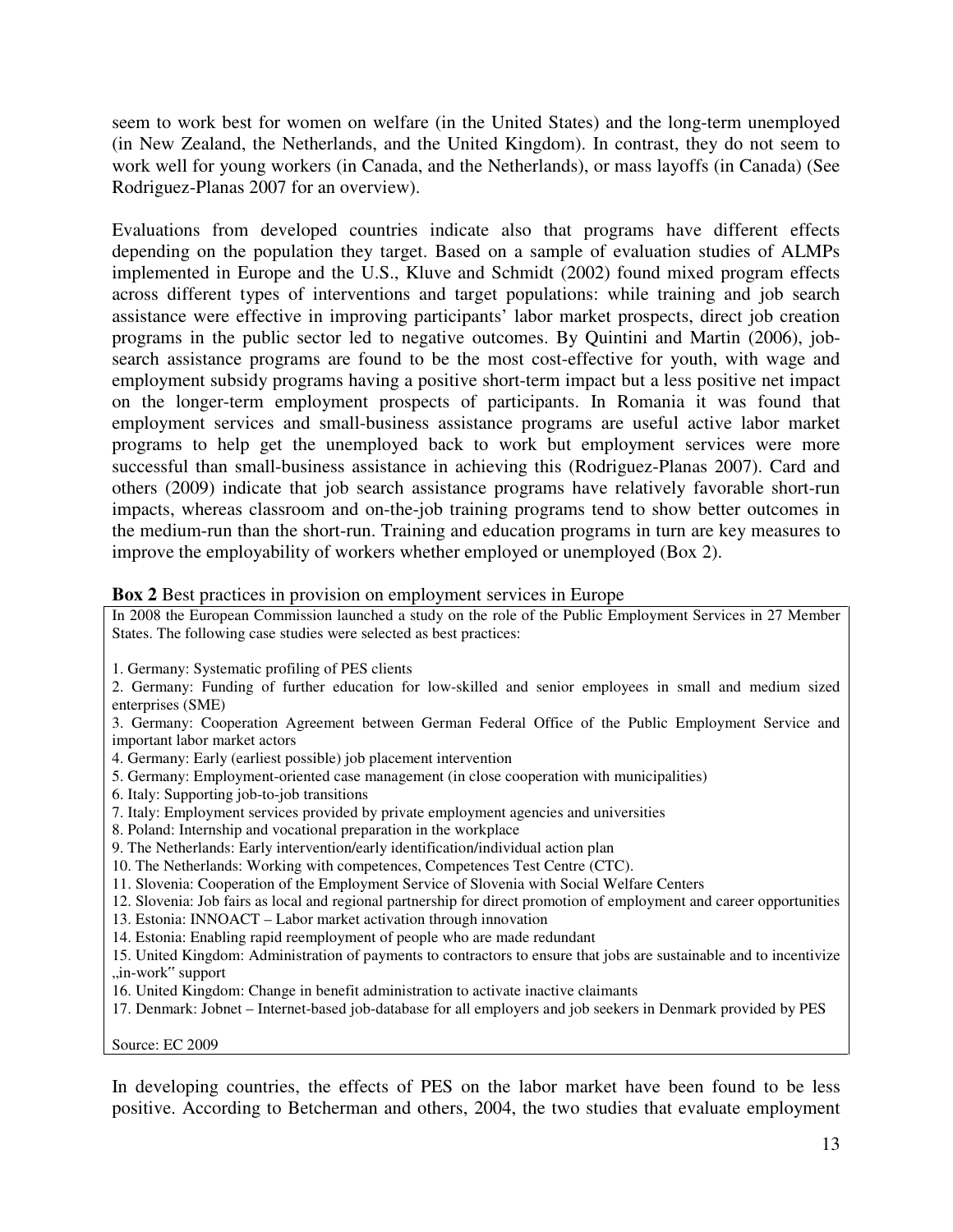services in developing countries (Brazil and Uruguay) show that in countries with large informal sectors, public employment services may have limited reach as workers may prefer other channels of job search. In addition, when positive results are found, they are linked to bettereducated workers. This is important information in the MENA context due to the high rates of informality in the region (see Gatti and others, 2011). Also, program implementation and institutional capacity are fundamental aspects of successful PES. Indeed, successful PES are characterized by a combination of well-orchestrated design implementation features such as good stakeholder coordination with the private sector, performing quality assurance and accreditation mechanisms, and solid monitoring and evaluation (Angel-Urdinola, Semlali and Brodman, 2010).

The efficiency of state employment policy is to large extent related to the amount of resources available for financing labor market programs. The countries usually finance labor market policies through general revenues, payroll taxes or a combination of the two. High income countries spend significant resources on labor market interventions. Across the EU, a total of 256 billion Euro, or 2.2% of EU-27 GDP was spent on labor market polices (LMP) in 2009 – a year of economic downturn. There was, however, considerable variation between Member States. (Table 2 ). In the EU, a major part of LMP expenditure (64% in 2009, or 164 billion Euro) goes on income support for out of work jobseekers – primarily unemployment benefits. Expenditure on LMP services in 2009 represented around 11% of total LMP expenditure, or 0.23% of EU-27 GDP. The United Kingdom is the only country where about half of LMP expenditure is spent on LMP services. This reflects the policy approach to focus on support for active job search and to reserve placement on full-time measures for those most in need.

|                | <b>Total expenditures</b><br>$(\%$ of GDP) | <b>Employment</b><br>services<br>(% of GDP) | <b>Labor market</b><br>measures<br>(% of GDP) | <b>Labor market</b><br>support<br>(% of GDP) |
|----------------|--------------------------------------------|---------------------------------------------|-----------------------------------------------|----------------------------------------------|
| EU 27          | 2.18                                       | 0.23                                        | 0.55                                          | 1.40                                         |
| Denmark        | 3.19                                       | 0.30                                        | 1.17                                          | 1.72                                         |
| Germany        | 2.54                                       | 0.37                                        | 0.63                                          | 1.54                                         |
| Spain          | 3.77                                       | 0.13                                        | 0.66                                          | 2.98                                         |
| France         | 2.42                                       | 0.26                                        | 0.73                                          | 1.43                                         |
| Italy          | 1.74                                       | 0.03                                        | 0.33                                          | 1.38                                         |
| Portugal       | 2.06                                       | 0.12                                        | 0.63                                          | 1.31                                         |
| United Kingdom | 0.66                                       | 0.29                                        | 0.04                                          | 0.33                                         |
| Czech Republic | 0.64                                       | 0.12                                        | 0.09                                          | 0.43                                         |
| Hungary        | 1.00                                       | 0.10                                        | 0.36                                          | 0.54                                         |
| Poland         | 1.59                                       | 0.09                                        | 1.16                                          | 0.34                                         |

|  |  |  | Table 2 Labor market policy expenditure by type of action in selected EU countries, 2009 |  |
|--|--|--|------------------------------------------------------------------------------------------|--|
|--|--|--|------------------------------------------------------------------------------------------|--|

*Source*: Eurostat online

Also, the efficiency of PES operations can be improved by setting up performance targets that can be monitored, using administrative data generated by PES activities (e.g., number of individuals served, types of interventions, follow-up,) at various levels. Key performance indicators may include quantitative indicators: the number of visitors to the local employment offices, registered jobseekers, participants in ALMP, placements, and job vacancies filled within certain time, increasing the PES market share of notified vacancies, and reducing the incidence of long-term (over one year) and very long-term (two years and more) unemployment. Key performance indicators also may include qualitative indicators: client satisfaction with PES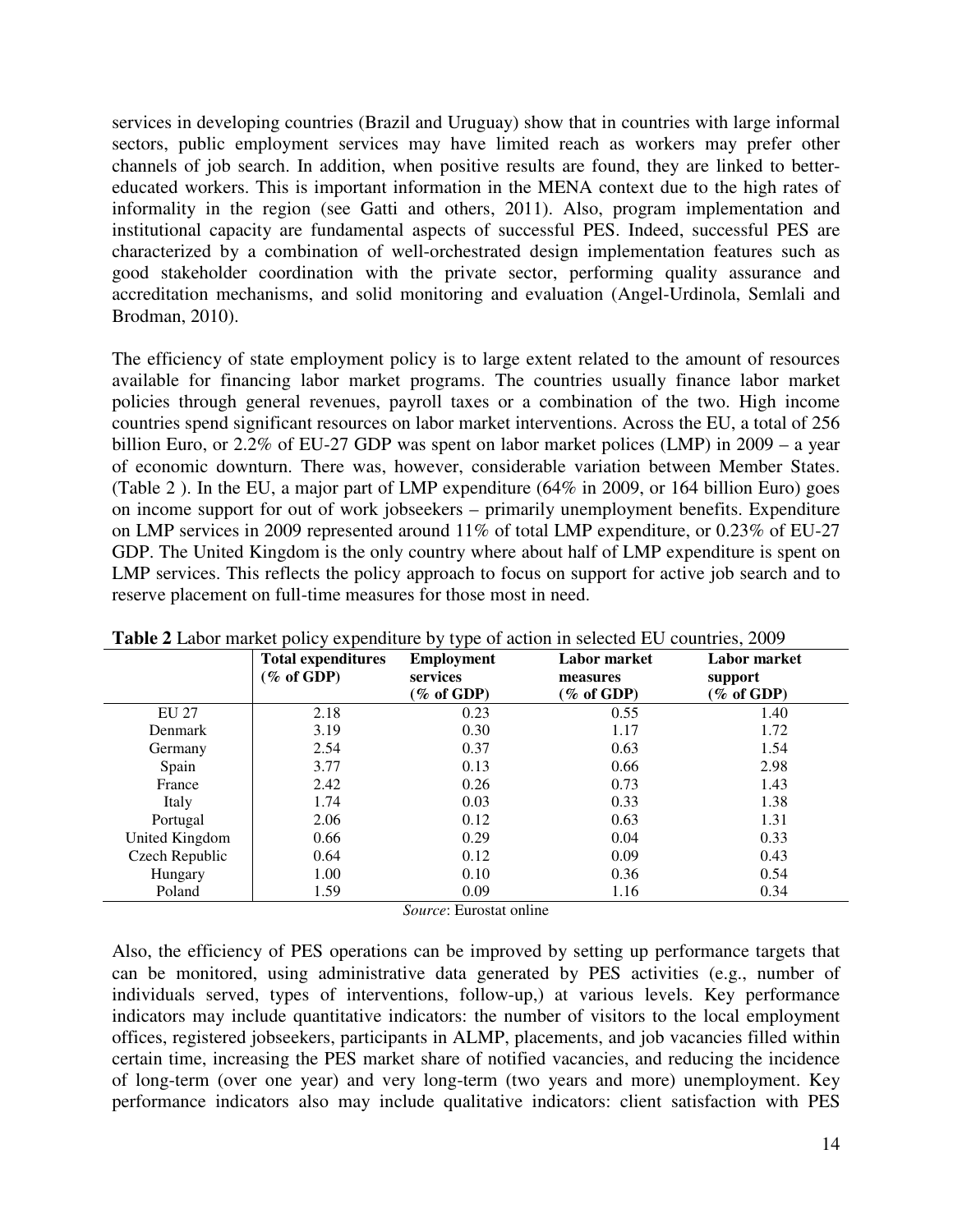services (jobseekers and employers); establishment of database of employers; and so on. For instance, the labor market in the United Kingdom is overseen and managed in a goal-oriented approach (management by objectives – MBO), under which annual targets are specified in operational terms on a quantitative basis. The goals and funding are defined by the government, and set down in a Public Service Agreement. A differentiated system of ongoing monitoring of results and goal-related feedback of results enables the oversight entities to intervene early when needed, so as to take corrective or countering action. Goals and funding are decided annually by the government (DWP) and the Treasury, and set forth in the Public Service Agreement. Information about regional and national developments and events is updated weekly. Official reports are prepared monthly. Reports on the status of goal achievement are submitted to the DWP quarterly. Output indicators include unemployed persons placed (job entries) / placement counselor per week or persons placed (job entries) / registered job openings. The Diagnostic Tool Kit is designed to show an employment office's current placement performance relative to the average performance of comparable offices from the year before. This instrument enables the Job centers to clearly determine where they stand.

Successful PES reforms have increasingly involved the private sector in some employment service provision such as the vocational training programs and the job intermediation functions. The practice in the countries shows that private agencies are often more efficient and effective in the provision of services of employment mediation compared to the public sector, bearing in mind that they can secure services within smaller and targeted segments of the labor market (comparing the costs), and are to a larger extent oriented towards the employers' requirements than the needs of the unemployed. Private agencies will likely address only a few labor market niches but will offer more proactive employment policy by tailoring it towards labor demand. In general, PES typically serves those individuals at lower skill levels and with limited education, while private employment agencies serve the better-skilled and better-educated. Private agencies also offer a more specialized search, better screening, and faster response times than most public services are equipped to offer. While private agencies also offer greater confidentiality to the employer, they choose large metropolitan areas and tend to ignore or under serve other parts of the country. In the absence of public regulation, private placement agencies will tend to concentrate on the most easily placed unemployed persons (i.e., "creaming off"). A criticism is often that private providers are frequently more oriented towards the employers' requirements than the needs of the unemployed. PES should consider cooperation with all relevant stakeholders – in particular the social partners, social benefit organizations, education and training providers, other public organizations and private employment agencies. This trend was recognized and further boosted by the private Employment Agency Convention adopted by the ILO in 1997 (Convention 181 supported by Recommendation 188) which encouraged "cooperation between the public employment service and private employment agencies (PRES) in relation to the implementation of a national policy on organizing the labor market." A main advantage of cooperating with or sub-contracting employment services to other actors is more specialized services triggered by the increasing complexity of the labor market.

Contracting out is the most frequently used method for making PES activities contestable, at least to a certain degree. Service contracts with private providers typically include a performance-based element with placement incentives for providers. The rationale is to cover a provider's base costs while providing an incentive for placement through an outcome dependent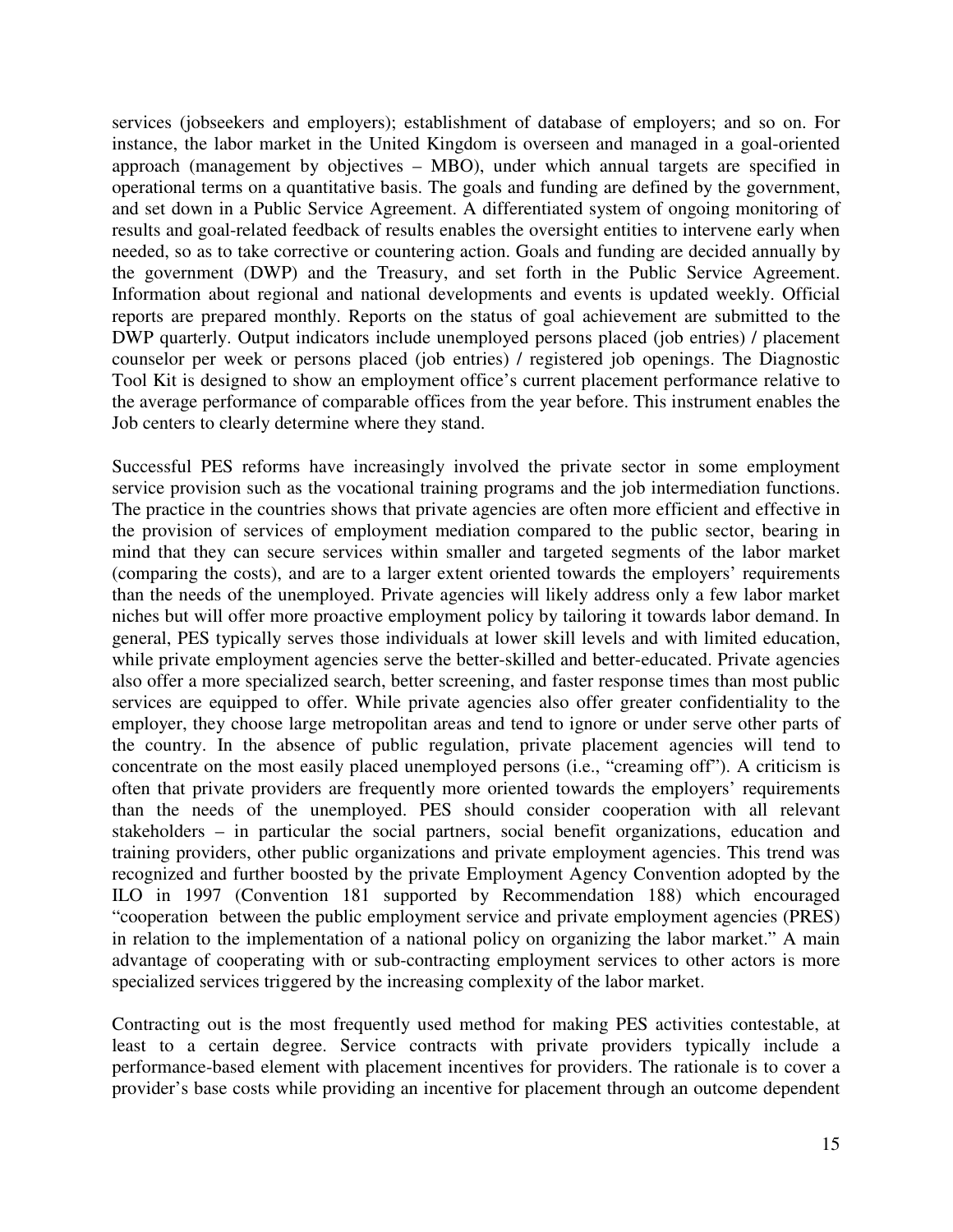bonus. In most high income countries, the PES does not have a monopoly in delivering employment services. For instance, in the Netherlands, job seekers are referred to external service providers, and the public authorities now work as gate keepers to a private quasi-market. The public authorities are still responsible for benefit payments though. The Danish market for employment services is a quasi-market where private service providers operate in parallel with a full-functioning public system. Private service providers are mainly used for sub-contracting particular services (Bredgaard and Larsen 2008). The majority of the private service providers are private employment agencies which is an encompassing definition covering temping agencies, recruitment agencies and private agencies for guidance and counseling.

Results-based contracting has become international best practice. Countries like Switzerland and the UK have good experiences with performance-related payment of sub-contractors where payment is dependent on the sustainability of the jobs. This is also the case of Germany, where a placement voucher entitles the job seeker to use a private agency. If the placement results in employment, the agency receives payment in the beginning of employment and the remaining part after six months of employment (Schneider 2008). The placement voucher, however, turned out to have some deadweight-loss, particularly in East Germany where the duration of employment of recipients and non-recipients was rather similar. The British Jobcentre Plus pays contractors on the basis of the sustainability of jobs and the ability of contractors. The payments to contractors are composed of a range of criteria, including: (i) job outcome (off-flow from benefit into employment) and (ii) sustainability of jobs (customer still being in work after 13/26 weeks). This "Work First Plus" model does not only focus on getting individuals off benefit into work but combines this with emphasis on ensuring that the individuals stay in the job and progress in the labor market. Based on policy reviews the model is expected to expand the sustainability payments beyond 13 weeks (EC 2009). Australia has been using outsourcing of services to private and NGO-type agencies since the 1990s. Under its Job Network, hundreds of licensed Job Placement Organizations in more than 2,700 locations across Australia offer placement services to the unemployed. In 2003, the Australian government introduced the Active Participation Model (APM) for jobseekers, adopting a more intensive and individualized approach to placing jobseekers through Australia's Job Network service outsourcing system. Service providers are offered incentives through payment for placing jobseekers in work. Payments for the more difficult to place clients are higher than those for short-term unemployed clients (Tergeist and Grubb 2006).

Finally, Information and communication technologies (ICTs) and Monitoring and Evaluation are key components for delivery of performing employment services. Information and communication technologies are essential in strengthening the provision of self-service facilities such as on-line job-banks but also to build strong monitoring and evaluation of the services delivered. Many countries have built up CV-data banks of jobseekers which can be assessed by employers electronically. Just as in the case of employers entering their vacancies, jobseekers can enter their CVs with the help of a placement officer or by themselves. They can enter this information from their own work station at home over the internet or from stand-alone facilities in local labor offices or other public premises (World Bank 2008a). For example, in Austria, there is a range of services available on the Arbeitsmarktservice (AMS) website for jobseekers: e.g. searching for job vacancies (ejob room), deregistering from benefits and job seeking, early registration of unemployment, calculating unemployment benefit entitlement, training and career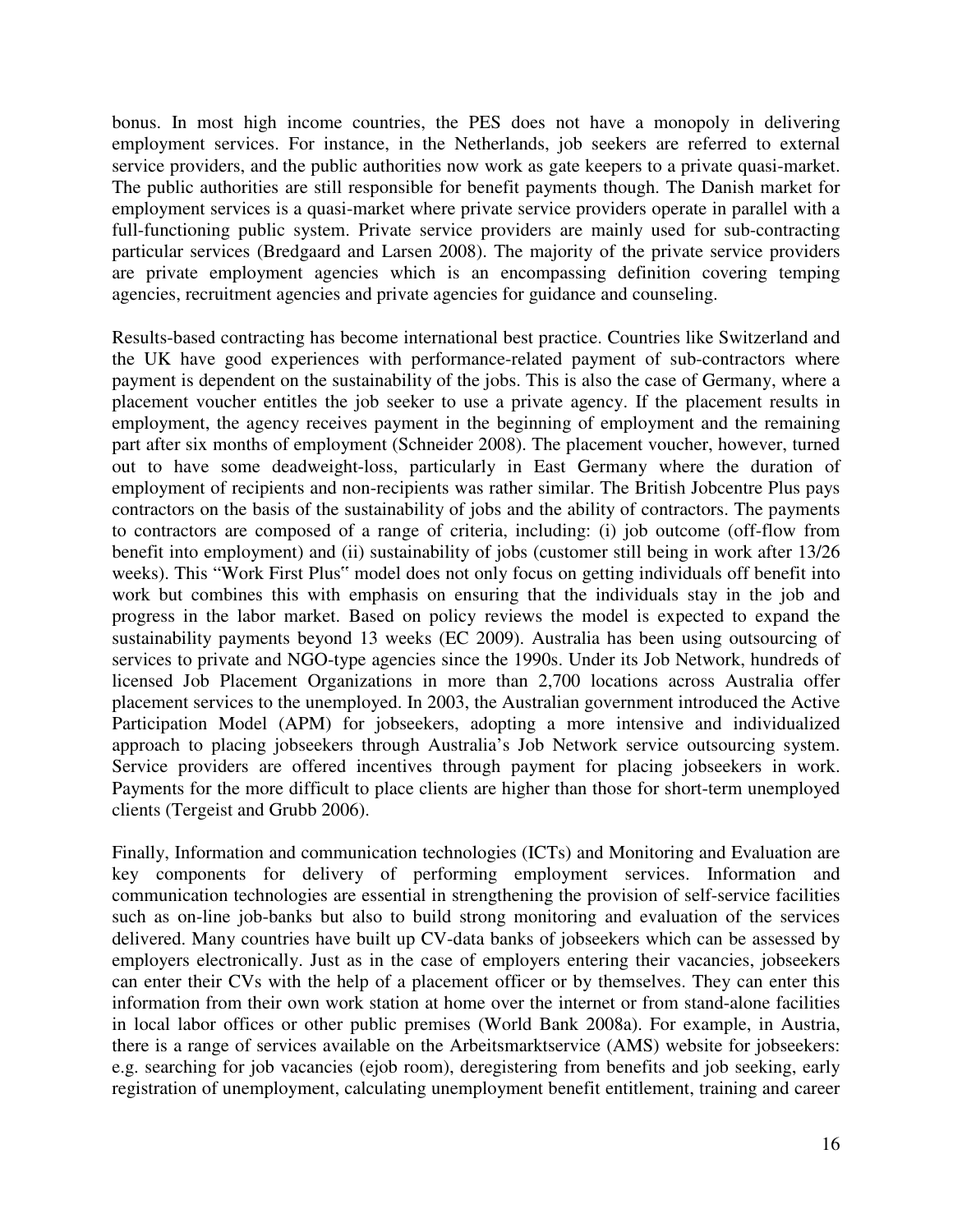information on a general basis – and for young people on a specialized basis, support with job applications as well as a wide range of information (also for downloading) on many aspects of the working world and unemployment. Those without private access to the internet may use parts of these services via the SAMSOMATEN or internet PC's in the regional offices.<sup>7</sup>

It is important to carefully evaluate labor market programs and introduce interventions on the basis of what works in the country. Properly evaluated programs are less likely to lead to positive assessments of impact and effectiveness than judgments based on "non-scientific" methodologies. In the absence of such evaluations, policy-makers are likely to overestimate the benefit of their interventions and, as a result, allocate resources inefficiently (World Bank 2010). Nevertheless, program evaluation is rather infrequent. The recent global World Bank study on youth employment programs revealed that for almost 40% of programs included in the inventory, no evaluation information at all on outcomes or impact could be found. An additional 35% have studies which cover only gross outcomes, and do not use a methodology (e.g., based on a control group) to estimate net impact. In other words, only about one-quarter of all programs included have some evidence on the net impact. Of these 172 programs, 132 (78%) were rated as having had a positive impact in terms of the employment and/or earnings of participants. When only programs with net impact evaluations were considered, the share with demonstrably positive labor market impacts for participants was 60% (Betcherman et al 2007).

# **PUBLIC EMPLOYMENT OFFICES IN MENA**

# *Administration of public employment services in MENA*

In most countries, public employment services function as an independent government implementing agency in provision of relevant services. They operate quite autonomously within the established legal framework and operating budgets. Usually the Ministry is responsible for policy related issues, including legislative framework and budgeting. The head office of the PES is responsible for the development of particular service standards and guidelines for employment programs; information systems (including collection of labor statistics); labor market analysis and research; financing of particular programs including unemployment insurance; contracting out to NGOs and private sector some of the services; quality control and internal auditing; international cooperation and public relations; human resources (staffing of the PES), and performs some other functions. Local offices of the PES, under the general supervision of the head office and in close collaboration with local administration, are directly involved in interacting with unemployed and job seekers.

The reviewed MENA countries offer different models for administration of public employment services. It can be the function of the labor ministry or a department within; it can be an autonomous agency or in some countries NGOs carry a big role in the provision. In for example Yemen, 150 registered NGOs work in the field of employment. In other countries it is the

<sup>&</sup>lt;sup>7</sup> The telephone service lines provide the jobseeker with a limited defined range of services, e.g. deregistering from benefits, feedback on job application suggestions, registering any changes, making appointments at the AMS, requesting information on AMS benefits, the labor market and the working world. All the services unavailable on the internet and via the service line are provided by personal contact advisors from the manpower service. It's entirely up to the jobseeker, which one of the channels he makes use of.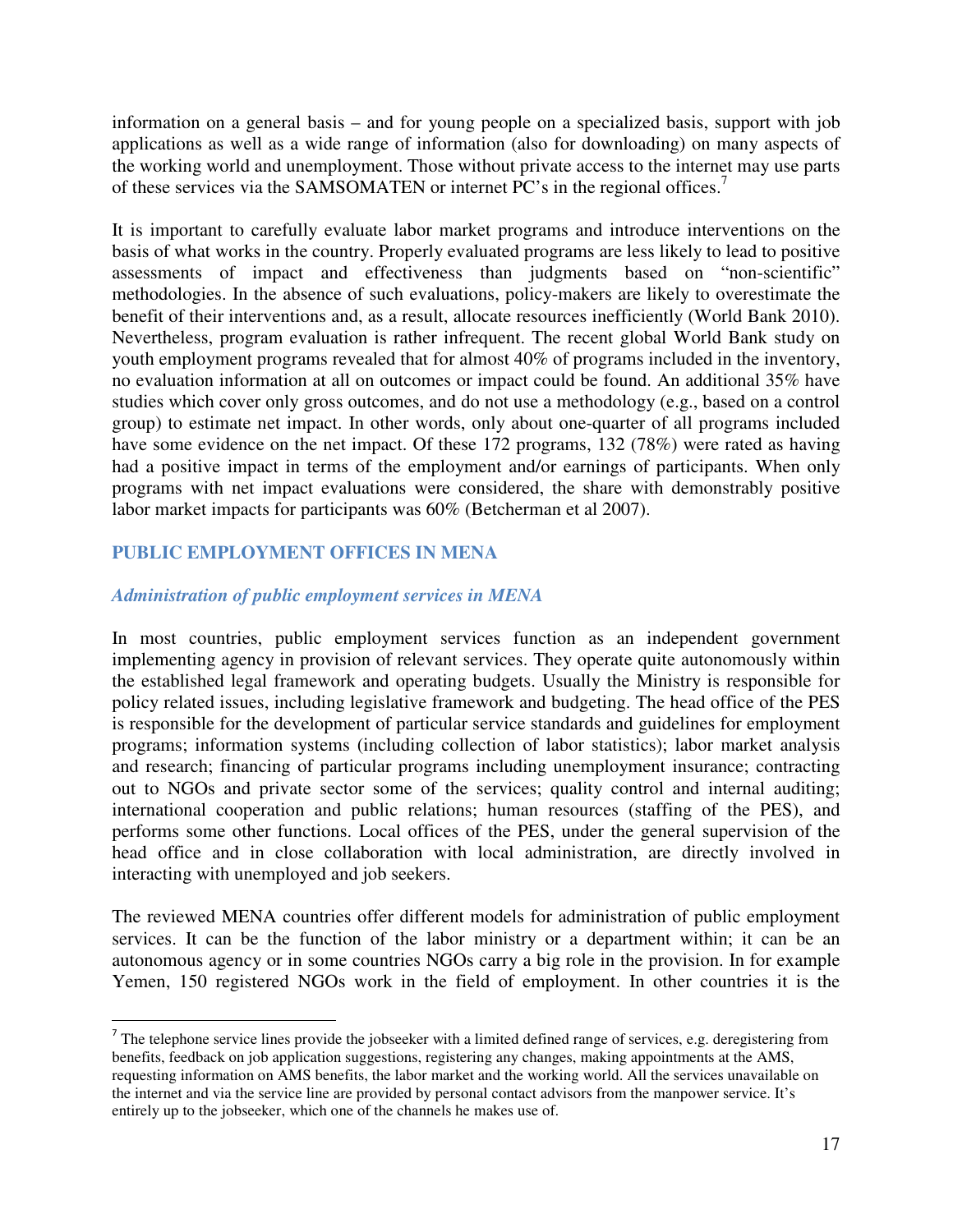function of the relevant labor ministry or the department of the ministry, such as in Yemen, Egypt or Jordan, while in Syria, Lebanon, Morocco and Tunisia public employment services function as an independent and autonomous agency supervised by the labor ministry (Table 3). Private employment agencies are allowed to function in some countries while in some others, private provision of employment services is not allowed.

In Egypt, the Ministry of Manpower and Migration (MoMM) is the primary Public Employment Services agency, established in 1961. It has 307 branches throughout the country. During the past ten years the Ministry has seen its role change dramatically, as the national employment strategy shifted from public sector employment guarantees to job creation in the private sector.

In Syria, the Ministry of Social Affairs and Labor (MoSAL) is responsible for setting the labor policy agenda, as well as providing employment services. The Central Nomination Unit at the Directorate of Labor is assigned with coordinating and supervising the operations of 15 regional employment offices, activated in 2001 and located in all Governorates. Every unemployed person in Syria must register with the public employment agency in his Governorate.

In Morocco, the National Agency for the Promotion of Employment and Competence (ANAPEC) is the primary provider of employment services in the country. There are currently 74 branches of the agency covering the territory either of a region, province or prefecture. These branches are situated in large cities. For the cities where there is insufficient economic activity in order to justify the creation of a branch, ANAPEC instead partners with territorial authorities, local professional associations and NGOs in order to provide offices/spaces equipped with selfservice job terminals. Employment services will still be provided including access to the ANAPEC data base.

In Tunisia, the National Agency for Employment and Independent Work (ANETI) comprises of 91 regional employment and independent work offices. Those offices can be either: i) multi service employment offices, ii) sector related employment offices, or iii) specialized employment offices. Multi service employment offices conduct complex operational tasks, related to providing information and vocational guidance, placement and insertion and the promotion of micro enterprises and independent work. Sector related employment offices aim at facilitating operations related to one specific economic sector (a sector identified as highly important to the region in question). Specialized employment offices assist specific employment seekers, taking their qualifications and needs into account.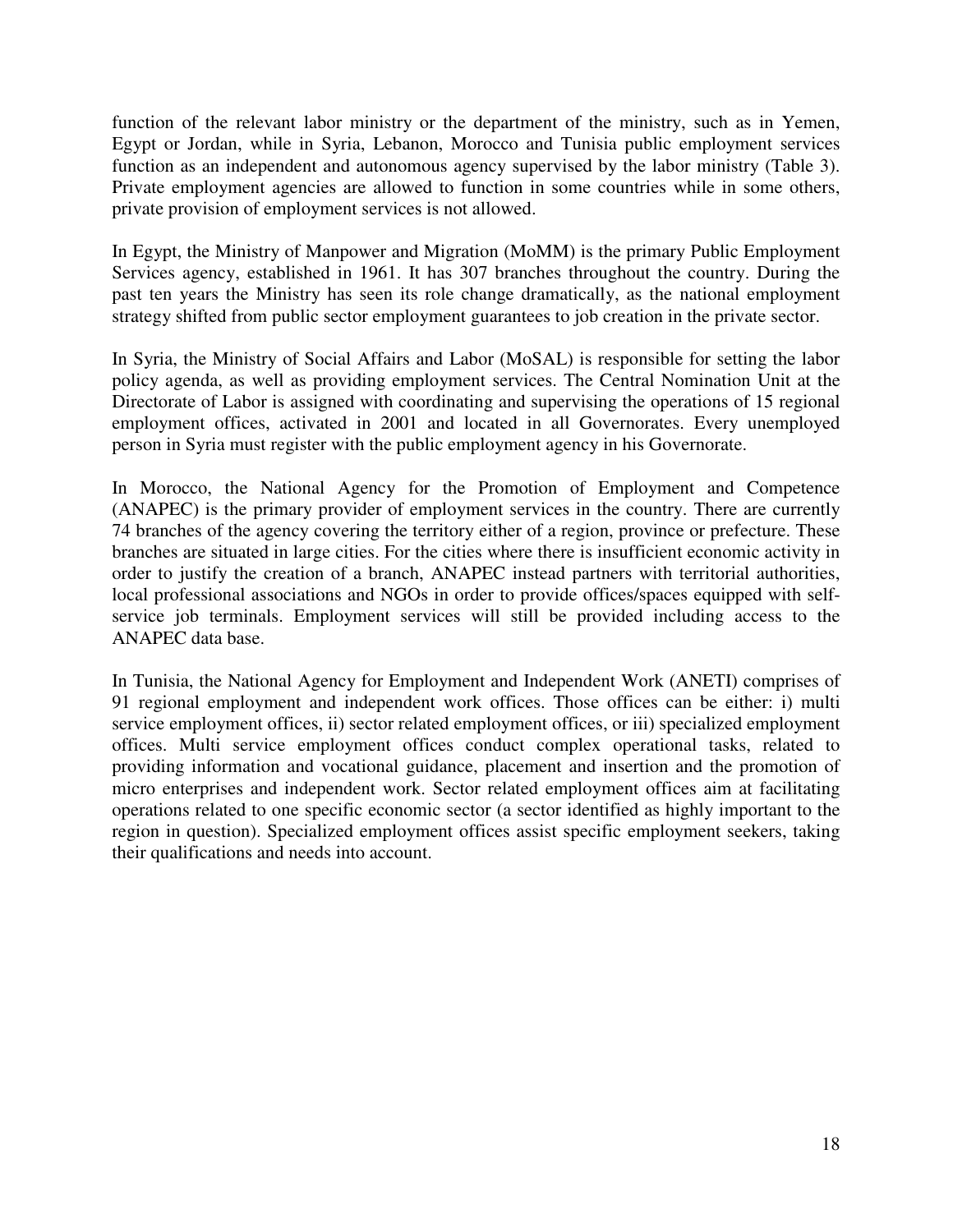|         | <b>EXAMPLE 2007</b> THE PLACE OF THE SET OF SERVICE THE 11 TO COMMENCING 2007<br>Legal name of national | Year of       | Number of | Number of      | Number of    |
|---------|---------------------------------------------------------------------------------------------------------|---------------|-----------|----------------|--------------|
|         | PES, and/or the ministry                                                                                | establishment | regional  | <b>NGOs</b>    | private      |
|         | responsible for employment                                                                              |               | offices   | providing      | employment   |
|         | services                                                                                                |               |           | services       | agencies     |
| Egypt   | Ministry of Manpower and                                                                                | 1961          | 307       | 3              | 54           |
|         | Migration                                                                                               |               |           |                |              |
| Jordan  | Department of Employment                                                                                | 2006          | 14        |                | 45           |
|         | and Training under the                                                                                  |               |           |                |              |
|         | Ministry of Labor                                                                                       |               |           |                |              |
| Lebanon | National Employment Office,                                                                             | 1977          | 3         | $\overline{4}$ |              |
|         | Ministry of Labor                                                                                       |               |           |                |              |
| Morocco | National Agency for the                                                                                 | 2001          | 74        |                |              |
|         | Promotion of Employment                                                                                 |               |           |                |              |
|         | and Competence (ANAPEC),                                                                                |               |           |                |              |
|         | Ministry of Employment and                                                                              |               |           |                |              |
|         | <b>Vocational Training</b>                                                                              |               |           |                |              |
| Syria   | Central Nomination Unit at                                                                              | 2001          | 28        | $\overline{4}$ | Legalized in |
|         | the Directorate of Labor,                                                                               |               |           |                | 2010         |
|         | Ministry of Social Affairs                                                                              |               |           |                |              |
|         | and Labor                                                                                               |               |           |                |              |
| Tunisia | <b>Independent National</b>                                                                             | 1993          | 91        | $\overline{2}$ | Illegal      |
|         | Agency for Employment and                                                                               |               |           |                |              |
|         | Labor (ANETI), Ministry of                                                                              |               |           |                |              |
|         | Vocational Training and                                                                                 |               |           |                |              |
|         | Employment                                                                                              |               |           |                |              |
| Yemen   | Ministry of Social Affairs                                                                              | 1996          | 20        | 150            |              |
|         | and Labor                                                                                               |               |           |                |              |

**Table 3** Public employment services in selected MENA countries, end-2009

*Source*: Authors' own elaboration based on MENA inventory of ALMPs, 2011.

In Lebanon, the National Employment Office (NEO) is a financially and administratively independent agency under the custody of the Minister of Labor, who chairs its Board of Directors. The Board includes both employer and worker representatives in addition to representatives from the education sector and academia. At the time of the PES survey in 2010, the NEO had only 3 offices (in Beirut, Tripoli, and Sidon). The agency was extremely understaffed (only 32 staff) and its capacity was very limited. By 2011, NEO's budget had doubled. The budget increase was intended to mainly finance the establishment of two new regional offices and the recruitment of an additional 41 staff.

Moreover, additional government agencies might be involved in the provision of selected services and ALMPs. For example, the Ministry of Labor is the provider of public employment services in Jordan; its Department of Employment and Training runs the basic labor intermediation function and also licenses private employment agencies. In parallel, the National Training and Employment Project (NTEP), an autonomous agency under the Ministry of Labor, also provides ALMPs to the unemployed. The Vocational Training Center is the main agency directly providing skills training programs and accrediting training providers. Finally, an independent agency called the National Employment and Training Company (NET) managed by the Jordanian Armed Forces is running a specialized ALMP for the construction sector (Chapter  $III$ ).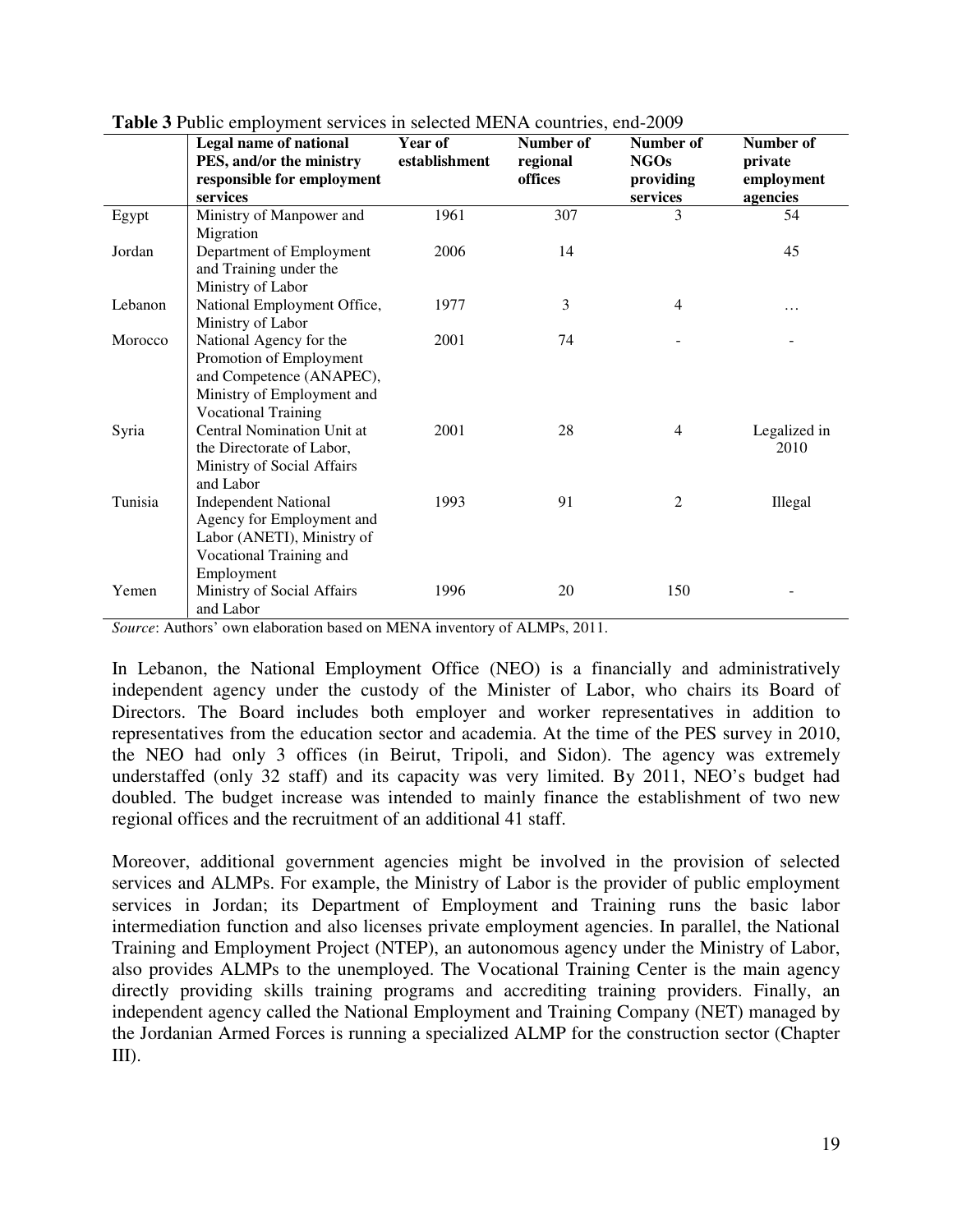One of the challenges to the PES in the region is that employment services operate in an environment of extremely high informal employment. A typical MENA country produces onethird of its GDP and employs 67% of its labor force informally (Gatti and others 2011). For example, in the reviewed countries, the share of the labor force not contributing to the Social Security system is between 45% in Egypt to 90% in Yemen (Figure 3 ). Many of the registered unemployed are actually working informally. Most of the job vacancies and placements occur also in the informal sector but the PES has limited if any outreach to that sector.

**Figure 3** Ratio of labor force not contributing to the Social Security system in selected MENA countries (% of labor force)



*Number of Registered Job Seekers, And Staff Caseload of the PES* 

An important factor contributing to the success of PES is the institutional capacity of the national offices, including the network of offices, legal framework in which they operate, and especially the number and professional level of the staff at the local employment offices. Available data show wide variations in levels of staffing among surveyed MENA countries. The differences are explained by the types and quality of services offered. Nevertheless, staff caseload largely depends on the number of the registered job seekers. Registration for placement at the PES is a precondition for getting access to employment services and labor market measures. In the absence of unemployment benefit systems (except Egypt), various other reasons motivate individuals to register at employment service offices, most importantly securing a new job through job listings and other employment services, or to participate and benefit from active labor market programs, albeit limited in scope.

In most of the reviewed countries the number of registered jobseekers significantly exceeds the number of unemployed, according to labor force survey data, indicating that many registered job seekers are de facto economically inactive or informally employed. In Egypt, the number of registered jobseekers exceeds survey data by the factor of 3.5; in Morocco, by the factor of 4.4, and in Tunisia, by the factor of 2 (Table 4 ). In 2009, in the reviewed countries the highest staff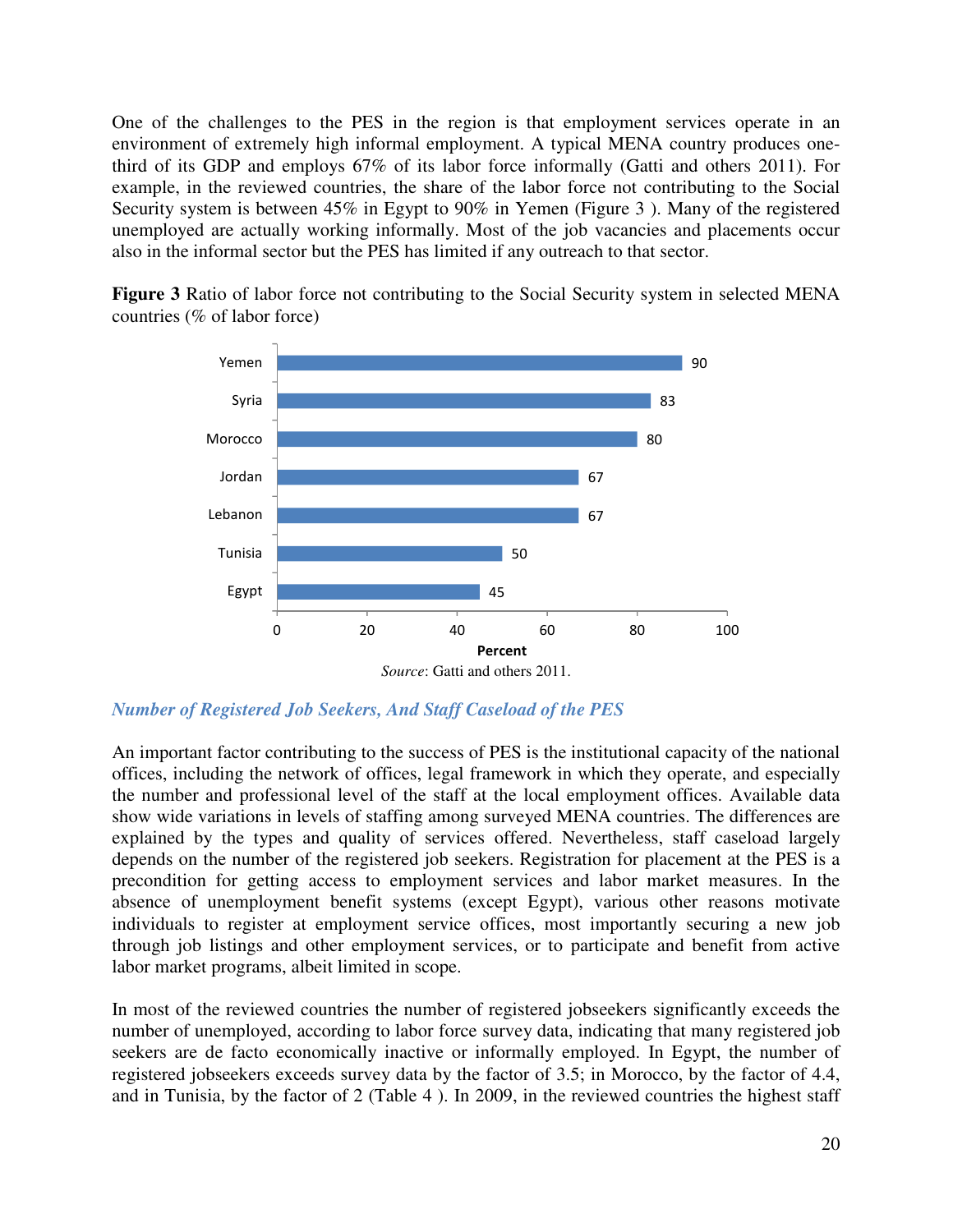caseload was reported in Syria exceeding 14,000 registered job seekers per one PES staff, followed by Morocco, at over 1,500 job seekers, and Lebanon at over 1,200 registered job seekers per one staff. High staff caseload does not allow the PES to deliver personalized job intermediation services.

|         | <b>Total number of</b><br>unemployed, by<br>the latest<br>available LFS<br>data,<br>1000' | Number of<br>registered job<br>seekers, 1000' | <b>Total</b><br>number of<br><b>PES</b> staff | Number of<br><b>PES</b> staff in<br>contact with<br>jobseekers<br>and<br>employers | <b>Staff</b><br>caseload*** | Ratio of<br>front-line<br>counselors<br>to Total PES<br>staff $(\%)$ |
|---------|-------------------------------------------------------------------------------------------|-----------------------------------------------|-----------------------------------------------|------------------------------------------------------------------------------------|-----------------------------|----------------------------------------------------------------------|
| Egypt   | 254.1                                                                                     | 895.1                                         | 1600                                          | 1550                                                                               | 577                         | 97                                                                   |
| Jordan  | 26.2                                                                                      | 28.0                                          | 133                                           | 63                                                                                 | 444                         | 47                                                                   |
| Lebanon | 12.1                                                                                      | $12.2*$                                       | 32                                            | 10                                                                                 | 1222                        | 31                                                                   |
| Morocco | 117.2                                                                                     | 517.0                                         | 547                                           | 343                                                                                | 1507                        | 63                                                                   |
| Syria   | 54.6                                                                                      | 1703.8**                                      | 397                                           | 120                                                                                | 14199                       | 30                                                                   |
| Tunisia | 51.2                                                                                      | 105.4                                         | 1200                                          | 850                                                                                | 124                         | 71                                                                   |
| Yemen   | 87.1                                                                                      | $\overline{\phantom{a}}$                      | $\overline{\phantom{0}}$                      | 60                                                                                 |                             | $\overline{\phantom{a}}$                                             |

| Table 4 Number of Unemployed, Registered Job Seekers, and PES Staff, 2009 |  |
|---------------------------------------------------------------------------|--|
|---------------------------------------------------------------------------|--|

*Source*: Authors' own elaboration based on MENA inventory of ALMPs, 2011.

*Notes*: \*- Beirut only. \*\*- Public sector only; including individuals queuing for civil service/public sector jobs.

\*\*\*- The average number of registered unemployed per PES staff

What really matters for the delivery of services to the unemployed is the proportion of staff in direct contact with the clients (that is, caseworkers and their workload). The staff caseload is significant in most MENA countries as well (Table 4 )**.** Out of the total PES staff in Syria, Lebanon and Jordan, less than half are frontline employment counselors/advisors. For comparison, among the emerging market economies in ECA region, by the end of 2009, the highest staff caseload was reported in Kosovo—on average 1,862 registered unemployed per one PES staff, followed by FYR Macedonia, at 669 unemployed per one staff. In contrast, the staff caseload was only 35 registered unemployed per one PES staff in Russia, and 35 unemployed in Ukraine per one PES staff (Figure 4 ). In ECA region, out of the total PES staff in Croatia, FYR Macedonia, and Slovenia, only around half are frontline employment counselors/advisors. In Azerbaijan, 90% of PES staff work directly with jobseekers and employers, in Moldova the number is 87%, and in Bulgaria the number is 84 %. Instead of increasing the number of PEO staff, several countries (Latvia, Bulgaria, Moldova, and Azerbaijan) have increased the number of front liners out of the total.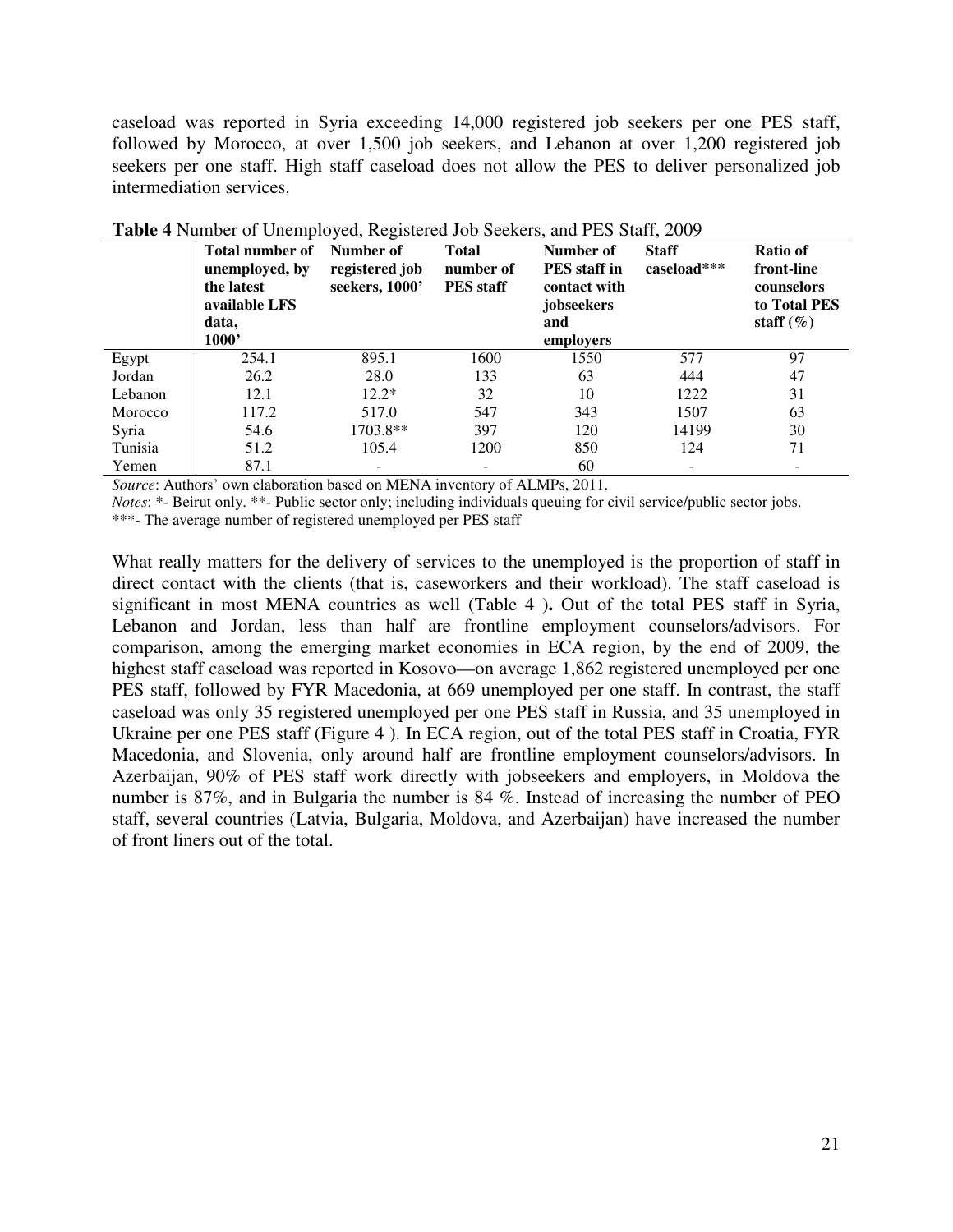**Figure 4** Staff caseload in some ECA countries (Average number of registered unemployed per PES staff; end-2009)



*Source*: Kuddo 2010

In many countries in the MENA region, the number of PES staff in general, and frontline counselors/advisers in particular is completely inadequate for delivering ALMPs, specifically effective and personalized mediation services. The staff caseload – the ratio of clients to employment counseling staff – is a critical constraint to PES performance in most MENA countries. Within the European Union, the average staff caseload is around 1:150, while the figure recommended by the ILO is even lower - 1:100.<sup>8</sup> The efficiency and quality of service could be improved markedly by not necessarily only hiring more job counselors but placing more PES staff on the front line dealing with clients. However, the most important reserve for improving the functioning of the PES seems to be cleaning up the roster from the passive jobseekers, e.g., from individuals who are actively not looking for a job but may have other motives to register, or once registered have stayed on the roster for a long period of time.

In particular, in the emerging market economies the most common sanction used by the PES is that passive jobseekers are erased from the roster of unemployed for a period of time. Typical reasons are the failure to report to the PES without justification – for the first request or repeatedly; refusal to accept a suitable job offer; failure to meet the conditions of actively seeking employment and availability for work, or working informally while registered as unemployed. The reason for termination of the status of the unemployed person might also be the refusal, without good reason, to participate in active labor market programs, such as training or

 $\overline{a}$ 

<sup>&</sup>lt;sup>8</sup> It is worth noting that this EU average figure hides a lot of variation, for example, Germany has a ratio of about 1:200 and the Netherlands 1:60.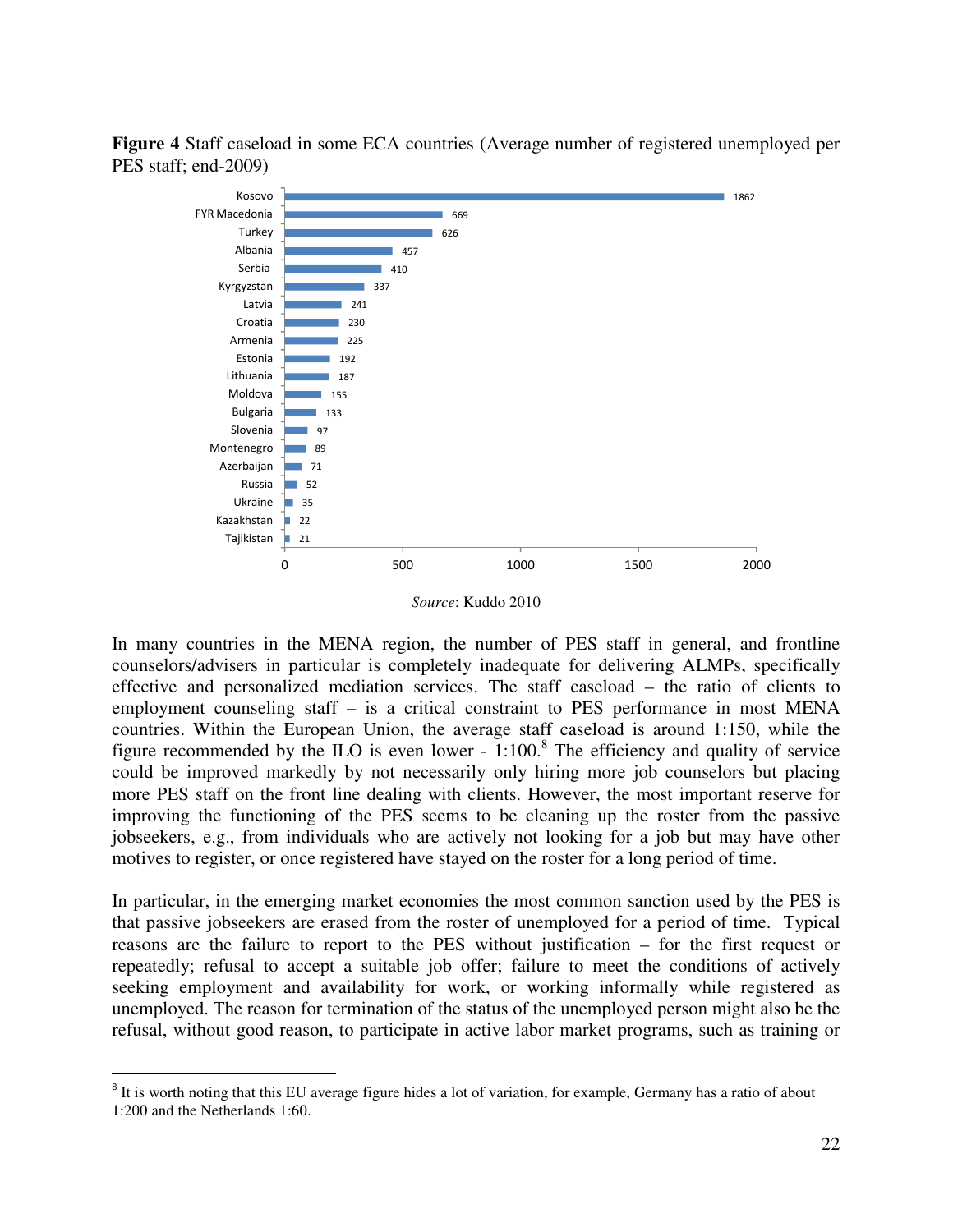public works. Many of the registered jobseekers have actually found a job but have not informed the PES about their employment status. Some countries have established time limits for staying on the roster of unemployed individuals. For example, in Belarus, removal from the registry of unemployed occurs in the case of expiration of 36 calendar months from the date of registration as an unemployed. Following deregistration, the person must have the right to re-register.

In MENA many are on the PES roster waiting for rare public sector jobs, at the same time not all unemployed register themselves with the PES. In Syria in 2009, the PES had around 1.7 million individuals on the roster (Table 4). Young Syrians are queuing for employment in the public sector, often with no positive outcome in particular among low-skilled workers. In 2009, for example, 132,000 persons were registered while less than 12,000 were appointed to government sponsored jobs. The low quality of jobs, longer working hours and lower wages in private sector underlie the preference for public sector jobs. Workers in the formal private sector work on average 51.7 hours weekly, compared to 39.9 in the public sector (Syria LFS 2010), and salaries in the public sector are on average 22% higher than in the private sector (Kabbani 2009). Women, in particular, are more inclined to working in the public, rather than private, sector: 57% of employed women in Syria are Government employees, compared to a national average of 28.5%. At the same time not all the unemployed register themselves at the PES. For example, in Tunisia joint analytical work of the World Bank and ONEQ (Observatoire National de l'Emploi et des Qualifications) revealed that only 21% of unemployed are registered at ANETI (Tunisia LFS 2007) in contrast to 92% of university graduates (class of 2004, graduate tracer survey 2007). Not surprisingly, about half of registered job seekers in Tunisia have tertiary education.

# *Funding of PES Activities*

By the available data, in 2011 Tunisia spent 0.80% of GDP, Morocco 1.10% of GDP, and Lebanon 0.04% of GDP on labor market programs. As noted above, the data on public expenditures of PES activities are scarce. Depending on unemployment rates or the generosity of the programs, MENA countries unequally finance labor market policies. In Tunisia, financing for ANETI's active labors market programs comes mainly through the National Employment Fund which is financed through a special account of the Treasury. Its budget consists of donations, resources from its interventions, and portion of privatization proceeds. The Fund is responsible for i) providing resources for ANETI's ALMPs, ii) funding micro-credits through the Banque Tunisienne de Solidarité (BTS) and iii) providing financial support to governorates to implement regional programs. The Fund provides funding for all ALMPs ANETI is offering, thereby putting ANETI in the position of being basically financially independent from the Ministry of Vocational Training and Employment. In Morocco, employment services and ALMPs are financed by the Ministry of the Economy and Finances through special Treasury accounts. In 2009, ANAPEC had a budget of 808 million Dirhams (USD10 Million).

The PES survey also investigates if the PES wants/needs to expand the services it offers or wants/needs to expand the capacity of a specific labor market program, or wants to hire more staff, and who will make the decision on whether or not extra budged will be allocated. Typically it is the Ministry of Finance (Lebanon, after consultations with the Board of Directors of NEO; and Yemen), or the Treasury (Syria, after consultations with the Ministry of Finance; Tunisia; and Egypt) but in Jordan and Morocco, line ministries (Ministry of Labor, and Ministry of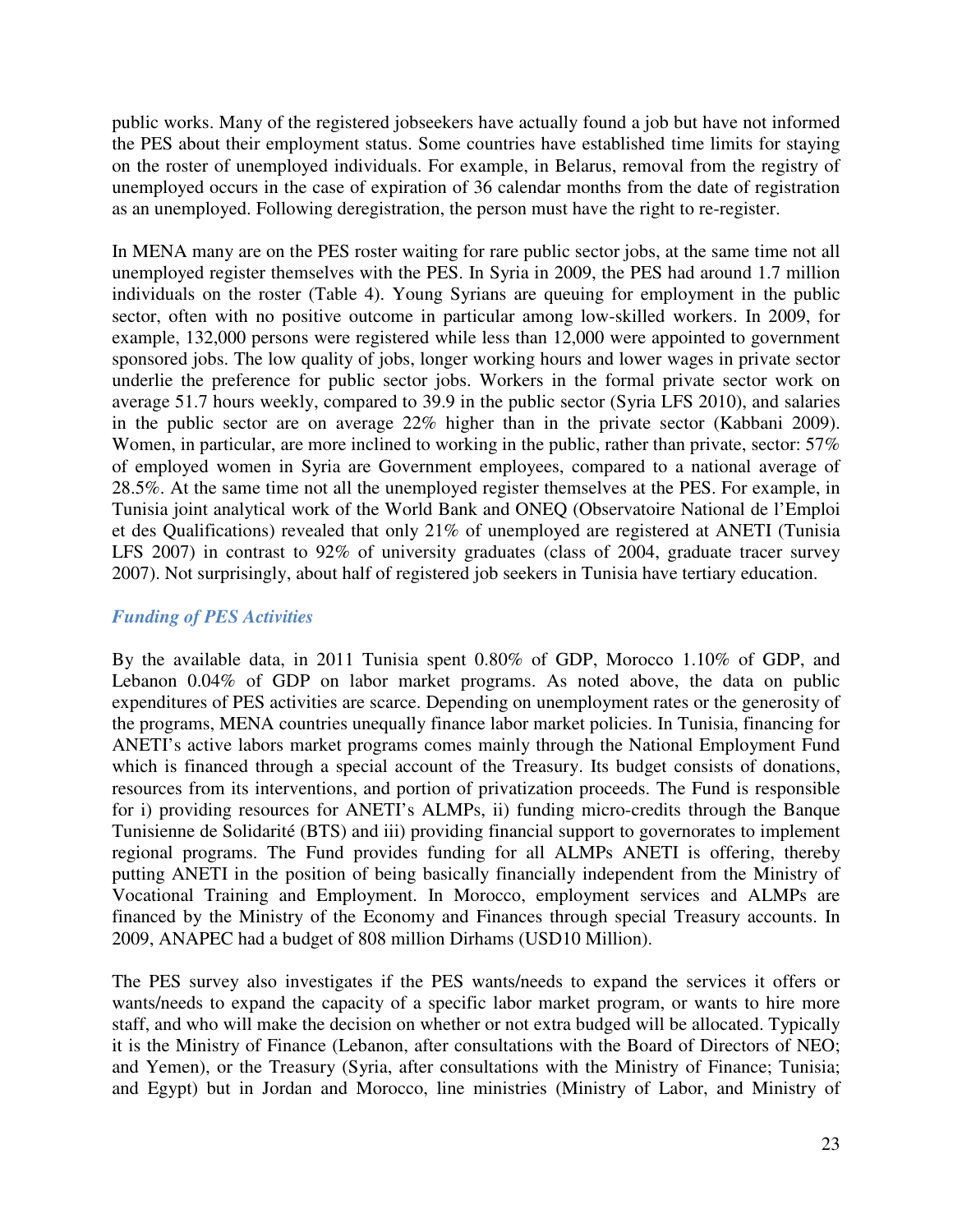Employment and Vocational Training respectively), in consultations with the Treasury, are making such decisions. Keeping PES financing decisions only at the discretion of Ministers of Finance may be problematic, as staff from these ministries do not necessarily know the employment needs of the country and decide on budget allocations based on a principle of rationalization (and thus tend to underfund employment programs).

## *Characteristics of Registered Job Seekers*

Generally, registered job seekers are a heterogeneous set of individuals, often with multiple employment barriers, including barriers related to skills (cognitive or non-cognitive), healthrelated barriers, and difficult home lives (for example, lack of transportation, many children, child care problems, etc.). Especially in Egypt and Morocco, a significant portion of registered job seekers are youth, and in Lebanon, Morocco and Tunisia, the majority of registered job seekers are long-term unemployed (Table 5 ). In Tunisia, long term unemployment is the predominant form of unemployment among registered university graduates. If not working informally, long-term unemployed may have completely lost touch with the labor market. Moreover, employers highly value recent work experience when recruiting workforce, and individuals with a long break in their work history, or without any work experience, such as youth and other labor market entrants, have little chances of being recruited in the current labor market situation in the reviewed countries. Unemployment early in a person's working life has been shown to increase the probability of future joblessness and lower future wages (Kuddo 2009). High rates of long term unemployment in MENA may also be an indication that some individuals (especially young university graduates) wait to get jobs in the public sector, where wages and benefits are much more competitive than in the private sector. In Tunisia, more than half of registered jobseekers are females. This is in part explained by an increase in educational levels and labor force participation of women with tertiary education, and was accompanied by an increase in unemployment rates: between 2005 and 2009, unemployment rates among women with tertiary education almost doubled (Tunisia LFS 2005 & Tunisia LFS 2009).

| <b>Thore</b> Characteristics of registered for secrets in serected million countries, 2007, 70 |        |                |                 |                         |                                          |                         |                              |  |
|------------------------------------------------------------------------------------------------|--------|----------------|-----------------|-------------------------|------------------------------------------|-------------------------|------------------------------|--|
|                                                                                                | Youth* | <b>Females</b> | <b>Disabled</b> | Long-term<br>unemploved | <b>Primary</b><br>education<br>and lower | Vocational<br>education | <b>Tertiary</b><br>education |  |
| Egypt                                                                                          | 23.6   | 22.3           | 1.0             | 10.1                    | 4.2                                      | 26.2                    | 11.2                         |  |
| Lebanon <sup>**</sup>                                                                          | 2.6    | 38.5           | 3.0             | 93.7                    | 8.9                                      | 22.3                    | 44.8                         |  |
| Morocco                                                                                        | 17.6   | 40.6           | 0.1             | 82.0                    | 3.2                                      | 33.4                    | 33.2                         |  |
| Syria                                                                                          | 11.1   | 31.9           | 1.9             |                         | 42.2                                     | 49.6                    | 8.2                          |  |
| Tunisia                                                                                        | 1.9    | 56.4           |                 | 66.3                    | 22.9                                     | 27.4                    | 49.7                         |  |

**Table 5** Characteristics of registered job seekers in selected MENA countries, 2009; %

*Source*: Authors' own elaboration based on MENA inventory of ALMPs, 2011.

*Note*: \*- Youth age range: Lebanon 20 – 25 years old; Tunisia less than 20 years old; otherwise 15 – 24 years old. \*\*- Beirut only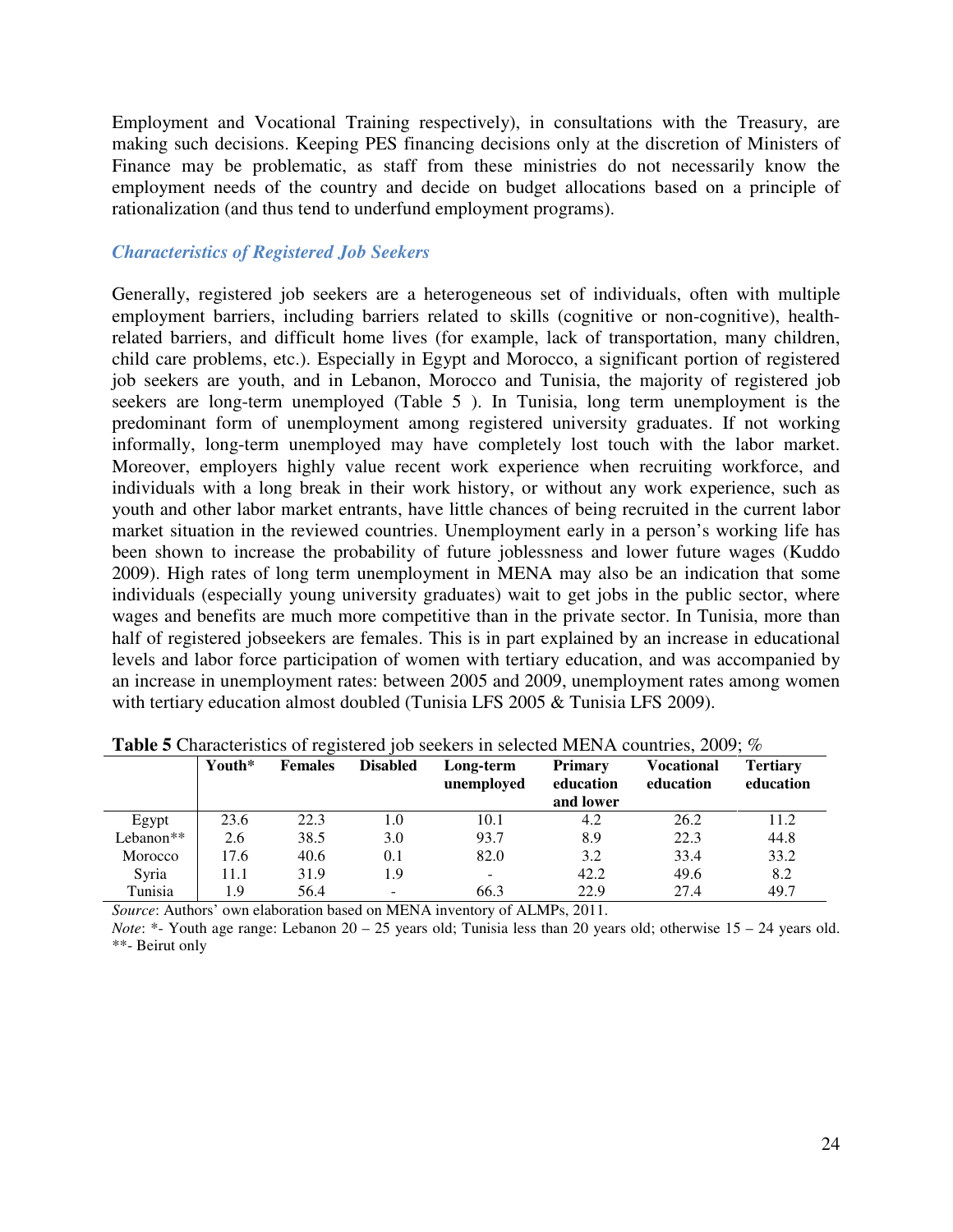#### **PROGRAMS PROVIDED BY NATIONAL PES**

#### *Program Type and Objective*

The two main labor market objectives of ALMPs provided by the PES are to enhance employability and promote job creation. The choice of ALMP type depends on needs of the labor market and overcoming the country specific barriers, such as insufficient labor demand, inadequate labor supply and information asymmetries. The five main types of ALMPs are (i) employment services, (ii) labor market training, (iii) wage subsidies, (iv) public works, and (v) self-employment promotion. The main objective of employment services and labor market training is to enhance employability, the main objective of wage subsidies, public works, and assistance to the self-employed is to promote job creation. Enhancing employability and promoting job creation are complementary objectives to reduce (long-term) unemployment, to increase labor force participation, and ideally to prevent unemployment for those individuals at risk. The following sections lay out the main characteristics of the type of programs in the seven reviewed countries.

In 2010, the majority of the ALMPs interventions provided by the PES in MENA focused on enhancing employability, with labor market training being the most common type of intervention. The inventory collected a total of 33 employment interventions implemented by the National PES in the seven countries included in the review; namely Tunisia, Morocco, Jordan, Lebanon, Syria, Egypt, and Yemen. Out this total, 30% were training programs (Table 5). Tunisia implemented four on-the-job training programs, Lebanon and Syria two in-class training programs each, while Egypt and Jordan implemented one in-class training program each. Morocco and Yemen offered program packages generally composed of in-class training combined with other employment services, such as wage subsides and start-up incentives. The National PES in Yemen implemented one program in total in 2010, but this program included several components such as training, labor intermediation, direct job creation, and out-of-work income support. Comprehensive packages that combine training with additional employment services are regarded as international best practice (Angel-Urdinola, Semlali and Brodmann 2010). To a lower extent, programs provided by the National PES included direct job creation (i.e. public works) (15% of all programs in the inventory), start-up incentives (9% of all programs), and programs targeted to persons with disabilities (3% of all programs).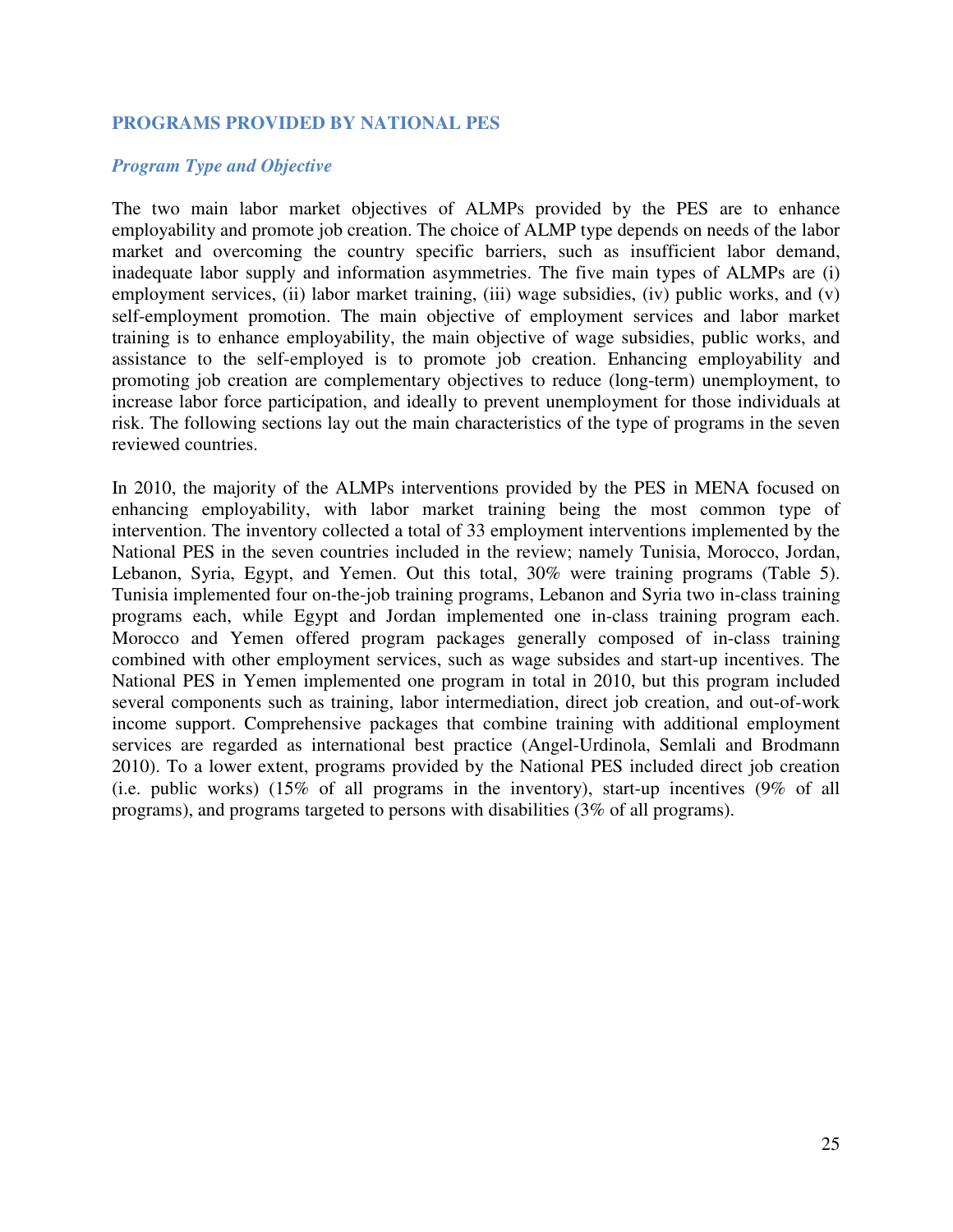

#### **Figure 5** Distribution of Programs in the Inventory by Program Type (in%)

*Source*: Authors' own elaboration based on MENA inventory of ALMPs, 2011. *Notes*: Countries included are Jordan, Tunisia, Lebanon, Yemen, Syria, Morocco, and Egypt

Contrary to international best-practices, MENA countries are moving away from less costly employment services and into more expensive training and employment incentives. In 2008, employment services constituted 35% of all interventions registered in the inventory. Between 2008 and 2010 data indicate a drift away from these programs and into training programs and employment incentives (such as wage subsidies). However, international experience indicates that employment services are one of the most effective type of employment programs (also quite conducive to insertion) while the impact of training and wage subsidies in labor market outcomes are rather limited (Betcherman and others, 2007). In 2010, only 18% of all programs in the inventory constituted employment services (Figure 6). Employment services encompass all measures aimed at enhancing job search efficiency, such as providing information on job vacancies, assisting in matching workers to jobs, career counseling, and assessment and testing to determine job readiness. In the reviewed countries, Tunisia and Egypt have the leading roles when it comes to intermediation programs. In Tunisia, more than 100,000 vacancies were registered with the National PES and about 20,000 unemployed found employment through intermediation services provided by the National PES in year 2010. In Egypt, the National PEO registered about 222,888 vacancies in the private sector and contributed to about 40,101placements per month (many of them in public sector jobs) (Chapter II). These finding highlight the potential of labor intermediation to reduce frictional unemployment even in environments of generalized job scarcity. Finally, programs that address direct job creation (mainly public works) have remained at a constant level over the period 2008-2010 (accounting for 15% of all programs in the inventory) which also holds for programs geared towards people with disabilities, which have remained at a steady but low level over the time period in question (3 to 5% of all programs in the inventory).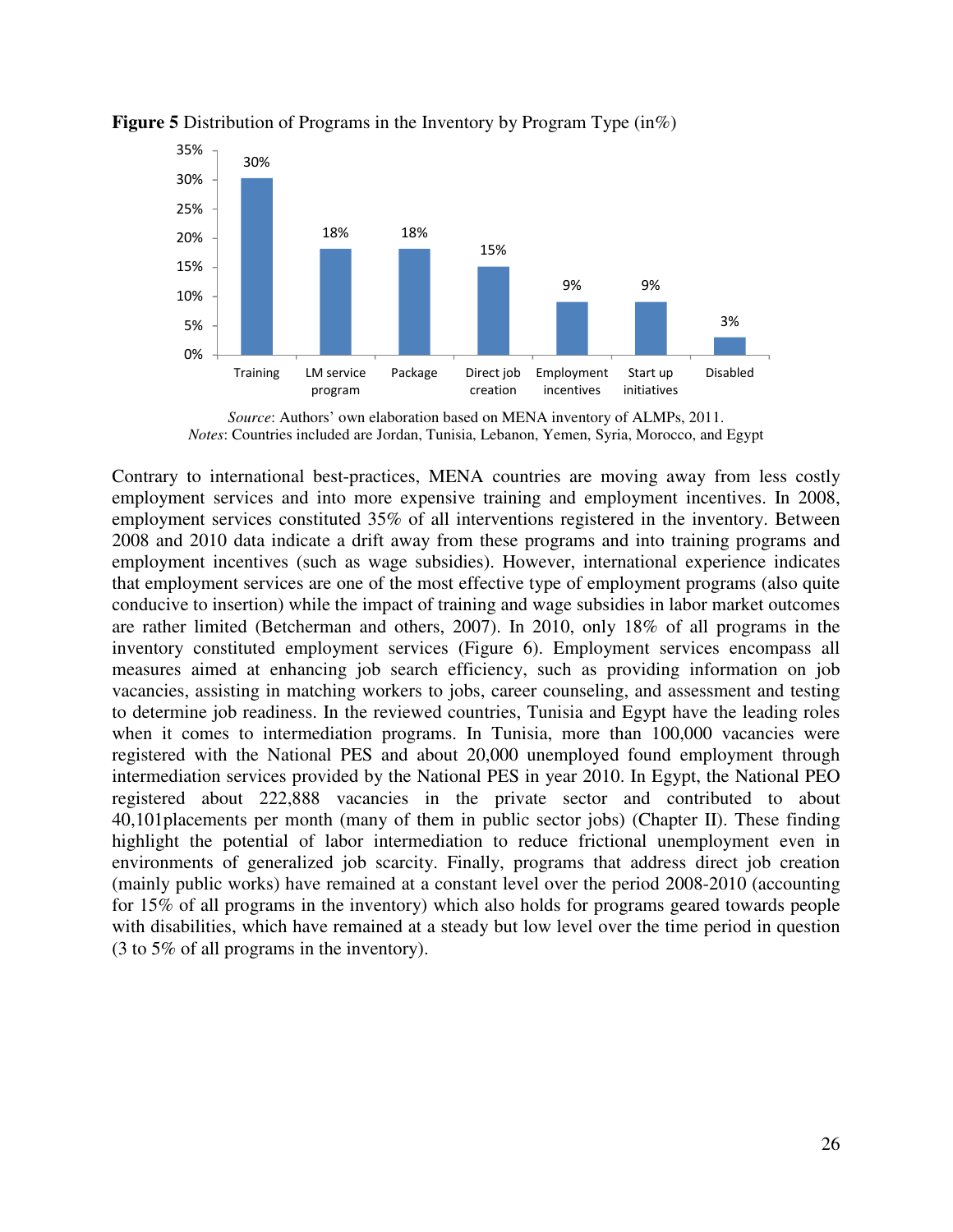

**Figure 6** Distribution of Programs in the Inventory by Program Type 2008-2010 (in%)

Most training programs reviewed in the inventory are conducted in-class only, with only a minority providing on-the-job training. Practical on-the-job experience is crucial in order to create well rounded and qualified workers**.** International evidence indicates that the most efficient way of acquiring knowledge and skills is to provide an opportunity to apply the theories learnt in-class in real world environments, through on-the-job training and internships. It is very important not only to teach students their chosen career but to also obtain a realistic understanding of the workplace, develop appropriate work habits and receive job-training skills, which would make them more employable. Unfortunately, only a fraction of the training programs analyzed offer on-the-job training in addition to in class training. 62% of the training programs are conducted in-class only, while 15% are conducted on-the-job only (Figure 7). This shows that the majority of programs reviewed use very traditional ways of transmitting knowledge and skills. Moreover, at times there seems to be a lack of understanding amongst some PES staff of the actual benefits of combining in-class and on-the-job training, illustrated by the following statement by one of the interviewed PES staff: "*Why should we insist that program beneficiaries work also during their training? They will eventually spend their lives working, but training is training and that should be in class, no?"* 

*Source*: Authors' own elaboration based on MENA inventory of ALMPs, 2011. *Notes*: Countries included are Jordan, Tunisia, Lebanon, Yemen, Syria, Morocco, and Egypt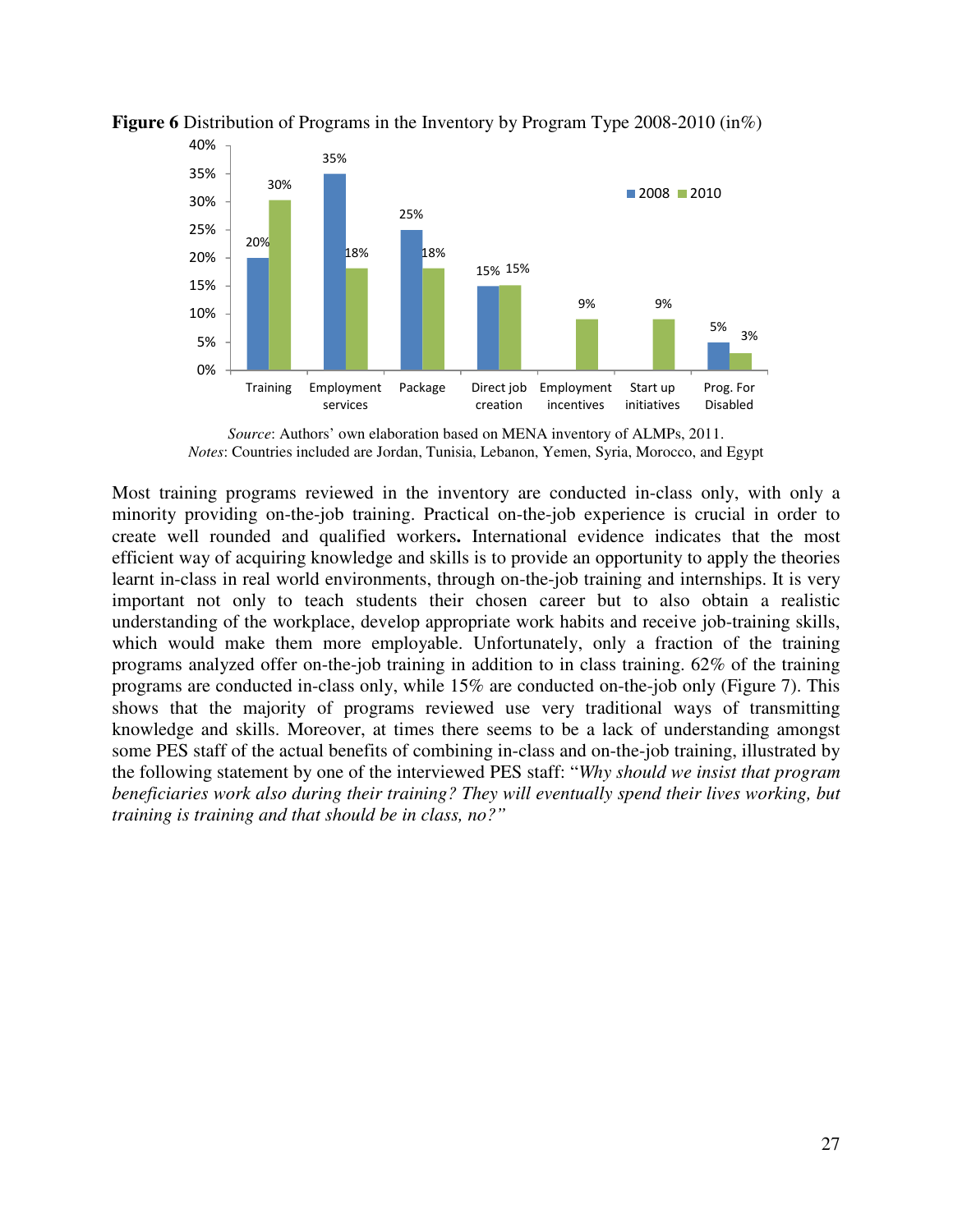#### **Figure 7** Type of Training Provided [2009]



*Source*: Authors' own elaboration based on MENA inventory of ALMPs, 2011. *Notes*: Countries included are Jordan, Tunisia, Lebanon, Yemen, Syria, Morocco, and Egypt.

Data also indicates a positive tendency toward entrepreneurship promotion focused programs. While entrepreneurship promotion has long been part of ALMP provision in MENA, these programs have not traditionally been delivered by the National PES. Most entrepreneurship programs in MENA have been traditionally provided by social funds (Egypt and Yemen), microcredit institutions (Tunisia), and donors (Egypt, Lebanon) (Angel-Urdinola, Semlali and Brodmann, 2010). Indeed, data collected indicates that in 2008 none of the National PES were offering start-up assistance – although the National PES in Tunisia would offer to link promising entrepreneurs to micro-finance institutions. By 2010, start-up assistance programs were offered by the National PES in Lebanon Morocco, Egypt and Syria, suggesting a shift of National PES towards promoting entrepreneurship among the unemployed. These programs entail direct financial and advisory assistance for starting up small businesses to microcredit programs – that are intended to also function as a poverty alleviation strategy (some also include components of training in entrepreneurial skills, and mentoring). The underlying motivation for providing this type of assistance is that entrepreneurship is prevented due to lack of access to credit. With the introduction of these types of programs it is of crucial importance to ensure that any selfemployment promotion policies identify the binding constraints facing prospective entrepreneurs (whether it is access to finance or capacity), in order to be effective.

Employment-incentive programs take a more prominent role in Morocco, Jordan, and Tunisia, compared to the other reviewed countries. Employment incentives programs (mainly wage subsidies) are programs aimed at facilitating recruitment or ensuring continued employment to promote job creation. In Jordan for example one program took the form of fully subsidized employees' contribution and half of employer's contribution toward social security for a two year period. In Tunisia subsidized paid internships (for maximum one year) also covering social contributions are offered to a significant number of first-time job seekers. Wage subsidy programs are commonly used in countries where market wages are rigid and are set above worker's productivity levels (especially important for high-skilled first time job seekers). In some MENA countries (like Tunisia and Egypt), the public sector often distorts labor market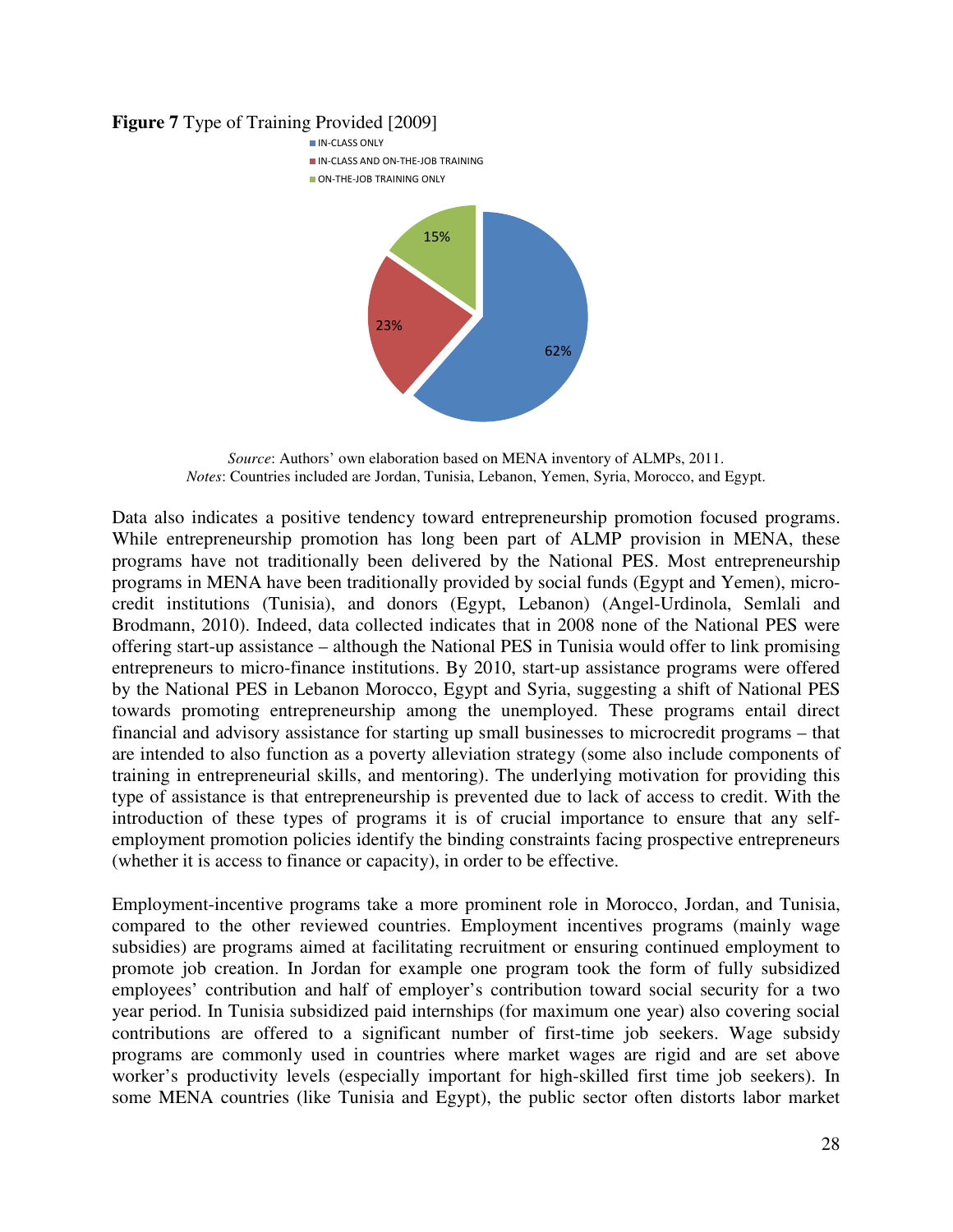wages (Figure 8 for Tunisia). In Tunisia, for example, wages for first entrants are set by wage matrixes and collective agreements that often pay above productivity levels and labor taxes and contributions are high by international standards (Belghazi, 2012). This creates important gaps between wages in the public and private sector, leading to the hiring of workers informally to bypass regulation. Many countries in MENA are trying to address these public/private sector wage gaps by bridging the gap through the use of wage subsidies targeted to first time job seekers. The first time job seekers tend to have particularly strong incentives to remain unemployed otherwise, while waiting for the rare but better-paid/more secure public sector jobs. However, wage subsides need to be used with care as unintended macroeconomic side-effects of wage (and employment) subsidies include deadweight loss (hiring from the target group that would have occurred also in the absence of the program), substitution effects (the extent to which jobs created for the target groups replaces jobs for other groups), and displacement effects (the possible reduction of jobs elsewhere in the market) (Calmfors 1994).



**Figure 8** Wage Distribution by Sector of Employment in Tunisia [2012]

*Source*: World Bank and INS (forthcoming)

## *Main Design Features of Existing Programs*

**Successful ALMPs depend largely on program implementation and design**. Just as the choice of type of program is important, it is equally important to focus on necessary design elements to increase the likelihood of program success (independently of the program type). Despite their widespread use, there is no systematic analysis of the program design features of public ALMPs provided in the MENA region. This lack of evidence represents an immense knowledge gap that precludes the design of new and effective programs and abolishing (or restructuring) of ineffective ones. However, a systematic analysis has been conducted of privately provided ALMPs in the Arab-Mediterranean region (Angel-Urdinola, Semlali, and Brodmann 2010). This analysis of design features of public interventions will complement this previous study/review by providing information on public provision, in order to provide a comprehensive first step towards understanding and assessing the provision of ALMPs in the MENA region. The aim of the below section is to analyze some of the main design features of programs included in this inventory. Five main design features will be analyzed: (1) targeting, (2) skills provision: hard/soft, (3) certification provision and (4) Monitoring and Evaluation.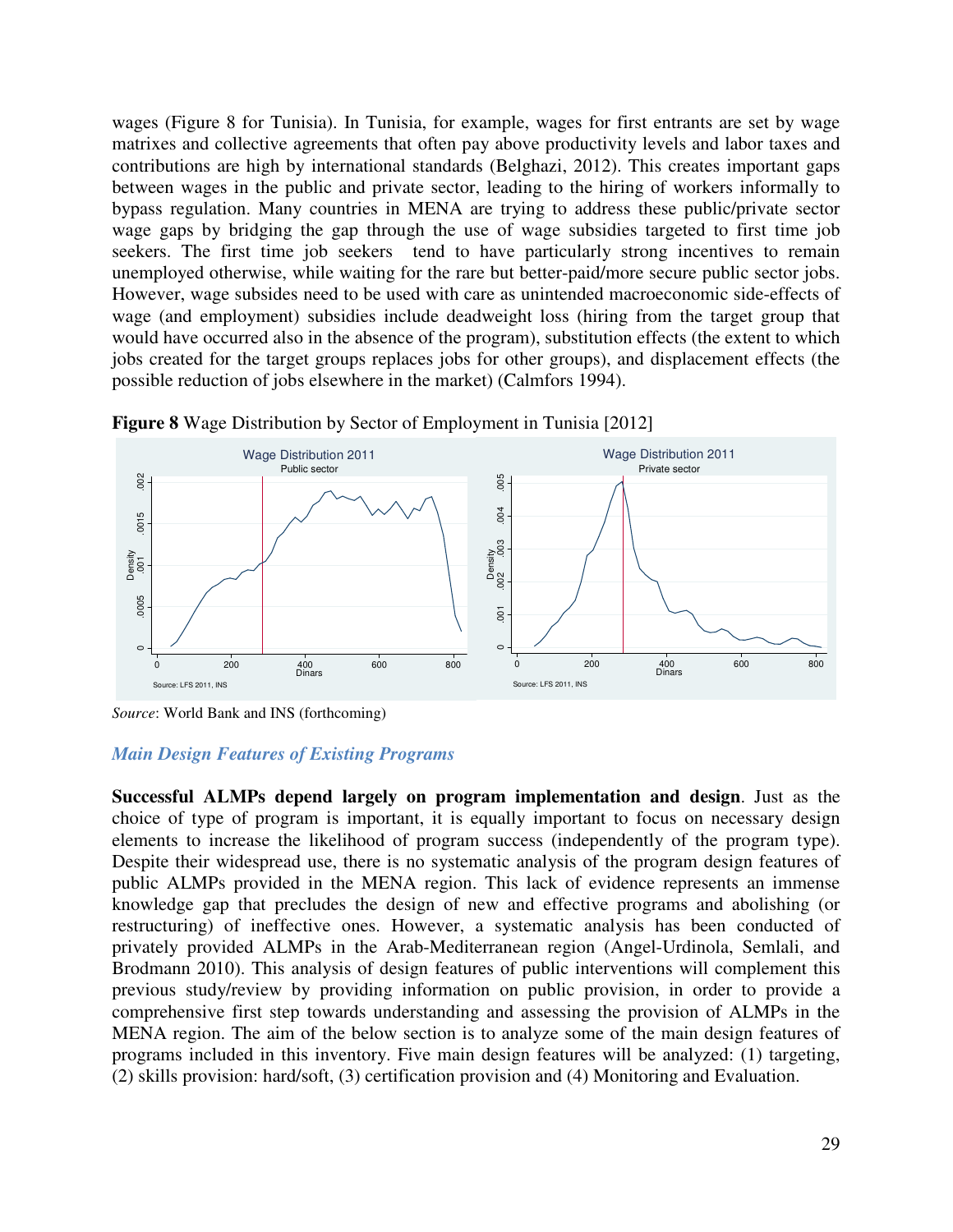# *Targeting*

It is widely recognized that tight targeting is essential and that only cost-effective and sustainable interventions should be initiated and sustained. However it is difficult to achieve this goal in practice. In general, programs should be carefully and tightly targeted to improve labor market outcomes of vulnerable groups such as youth, women, and long-term unemployed, among others. Targeting, thus, implies redistributing employment opportunities (Calmfors 1994). However, due to data restrictions, targeting for ALMPs is generally ad-hoc and categorical. Moreover, many countries practice "creaming" whereby programs are targeted to most qualified applicants. Doing so increases program effectiveness and is generally regarded as cost-effective as many ALMPs are designed to help individuals to get formal employment. However, creaming it not considered equitable as it leaves out more disadvantaged groups (i.e. those who need public intervention the most) and often benefits individuals who would have found a job without program participation.

Most programs delivered by PES in MENA (47%) target highly educated youth. Nevertheless, some programs target low-skilled individuals, rural areas, and minority groups who are likely to belong to vulnerable segments of the population (Figure 9 ). The choice of targeting programs toward high-skilled youth reflects the fact that in some countries, especially in North Africa, high-skilled youth display higher than average and increasing unemployment rates (see Chapter II and World Bank and INS, forthcoming for detailed discussions on Egypt and Tunisia). Recent regional data indicate that high-skilled unemployed individuals in MENA (proxied by those who attained a tertiary education degree) account for 20 to 30% of the stock of unemployed (World Bank, forthcoming). Indeed, many ALMPs are designed to help individuals find formal employment. In MENA, low-skilled individuals have very low chances of finding formal employment (Gatti and others, 2012) and ALMPs may not be able to correct structural deficiencies introduced by the education system and/or should not be seen as social assistance/income support (with the exception of programs like public works and some type of entrepreneurship promotion programs). Nevertheless, PES could consider designing programs targeted to high-school dropouts, such as "second-chance programs" – which could provide this segment of the population with equivalency education and/or certification in order to enhance their employability.

Most programs in the inventory are not designed to accommodate to the needs of female participants, which results in a low female take-up. Despite the fact that women in MENA have much higher rates of unemployment than men (according to ILO data, the average unemployment rate among women in MENA is 17% vs. 8% among men in 2008), only 18% of the programs are designed to specifically target females. While most of the programs reviewed are open to both males and females (and thus do not have a specific gender targeting), females are radically underrepresented within these programs. There could be several reasons why females do not benefit from employment programs in general, such as lack of schedule flexibility and childcare constraints. Programs like training (the most common ALMP provided by PES in MENA) are generally conducted during working hours and/or require full time participation. As such, it may be difficult for a young woman with children to participate in programs with strict schedule requirements.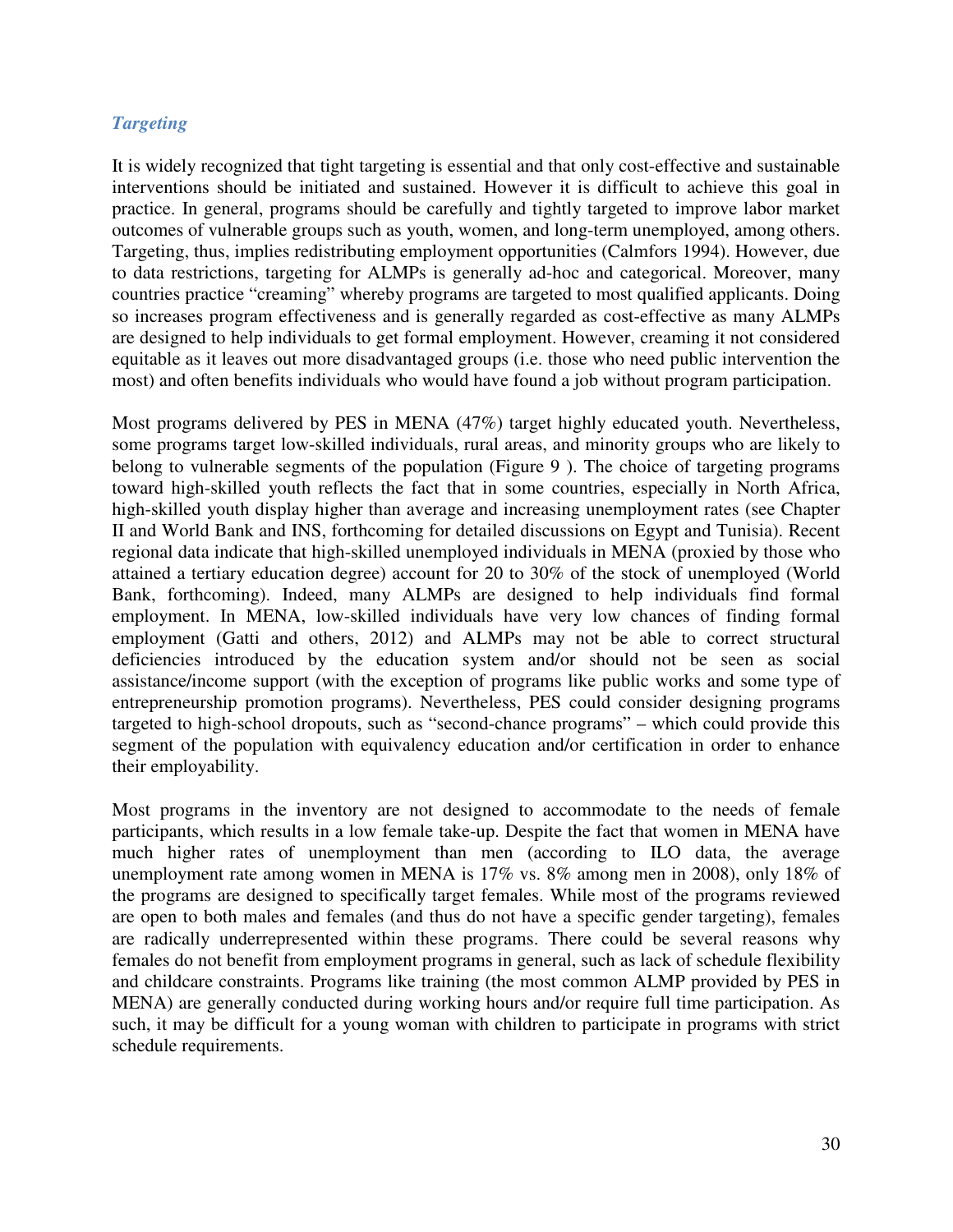Also, there are cultural restrictions that may create constraints for women to participate in employment programs provided by the PES. For instance, to improve female take-up, training programs may require having a female teacher and/or to set up classes for women only. In addition, because labor demand is rather constrained in the region, there is a belief that encouraging women to increase their participation in the labor force participation will lead to higher unemployment for men, who are traditionally considered to be the main bread-winners of the family. While this argument may be valid in the context of wage employment, there could be enormous potential to even increase labor demand if women are encouraged to develop their entrepreneurship potential. According to data from the World Values Survey, a majority of MENA women agreed with the statement that "*when jobs are scarce, men should be given priority over women*" (World Values Survey 2005). Hence women themselves may be less forthright and confident about their right (or even capacity) to work, especially in times of economic downturn. In summary, ALMPs have the potential to promote female take-up if programs introduce flexible schedules (classes during nights/weekends) and /or are combined with some form of child care support. Expanding entrepreneurship program may also positively affect women.



**Figure 9** Program targeting (as% of all programs)

*Source*: Author's own elaboration based on MENA inventory of ALMPs, 2011. *Notes*: Data from Jordan, Tunisia, Lebanon, Yemen, Syria, Morocco, Egypt

Most programs in the inventory target both urban and rural areas (Figure 10 ), with the exception of Morocco where 75% of programs have an urban focus. This equity feature in the geographical targeting of programs provided by the PES stands in contrast to privately provided ALMPs, which are more often targeted to urban areas (see Angel-Urdinola, Semlali and Brodmann, 2010). Since rural populations have higher risks of poverty, school dropout, and informal employment, it is good that public interventions reach this target population. Programs to promote labor demand (such as public works and entrepreneurship assistance) are generally more targeted to rural settings, while vocational training, wage subsidies, and employment services (which are designed to encourage formal wage employment) are generally more targeted to urban settings. This composition of employment programs actually reflects the economic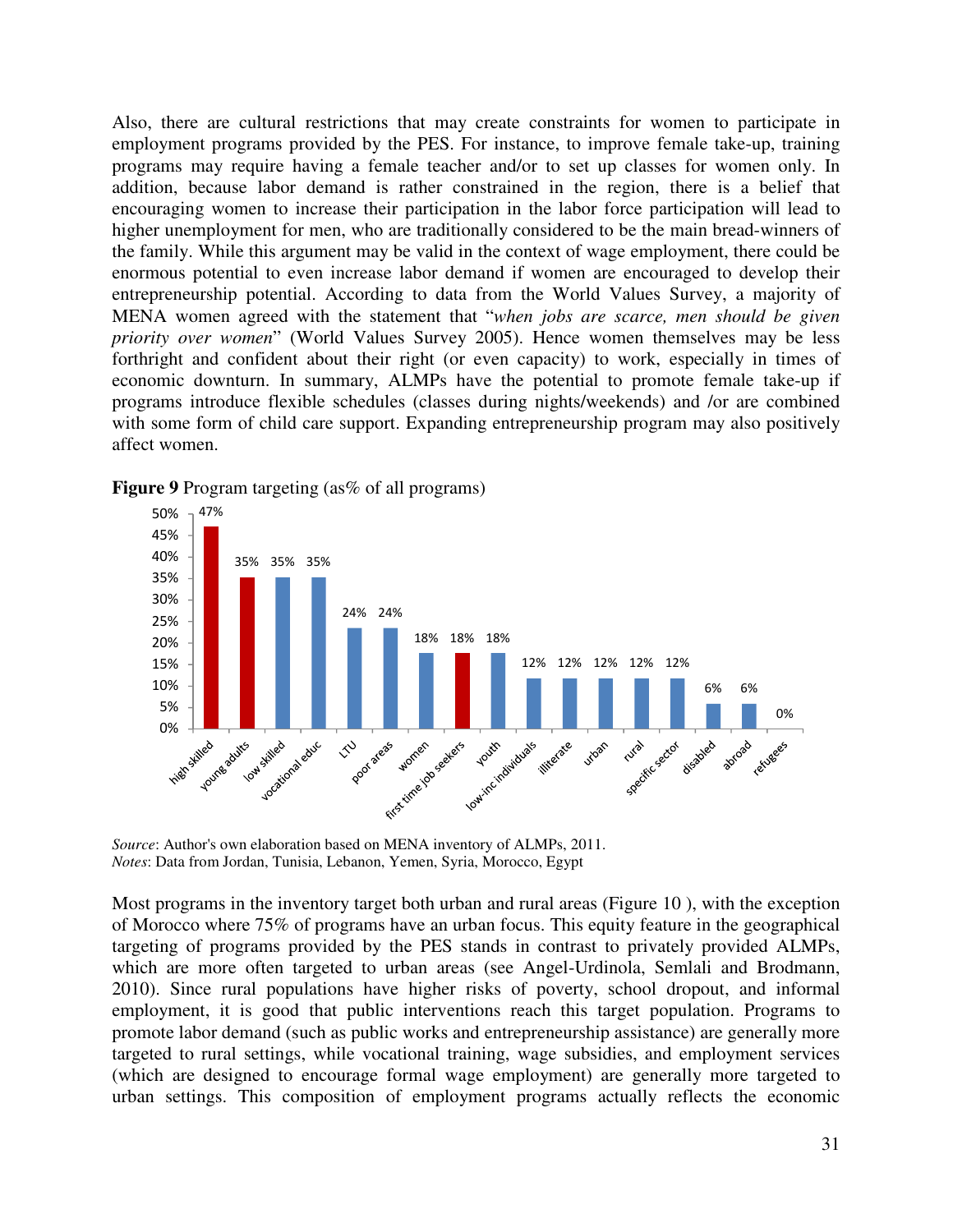context, as rural employment in MENA tends to be pronominally informal. Nevertheless, there is a need to promote entrepreneurship programs in urban settings and among more educated segments of the population as doing so could promote innovation and develop high-productivity private sector jobs. Currently, most entrepreneurship programs are designed to support the creation of small enterprises among disadvantaged segments of the population. For instance, in Tunisia, despite very high rates of unemployment among high-skilled youth (surpassing 50% in 2010 – according to data from Tunisian Labor Force Survey), more than 80% of all beneficiaries of entrepreneurship programs delivered by the National PES (ANETI) attained at most secondary education (Belghazi, 2012).



**Figure 10** Location of program implementation, Selected Countries [2009]

*Source*: Source: Author's own elaboration based on MENA inventory of ALMPs, 2011. *Notes*: Countries included are Jordan, Tunisia, Lebanon, Yemen, Syria, Morocco, and Egypt.

#### *Skills Provision*

Only very few programs in the inventory focus on the provision of soft-skills**.** With the exception of training programs, most non-training programs included in the inventory did not focus on skills development. In Tunisia, internship programs (most of which are accompanied by wage subsidies) are required by law to provide some training to beneficiaries. In practice, however, this rarely happens and skills enhancement is largely absent from all non-training programs provided by the national PES. Within training programs in the inventory, the large majority focuses solely on the provision of hard skills**.** Only a very few training programs analyzed provide also soft skills (see Chapter VI for an example in Syria). Indeed, the lack of PES programs providing both soft and hard skills is notable in the region. At the same time, employers in the MENA region often express their dissatisfaction concerning deficiencies in technical/occupation specific skills amongst job-seekers but also concerning more generic/soft skills sets. This lack of appropriate skills is a hurdle when considering hiring especially young workers. Soft skills refer to the cluster of personality traits, social graces, interpersonal skills, language and personal habits that characterize relationships with other people. It also refers to a person's ability to communicate and think creatively/independently. The acquisition of both "hard" and "soft" skills is crucial in order to create well rounded and qualified workers.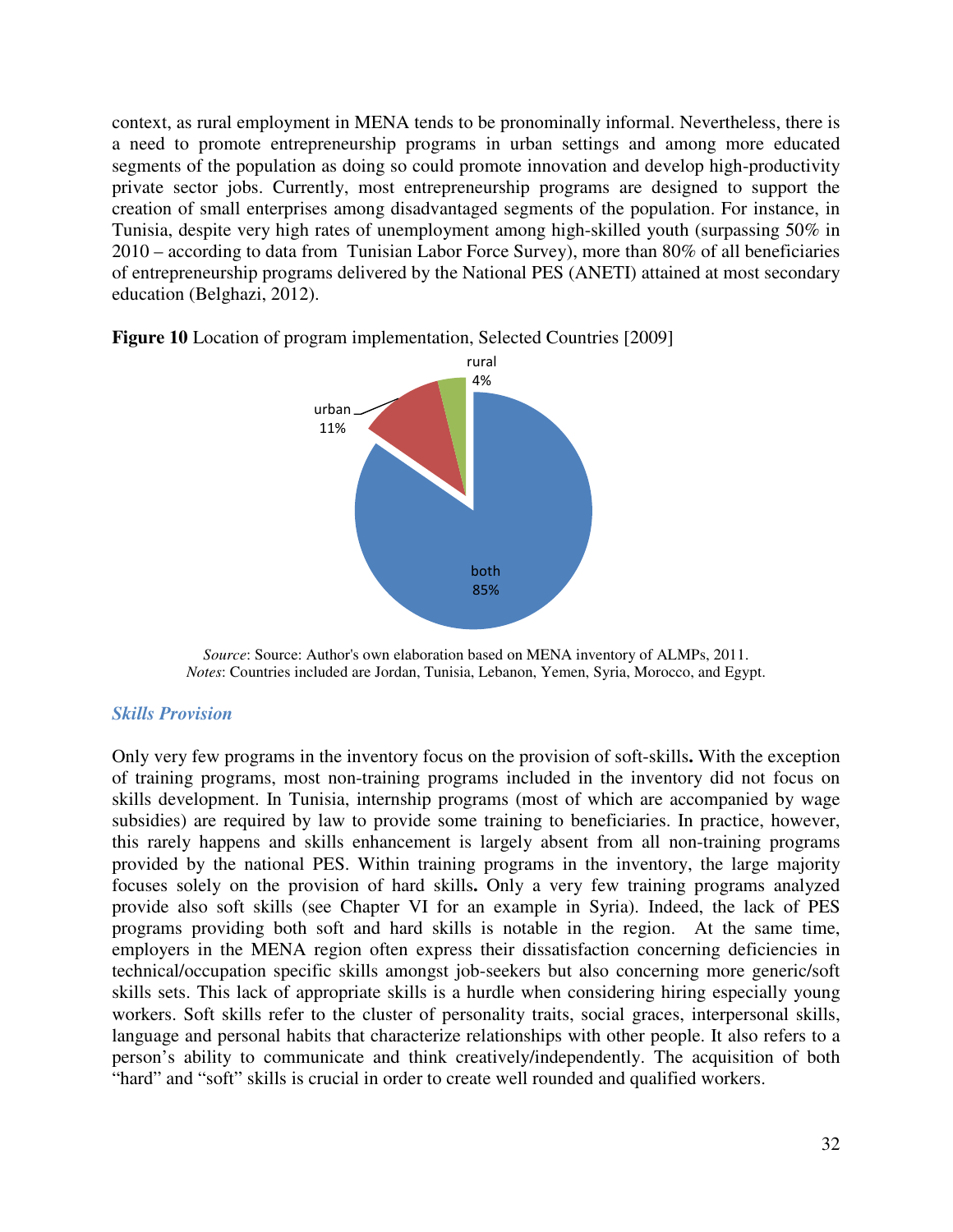## *Certification*

About half of the training programs delivered by PES in MENA provide some type of certification. However, certification practices vary from country to country. Countries like Yemen and Syria largely lack standard certification and accreditations systems and national qualifications networks while countries like Lebanon and Jordan have better developed accreditation systems (Chapter IV and Chapter III). Although far from ideal, the public sector is doing better than the private sector when it comes to program certification. A previous review of privately provided ALMPs revealed that only 10% of all training programs included in an inventory provided beneficiaries with some type of "recognized" credential upon program completion (Angel-Urdinola, Semlali, Brodmann 2010). In the MENA region, as in most regions of the world, a diploma has a "credentialing" value, which means that it mainly signals that the bearer of the credential has reached a particular level of knowledge and competence, allowing continued access to higher levels of instruction. Given the hiring and firing restrictions in the MENA region, employers give a lot of weight to signals of productivity, such as diplomas, degrees, test scores and the like, thereby reinforcing the importance of credentials. To increase the effectiveness of ALMPs, it is important that the skills provided match the specific needs of the labor market. Equally important to acquiring skills through ALMPs is the capacity of beneficiaries to send a signal to employers about the usefulness and quality of the acquired skill. Training programs should provide beneficiaries with a diploma upon training completion that certifies that their acquired skills are aligned with occupational norms and standards. In order to signal the value added of training programs, it is important that both skills *and* service providers are accredited so that the certification has a signaling value in the labor market– which becomes quite relevant in countries like Lebanon where training programs offered by the PES are actually implemented by private training providers (Chapter IV).

## *Monitoring and Evaluation (M&E)*

It is important to carefully monitor and evaluate ALMPs in order to be able to introduce and scale-up interventions on the basis of what proves to work. Properly monitored and evaluated programs are less likely to lead to assessments of impact and effectiveness based on judgment and "non-scientific" methodologies. In the absence of monitoring and evaluation, the benefits of interventions remain largely unknown and success tends to be measured in terms of outputs (i.e. the number of beneficiaries served). This may lead to an inefficient allocation of financial resources into large – albeit ineffective – programs. Rigorous, independent impact evaluations are critical to achieving real progress in addressing the major employment challenges. Sound evidence promotes better understanding about what works, enhances cross-country sharing of best practices, boosts capacity in the region, and improves policymaking and spending toward more effective employment programs. Program evaluation can be seen as a public good, often financed by the public sector or large donors, given high costs and positive externalities on the design of future programs. Absence of rigorous evaluations almost certainly leads to an overestimation of program effectiveness by policy-makers. Process evaluations are also useful in order to identify bottle necks and implementation problems. Typically, process evaluations consist of interviews with beneficiaries and providers in order to assess whether programs are being implemented according to how it is specified in the program's operation manual and if the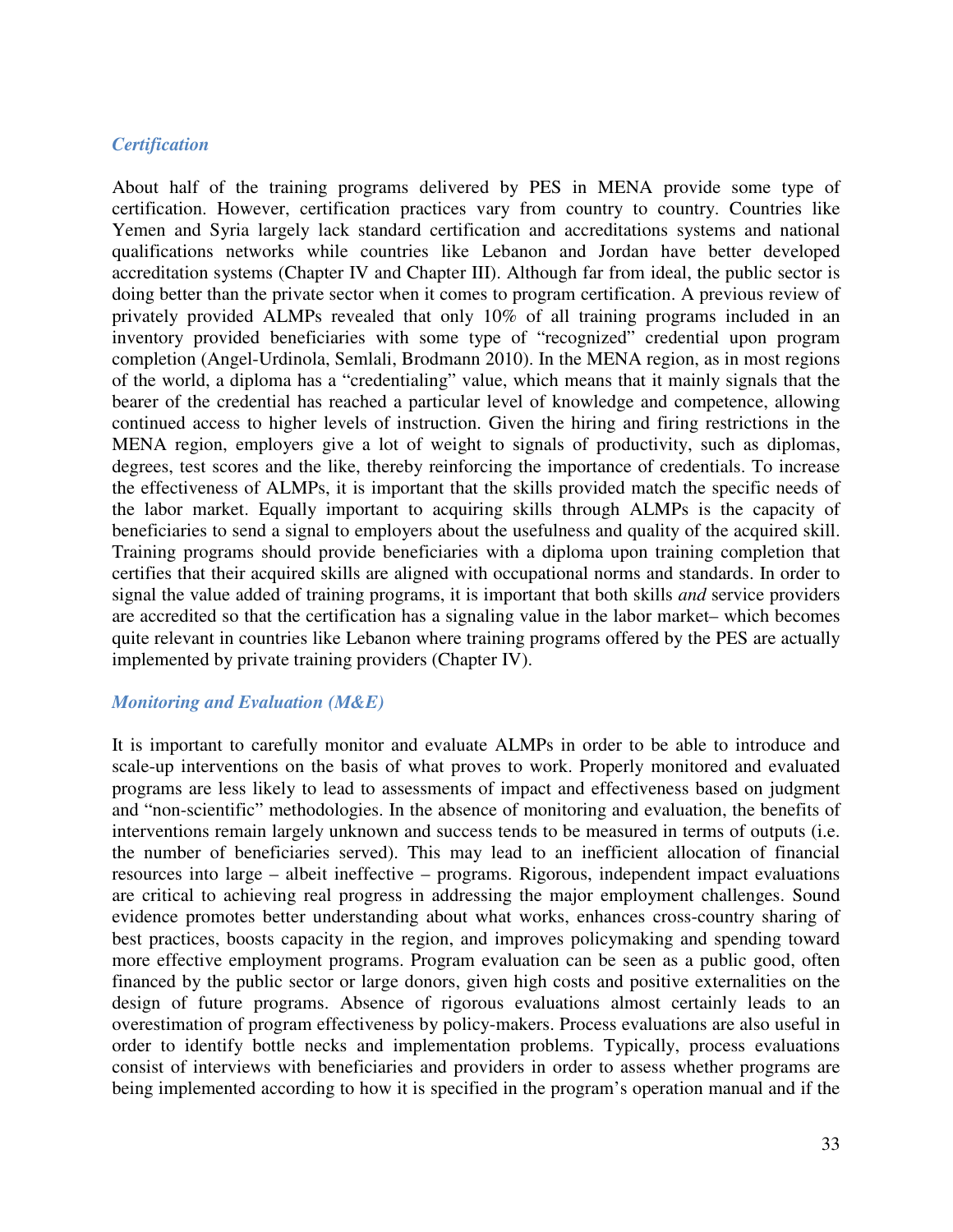program achieves its proposed objectives. Process evaluations, which are faster and less expensive options to engage in program evaluation, could be useful at an operational level (they could be implemented as often as on a yearly basis).

Most programs included in the inventory have output based monitoring systems but lack resultsbased systems and/or rigorous program evaluations. While most MENA PES included in the inventory have some form of a monitoring system in place, they are not results-based and only provide data on the number of beneficiaries of different programs (i.e. outputs). Indeed, data collection on program outcomes, such as wages after program completion and or insertion rates, was not available for most programs included in the inventory (Box 3). The majority of all programs (93%) did not have any type of method/procedure to assess program cost-effectiveness and only a handful conducted (15%) have conducted an impact evaluation (Figure 11). The majority of evaluations conducted lack scientific rigorousness and rarely used control groups which would allow for an estimation of the program's net impact. Most of the programs, however, provided some information on placement rates after program completion (at least for the first year). Only three programs provided information on earnings after program completion. Only one country, Morocco, conducted impact evaluations - in 3 out of 4 programs- to assess the impact the programs had (for more details on the results of these evaluations see Chapter 5). In this case, the program administrators hired an external evaluator. In Tunisia, there have been some attempts to evaluate employment programs delivered by ANETI, but results are outdated, sporadic, donor driven, and lack scientific credibility (Belghazi, 2012).

# **Box 3** Monitoring and Evaluation

Monitoring is a process whereby data is collected periodically to assess program performance. Ultimately, the value of monitoring is its capacity to become a "learning tool" to help organizations implementing and funding ALMPs to clearly identify if program objectives are met and is resources are being used to achieve those objectives. Monitoring indicators should generate relevant information for quantifying program performance.

Evaluation is the process of assessing the "impact" of a particular ALMP on program participants (at least). The main difference between monitoring and evaluation is that evaluation aims to attribute causality (i.e., the actual effects of ALMPs on employment outcomes in the short and/or the long run). Evaluations are highly desirable because they provide evidence that could lead to more efficient allocation of public resources and to improve the targeting of existing/new programs to the appropriate clients. Evaluations aim at understanding "What would have happened in the absence of the program", which is something that cannot be observed directly. Thus, evaluators have to find a way to estimate what participants' outcomes would have been in the absence of the program ("a counterfactual"). This is usually done by measuring the outcomes of another group whose members have similar characteristics to the beneficiaries (a control group).

*Source*: World Bank, 2010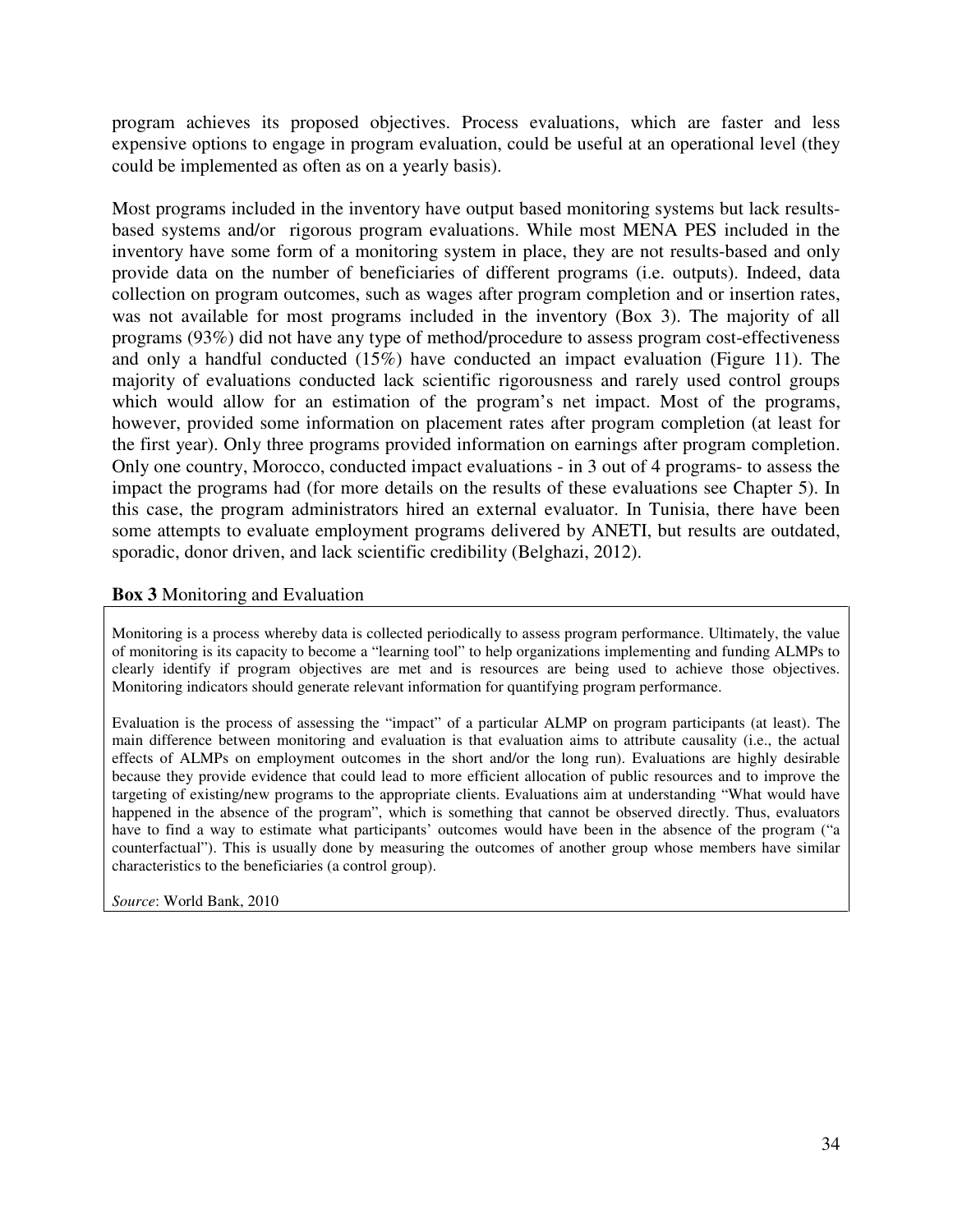

**Figure 11** Impact Evaluation and Cost-Benefit Comparison [All Programs in Inventory]

*Source*: Authors' own elaboration based on MENA inventory of ALMPs, 2011. *Notes:* Countries included are Jordan, Tunisia, Lebanon, Yemen, Syria, Morocco, and Egypt.

Nevertheless, most programs did conduct various forms of internal evaluations (Figure 12). Many of the programs in the inventory did have some type of internal (mainly qualitative) program assessment. Most programs conduct programmatic assessments and many attempted to quantify the benefits of the program. Many of the programs conducted informal interviews with staff and beneficiaries' questionnaire surveys and focus group discussions. Some programs conducted evaluations (skills tests before, during and after project completion) in order to assess progress (but without including control groups). Nevertheless, the quality and relevance of these evaluations remains largely un-assessed. (Box 4).

**Figure 12** Monitoring and Evaluation Practices [All Programs in Inventory]



*Source*: Authors' own elaboration based on MENA inventory of ALMPs, 2011. *Notes:* Countries included are Jordan, Tunisia, Lebanon, Yemen, Syria, Morocco, and Egypt.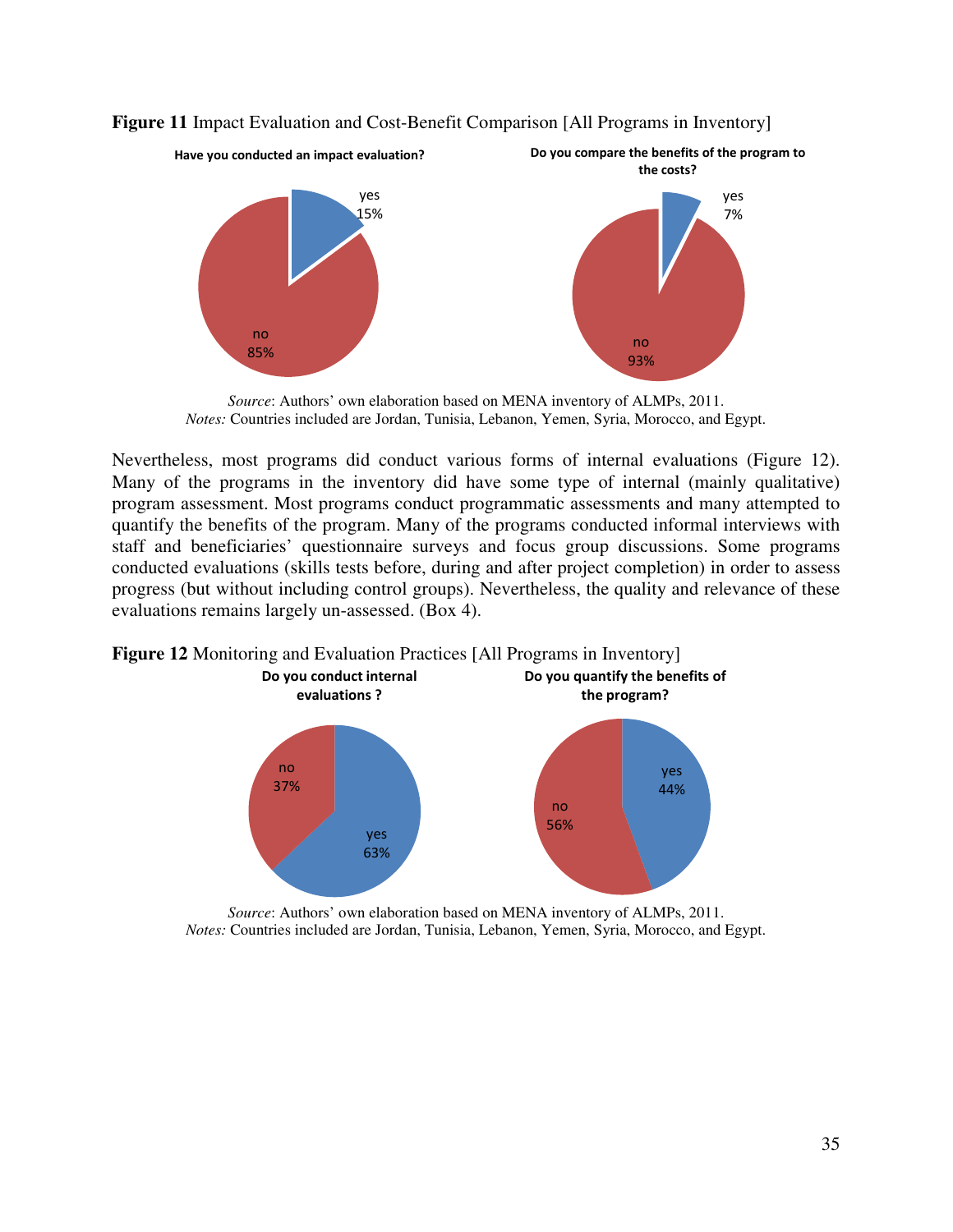#### **Box 4** Basic Results-based Indicators for Employment Programs

The following are basic indicators used widely by national employment agencies to measure fundamental outcomes. While these are proposed as the core performance indicators, three additional indicators could be considered at a later stage: average length of time required per job placement; the average length of time per filled vacancy; and the annual cost per program participant. At a minimum, this set of indicator should be calculated annually (but it would be preferable if they were calculated quarterly or semi-annually).

- **Job Placement Rate**: The number of registered unemployed in *quarter t* who are employed in *quarter t+1*. A related measure could be calculated only for those registered unemployed who participated in ISKUR programs.
- **Job Retention Rate**: The number of registered unemployed in *quarter t* who are employed in both *quarter t+2* and *t+3*.
- **Average Earnings**: Average earnings in *quarters t+2* and *t+3* for those registered unemployed in *quarter t* who retained employment in these quarters.
- **Filled vacancy rate**: The number of registered job vacancies in *quarter t* that are filled by registered job seekers in *quarter t+1*.

*Source*: Betcherman and others (2010)

# *Employment Services Provided By PES*

All of the reviewed countries have walk-in employment centers, and most of them allow posting of CVs, and database search for job offers. Egypt, Jordan, Morocco and Tunisia also provide online services, including electronic matching platforms (Table 6). For example, in Jordan, the Ministry of Labor's Department of Employment and Training (DET) offers labor intermediation through its Electronic Labor Exchange (ELE) Platform. Unemployed job seekers who want to register can access the platform online or could visit the regional offices to acquire assistance. In addition to posting ones CV, the website offers career and job search advice. Employers can register and view personal profiles only if they have a job vacancy to post. Employers outside of Jordan also have access to the platform and can also post job vacancies. In 2009, 27,961 job seekers posted their CVs on the ELE, of which 8,775 (31%) were successfully placed in firms.

More cost effective types of programs hardly exist, such as counseling, labor intermediation, job search skills training and job clubs/fairs. Lebanon provides a typical example in which the role of the National Employment Office (NEO) as a core provider of employment services and training programs has remained residual, partly as a result of its limited financial and institutional capacities. NEO's mandate is in practice limited to: (i) running an electronic labor intermediation platform; (ii) conducting occasional studies and labor market needs assessments, and (iii) subsidizing some vocational training programs implemented by NGOs.

The list of intermediation services provided by the PES for jobseekers and employers in the reviewed countries is presented in Table 6 and Table 7.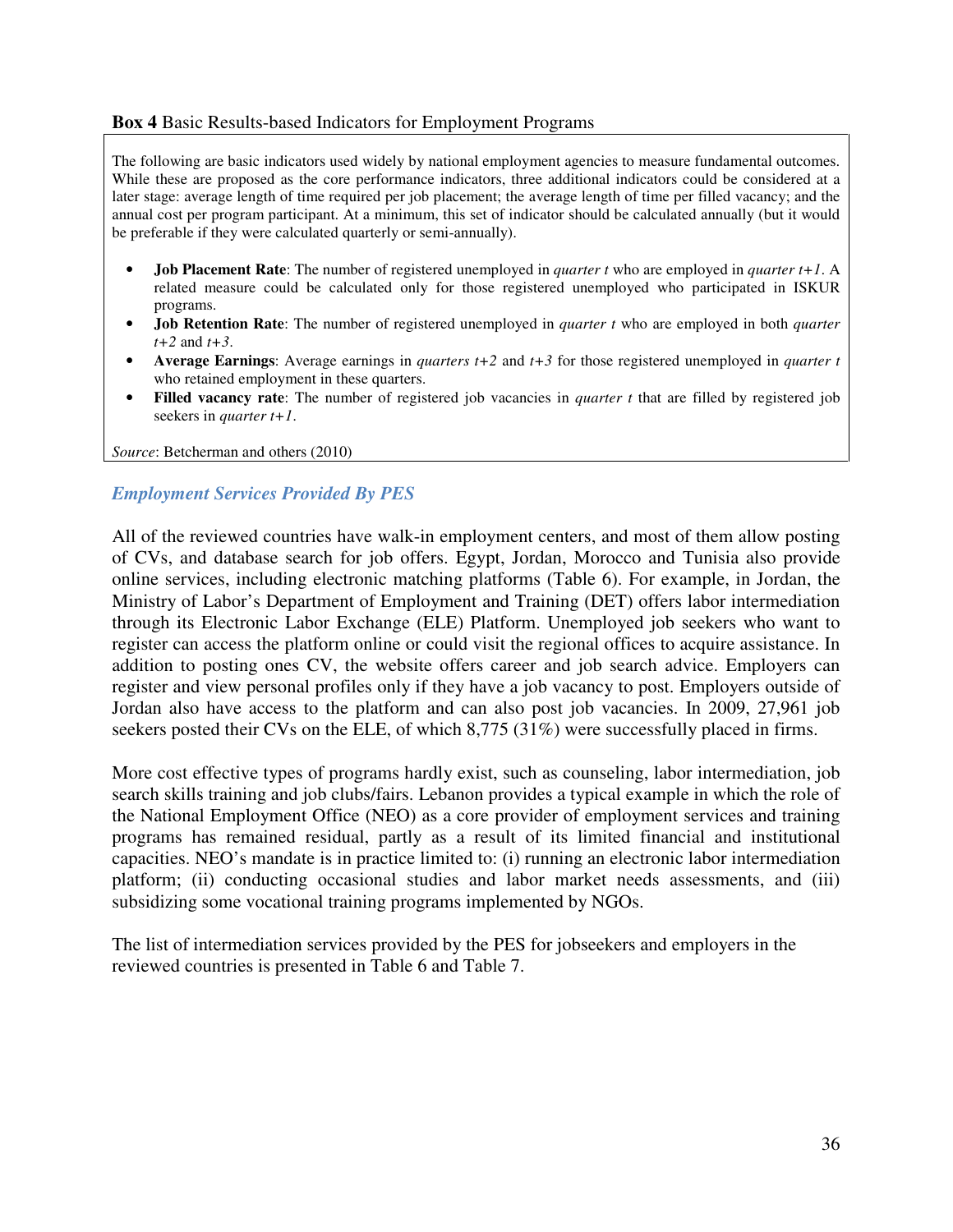|         | Walk-in centers | Database search<br>for job offers | Posting job<br>profile       | Posting of CVs           | <b>Alerts for</b><br>matching |  |  |
|---------|-----------------|-----------------------------------|------------------------------|--------------------------|-------------------------------|--|--|
| Egypt   | Yes             | Yes                               | $\overline{\phantom{a}}$     | <b>Yes</b>               | $\overline{\phantom{0}}$      |  |  |
| Jordan  | Yes             | Yes                               | Yes                          | Yes                      | Yes                           |  |  |
| Lebanon | Yes             | $\overline{\phantom{0}}$          | $\qquad \qquad \blacksquare$ | $\overline{\phantom{a}}$ | $\overline{\phantom{0}}$      |  |  |
| Morocco | Yes             | Yes                               | -                            | Yes                      | $\overline{\phantom{0}}$      |  |  |
| Syria   | Yes             | Yes                               | Yes                          | Yes                      | Yes                           |  |  |
| Tunisia | Yes             | Yes                               | Yes                          | Yes                      | $\overline{\phantom{0}}$      |  |  |

**Table 6** PES services for registered job seekers in selected MENA countries, 2009

*Source*: Authors' own elaboration based on MENA inventory of ALMPs, 2011.

|  |  |  |  | Table 7 PES services for unemployed and employers in selected MENA countries, 2009 |
|--|--|--|--|------------------------------------------------------------------------------------|
|--|--|--|--|------------------------------------------------------------------------------------|

|         | Firm interviews to assess<br>needs of labor market | <b>Electronic matching</b><br>platform | <b>Provide services on</b><br><b>Internet</b> |
|---------|----------------------------------------------------|----------------------------------------|-----------------------------------------------|
| Egypt   | Yes                                                | Yes                                    | <b>Yes</b>                                    |
| Jordan  |                                                    | Yes                                    | Yes                                           |
| Lebanon | Yes                                                |                                        | $\overline{\phantom{a}}$                      |
| Morocco | Yes                                                | Yes                                    | Yes                                           |
| Syria   | Yes                                                | $\overline{\phantom{a}}$               | $\overline{\phantom{0}}$                      |
| Tunisia | Yes                                                | Yes                                    | Yes                                           |

*Source*: Authors' own elaboration based on MENA inventory of ALMPs, 2011.

NEO in Lebanon lacks systematized and fully automated processes to fulfill its job-matching role efficiently. A major constraint lies in a not very functional electronic labor exchange platform and the reliance on the limited human resources of the Office to facilitate job matching between employers and jobseekers. NEO receives announcements of job vacancies from firms, and CVs from job seekers via fax, phone, emails or personal visits to its walk-in-center, and enters the requests into an electronic platform which, due to technical difficulties, is not available online. Thus, neither firms nor job seekers have access to the database, resulting in the NEO being solely responsible for matching vacancies with jobseekers, selecting jobseekers and forwarding their CVs to the firms. The lack of automated and systematized processes also results in unsystematic follow-up on the recruitment of jobseekers by prospective employers and the use of an unreliable paper record system for program monitoring. Moreover, the databases of the offices in Saida and Tripoli are not linked to the central office in Beirut.

In Egypt, beyond employment intermediation, labor offices do not provide other types of employment services such a counseling or life-skills training. Furthermore, there is not much interaction and information exchange between the various offices across regions/governorates, as each employment office in each governorate is working independently without communication with other offices. The implication is that employment seekers are not referred to potentially suitable jobs in other regions and/or governorates – leaving a large gap in the Egyptian employment matching apparatus.

Certain intermediation services are available to employers in most of the reviewed countries, such as posting of vacancies, database search for job profiles, pre-screening of job applicants and matchmaking (Table 8 ). In order to participate in labor intermediation programs, as the rule, employers have to register themselves at PES, for example, in connection with vacancies they have to report to the PES. Except Jordan, in other reviewed countries the PES also conduct interviews with firms assessing the needs of the labor market.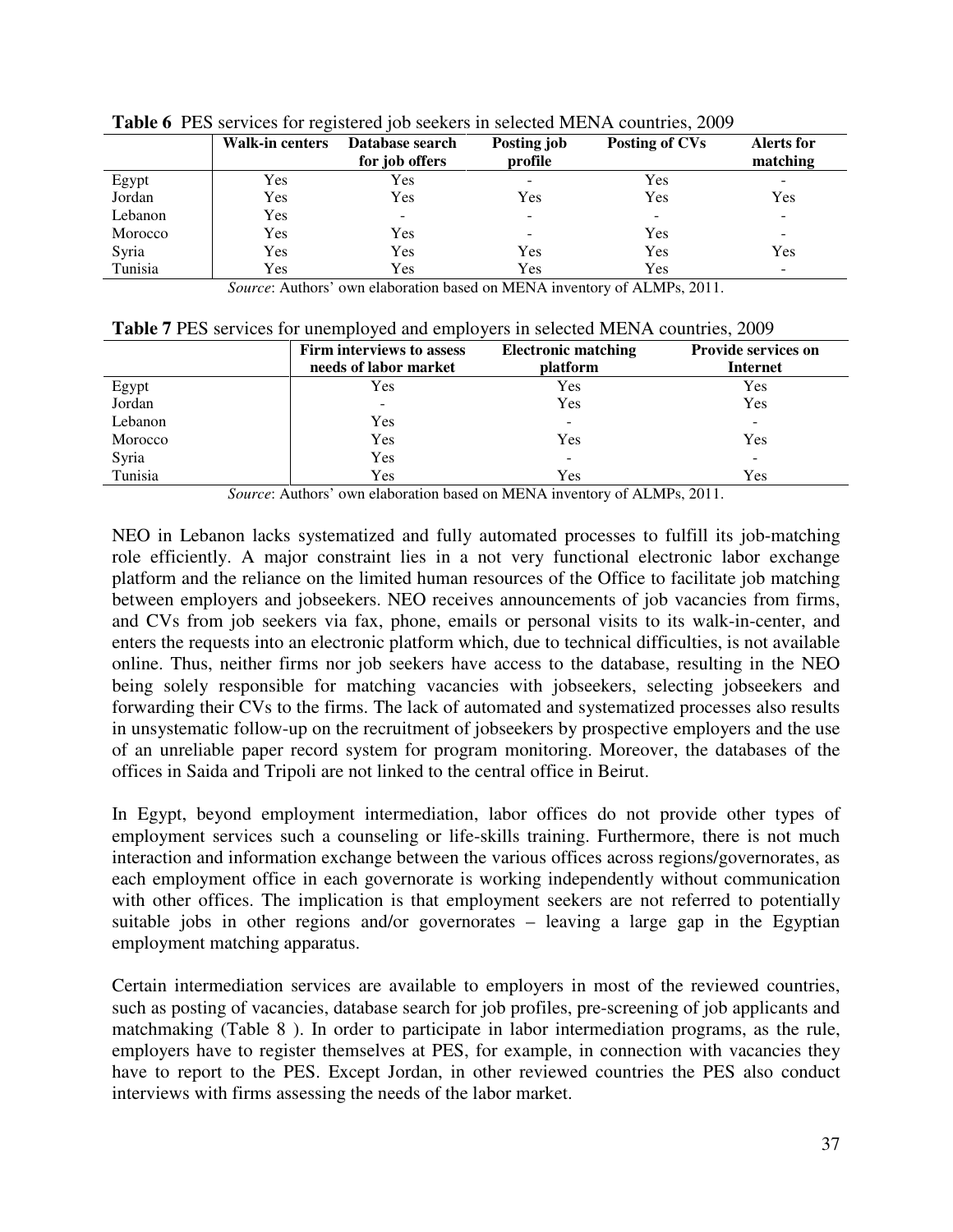| <b>TWOLF</b> OF LED SOLVIEWS PLOTIGUG TO UMPTO THE SUIDERG THEIR IT COMMITION $\equiv 0.07$ |                                  |                                                  |                    |                                       |                                                                  |                       |  |
|---------------------------------------------------------------------------------------------|----------------------------------|--------------------------------------------------|--------------------|---------------------------------------|------------------------------------------------------------------|-----------------------|--|
|                                                                                             | Posting of job<br>advertisements | <b>Database</b><br>search for<br>job<br>profiles | <b>Matchmaking</b> | Alert<br>functions<br>for<br>matching | <b>Automated</b><br>collection/<br>forwarding of<br>applications | $(Pre-)$<br>screening |  |
| Egypt                                                                                       | Yes                              | Yes                                              | Yes                | Yes                                   |                                                                  | Yes                   |  |
| Jordan                                                                                      | Yes                              | Yes                                              | Yes                | Yes                                   | Yes                                                              |                       |  |
| Lebanon                                                                                     | Yes                              | Yes                                              | Yes                | ٠                                     | $\overline{\phantom{a}}$                                         |                       |  |
| Morocco                                                                                     | Yes                              | Yes                                              | -                  | -                                     | $\overline{\phantom{0}}$                                         | Yes                   |  |
| Syria                                                                                       |                                  |                                                  |                    |                                       | -                                                                | Yes                   |  |
| Tunisia                                                                                     | Yes                              | Yes                                              | Yes                | $\overline{\phantom{0}}$              | Yes                                                              | Yes                   |  |

**Table 8** PES services provided to employers in selected MENA countries, 2009

*Source*: Authors' own elaboration based on MENA inventory of ALMPs, 2011.

In Syria, while job opportunities mainly occur within the private sector, the Central Nomination Unit is exclusively geared toward job intermediation and the recruitment of jobseekers in the public sector. Its main function is to manage the queue for public sector jobs: its operations are essentially that of a clearing house that receives job applications from all job seekers, screens and matches them with announced vacancies from Ministries and Government agencies, and forwards them to the concerned employment offices for referral.

In some MENA countries, such as Tunisia, employment services are a monopoly of the State, while other countries actively involve the private sector in provision of labor market services such as training, job brokerage, and other services, as an integral part of PES reform. Around the world the labor market has become so complex so no single service provider can possibly deliver the range of expertise required for the diverse groups of unemployed and employed jobseekers, inactive groups, and employers (Box 5). Involving the private sector allows for lower pressure on public budgets and provides a wider array of options for a diverse range of clients. In Jordan, the Ministry of Labor licenses private employment agencies, which in turn also get access to the Electronic Labor Exchange (ELE) Platform. According to the data collected in the inventory, there are 45 licensed private employment agencies in Jordan, and 54 private agencies in Egypt. Labor market programs are subcontracted to external providers also in Lebanon. In Syria, since 2010, the regulation of private providers of employment services has also become part of the mandate of MoSAL. Up until 2010, private employment agencies were considered illegal in Syria, with the exception of those recruiting foreign workers. The 2010 Labor Law reform legalized private employment agencies in Syria, allowing them to act as an intermediary between jobseekers and private businesses, and mandated MoSAL to license them and regulate their activities. Private providers of employment services are mandated to "implement the employment policy devised by the Ministry and its underlying principles". As such, they report to and coordinate their activities with MoSAL's local employment agency, including submitting a monthly statement listing the names of registered unemployed. It also includes providing details on the placement of jobseekers.

Nevertheless, in some countries in the region, provision of employment services continues to be a monopoly of the State. For instance, the Tunisian labor code (Articles 280 to 285) gives ANETI the monopoly in the provision of placement and intermediation services in Tunisia. Private providers of placement services (free or for pay) are forbidden by law. Currently, ANETI does not have the capacity alone to provide services to all registered unemployed. In 2009, an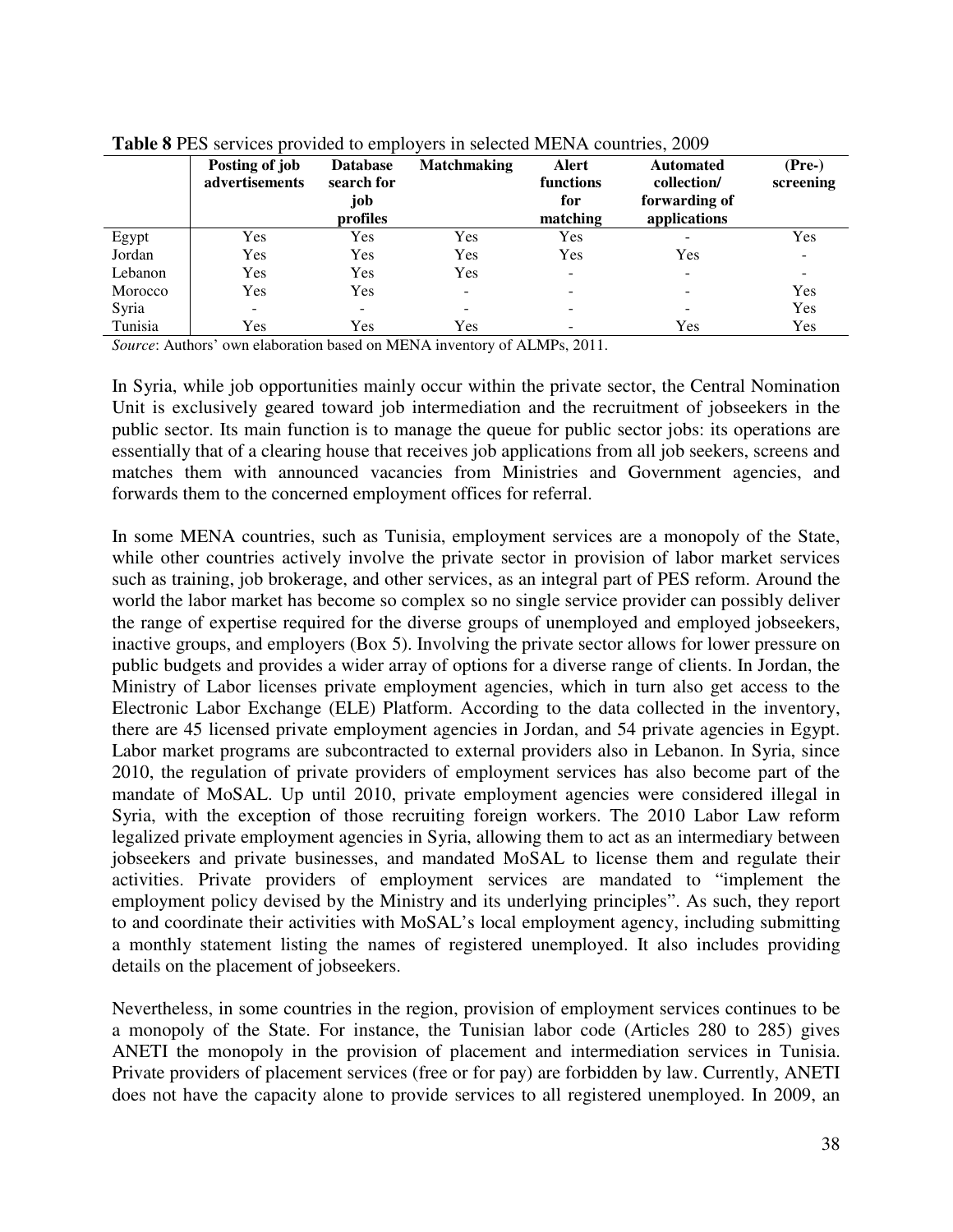ANETI counselor served on average 794 job-seekers, a figure that is significantly above international standards for middle-high income countries (e.g. 88 in Czech Republic, 97 in Slovenia, and 133 in Bulgaria) (Kuddo, 2012). The Jasmine Revolution exacerbated the problem, as hordes of unemployed youth registered in ANETI in order to receive unemployment assistance. This placed a significant and unexpected additional burden on ANETI's counselors, most of who became involved in the registration and payment of AMAL beneficiaries, hindering their capacity to provide employment services to the registered unemployed.<sup>9</sup>

#### **Box 5** Involvement of private sector in provision of services

Traditionally, PES had a near monopoly status in most countries, however PES increasingly need to cooperate with a plethora of institutions to deliver pro-active and preventive employment services, be it private employment agencies, training and education institutions, local authorities, employers' organizations, NGOs, etc. PES need to assume the role of manager of relations with various relevant institutions and external service providers. (EC 2009). This trend was recognized and further boosted by the private Employment Agency Convention adopted by the ILO in 1997 (Convention 181 supported by Recommendation 188) which encouraged "cooperation between the public employment service and private employment agencies in relation to the implementation of a national policy on organizing the labor market."

As an example, the Netherlands has implemented a full-scale tendering model, meaning that all target groups of job seekers are referred to external service providers and that the PES has stopped providing traditional employment services to the unemployed. Public authorities are instead used as gate-keepers in the quasi-market and to pay out social security benefits. Australia has been using outsourcing of services to private and NGO-type agencies since the 1990s. Under its Job Network, hundreds of licensed Job Placement Organizations in more than 2,700 locations across Australia offer placement services to the unemployed. Service contracts with private providers typically include a performance-based element with placement incentives for providers. The rationale is to cover a provider's base costs but provide an incentive for placement through an outcome-dependent bonus. For instance, the British Jobcentre Plus pays contractors on the basis of the sustainability of jobs and the ability of contractors. The payments to contractors are composed of a range of criteria, including: Job outcome (off-flow from benefit into employment); Sustainability of jobs (customer still being in work after 13/26 weeks). This "Work First Plus" model does not only focus on getting individuals off benefit into work but combines this with emphasis on ensuring that the individuals stay in the job and progress in the labor market. Based on policy reviews the model is expected to expand the sustainability payments beyond 13 weeks. (EC 2009). In 2003, the Australian government introduced the Active Participation Model (APM) for jobseekers, adopting a more intensive and individualized approach to placing jobseekers through Australia's Job Network service outsourcing system. Service providers are offered incentives through payment for placing jobseekers in work. Payments for the more difficult to place clients are higher than those for short-term unemployed clients. (Tergeist and Grubb 2006). Moreover, training contracts are usually competitive. PES typically contract for a selected number of training slots or days of training. The training contractor may provide additional counseling services. Usually the contractor is required to accept a negotiated placement of a portion of the trainees in jobs.

Source: Kuddo, 2012

 $\overline{a}$ 

 $9$  In light of the Jasmine Revolution, Tunisia's interim government launched the AMAL ("hope" in Arabic) program in February 2011. AMAL is a comprehensive youth employment program that seeks to provide unemployed university graduates with employment services for a maximum of 12 months.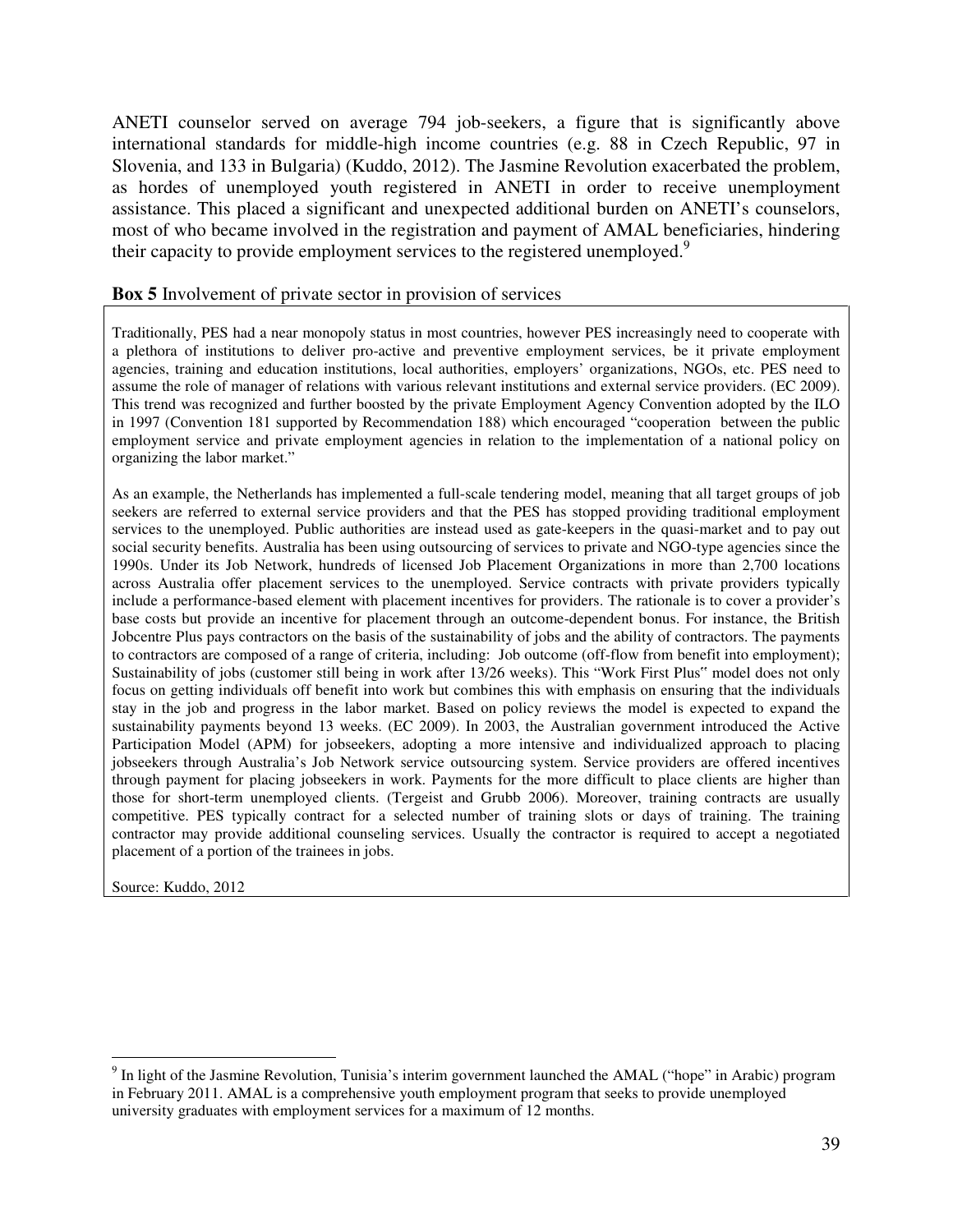#### *Vacancies and Job Placements*

In Egypt and Lebanon (Beirut only), the PES are quite active in registering job vacancies, and the ratio of registered job seekers per one vacancy is quite modest by international standards (Table 9). In Jordan and Morocco, the registered jobseekers-to-vacancy ratio, in turn, is relatively high. Nevertheless, job placement rates are not high enough to absorb the growing number of unemployed individuals. In 2010, staff the Tunisian PES (ANETI) were able to visit about 95 thousand enterprises, identify 176 thousand job offers (internships and permanent positions), and fill about 20% of these vacancies. Vacancies filled were entered in a database available to job-seekers.

| <b>Table 9</b> Job-seekers-to-vacancy ratio, and the number of job placements per 1,000 registered job |  |
|--------------------------------------------------------------------------------------------------------|--|
| seekers in selected MENA countries, 2009                                                               |  |

|          | Number of<br>registered job<br>seekers, 1000' | Number of<br>registered job<br>vacancies, 1000' | Ratio of job<br>seekers per one<br>registered<br>vacancy | Average<br><i>placements</i><br>per month,<br>1000' | <b>Job placements</b><br>per 1,000 job<br>seekers per<br>month |
|----------|-----------------------------------------------|-------------------------------------------------|----------------------------------------------------------|-----------------------------------------------------|----------------------------------------------------------------|
| Egypt    | 895.1                                         | 222.9                                           | 4.0                                                      | 40.1                                                | 45                                                             |
| Jordan   | 28.0                                          | 2.6                                             | 10.8                                                     | 0.7                                                 | 25                                                             |
| Lebanon* | 12.2                                          | 3.6                                             | 3.4                                                      |                                                     |                                                                |
| Morocco  | 517.0                                         | 27.7                                            | 18.7                                                     | 4.4                                                 | 9                                                              |
| Tunisia  | 105.4                                         |                                                 |                                                          | 1.6                                                 |                                                                |

*Source*: Authors' own elaboration based on MENA inventory of ALMPs, 2011. *Notes:* \*- Beirut only

Vacancies were generally filled by job seekers who directly contact the enterprise and subsequently inform ANETI of the match. Nevertheless, there is no systematic way to match the registered unemployed (about 600 thousand in year 2010) to available vacancies. This partly explains why about 80% of available vacancies are not filled. In Egypt, less than 5% of the registered jobseekers are employed every month, in Jordan less than three %, and in Morocco, about one %. Among the reviewed countries, in Egypt, employers are required by law to send detailed statements to MoMM of the employees they hire within thirty days of hiring (qualifications, age, nationalities, gender and salaries). The companies have to meet certain criteria regarding the work sites, salaries, and type of work in order to receive a license. For comparison, the ratio of registered job seekers per one vacancy was much worse in most of the emerging market economies in the ECA region including more than 100 job seekers per vacancy in Latvia in Albania, and 74 jobseekers in Turkey (Figure 13).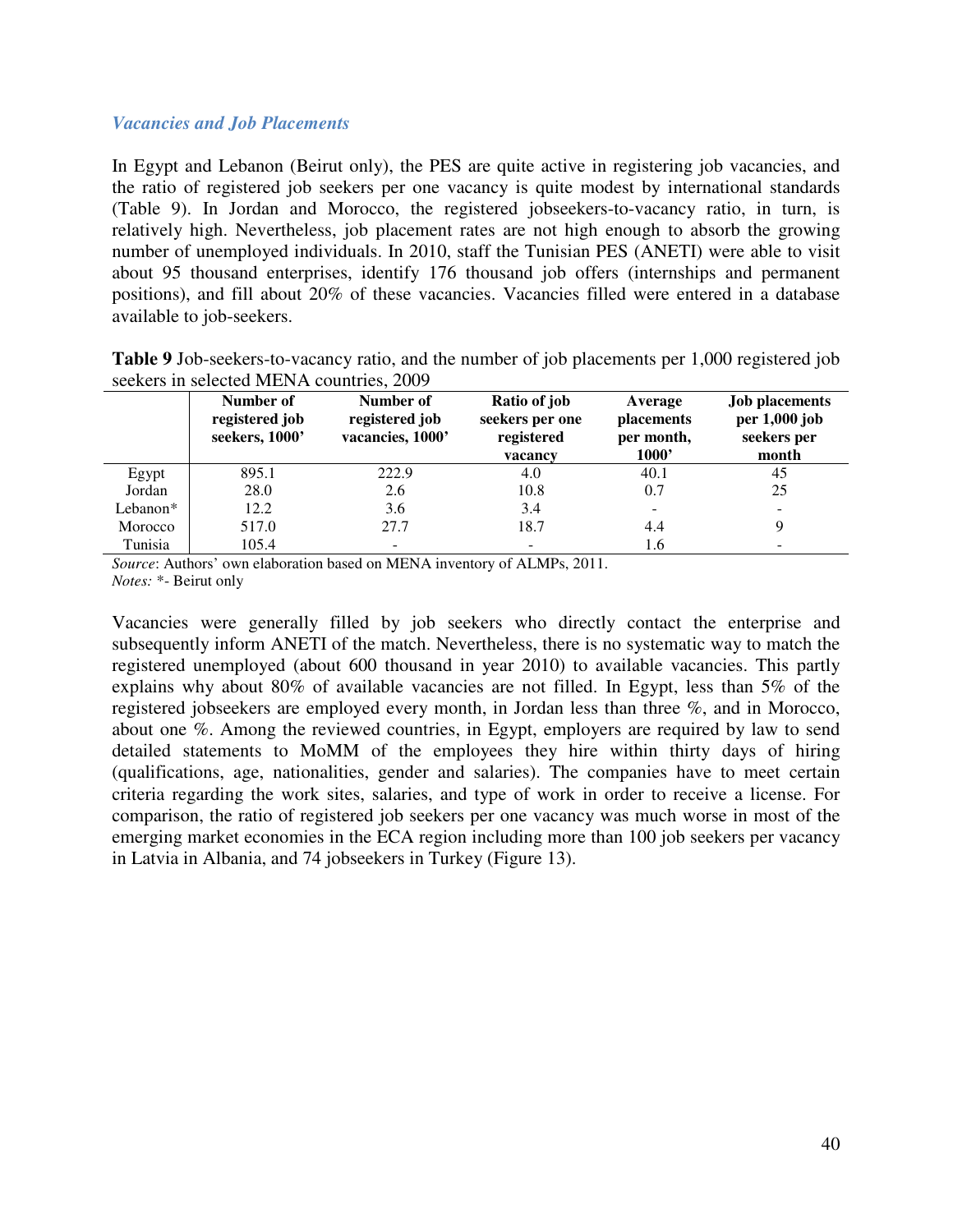

**Figure 13** Job seekers-to-vacancy ratio in selected ECA countries, end-2009

Source: Kuddo 2010

Currently the passive approach by many PES of waiting for the employers to post vacancies still predominates, with little effort put into marketing the service. Along with PES, employers use a variety of other recruitment channels such as advertising, applicant initiative, and references from existing employees, schools, and consultants. Even in high income countries, the majority of workers rely solely on personal and family connections as the main way to find suitable employers, and many job placements occur without an intermediation role of the PES. But the number of job seekers looking for a job through PES is especially low in many MENA countries. In Lebanon (0.3% of the workers) and Yemen (2.8% of the workers), only a fraction of all workers find a job through labor offices (public or private). In other countries, like Egypt and Iraq, between 30 to 50% of all workers find a job through intermediation services, highlighting the potential of labor intermediation to reduce frictional unemployment even in environments of generalized job scarcity (Figure 14).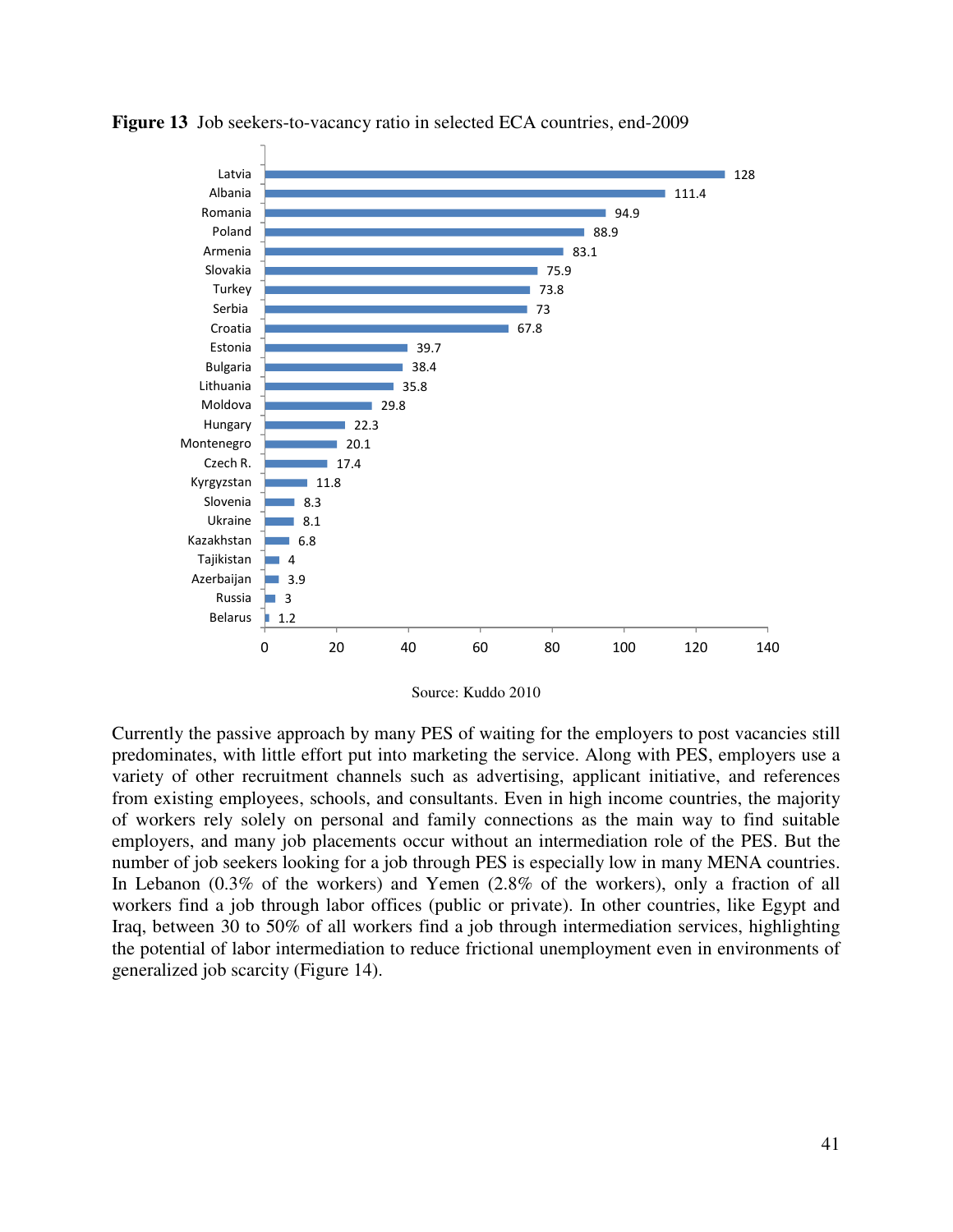

## **Figure 14** How do workers find jobs in the MENA region?

*Source*: Authors' own elaboration based on the MENA Inventory of ALMPs, 2011. *Notes*: Available years are Egypt, 2006; Iraq 2006/2007, Lebanon 2004, Yemen, 2005/2006.

# **CONCLUSIONS AND POLICY RECOMMENDATIONS**

In the reviewed MENA countries, large informal labor markets and weaker capacity to implement programs may limit what PES and measures can achieve in terms of creating formal employment. Nevertheless, assisting effective job search, facilitating access to advice, training and work for the unemployed and inactive people, is of crucial importance, especially in a period of economic and political reforms when people are at risk of losing touch with the labor market. Based on the PES survey data, some conclusions can be made and a simple policy framework is proposed.

Overall, the institutional capacity of PES is quite limited. In particular, in several countries in MENA region, the number of frontline counselors/advisers is totally inadequate for delivering ALMPs, specifically effective and personalized mediation services. While there might be limitations in hiring new staff, the efficiency and quality of service could be improved markedly by placing more PES staff on the front line dealing with clients. Erasing from the roster passive jobseekers (those actively not looking for a job) is also an important tool for improving staff caseload.

As a result in part of low capacity of PES, in many MENA countries, only a fraction of all workers find a job through labor offices (public or private). Job placement rates are not high enough to absorb the growing number of unemployed individuals.

Some groups of jobseekers are especially vulnerable in the labor market and need specialized services. However, survey data indicate that although high-skilled unemployed individuals in MENA (proxied by those who attained a tertiary education degree) account for 20 to 30% of the stock of unemployed, about half of programs delivered by PES in MENA target high skilled unemployed individuals, mainly youth.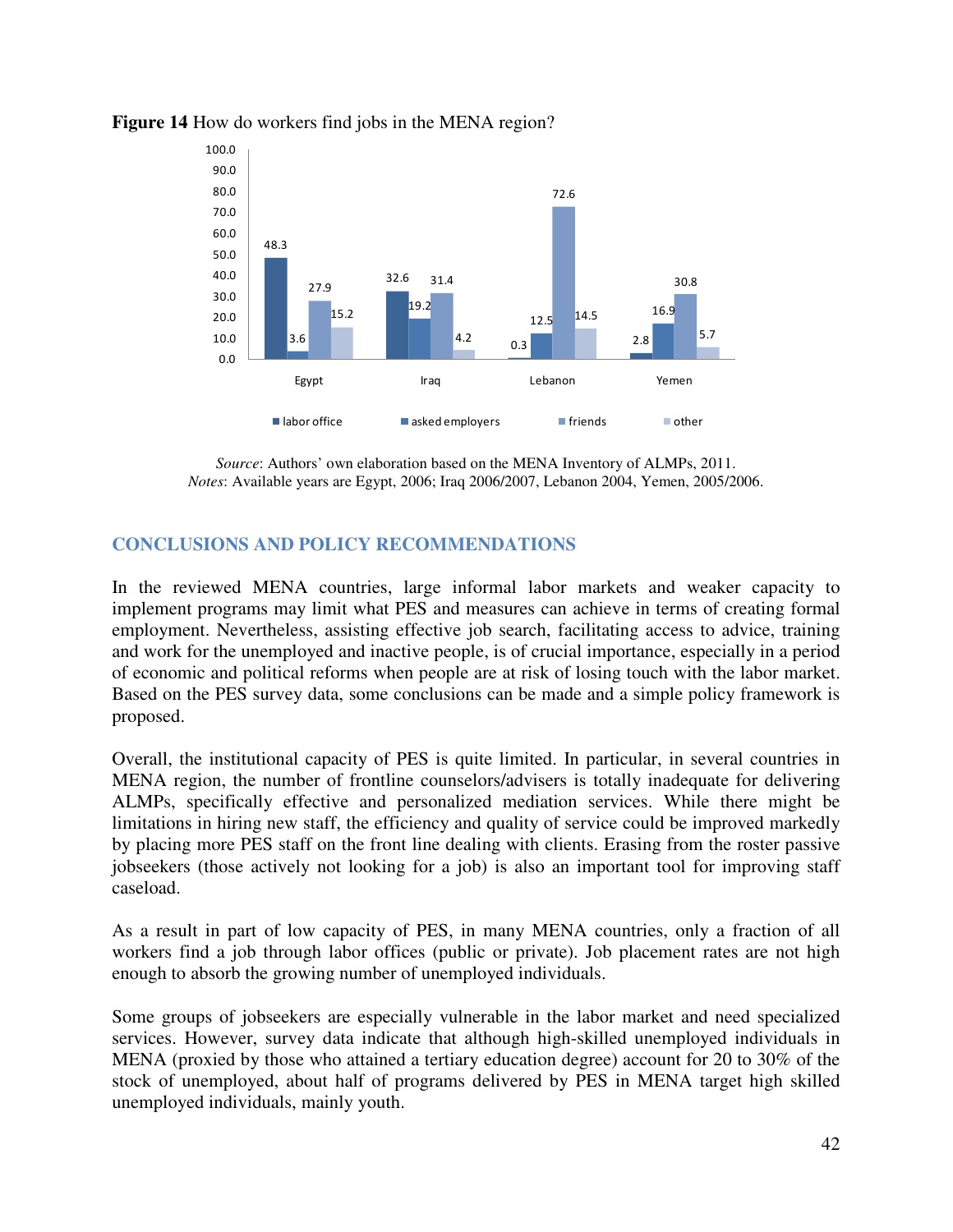ALMPs also tend to mainly help disadvantaged groups. For example, female participants and the less-educated tend to obtain higher gains from the programs than male participants and those with university degrees, respectively (Puerto 2007). Despite the fact that women in MENA have much higher unemployment rates than men, only 18% of the programs are designed to specifically target females. The PES should have tools (e.g., menu of services) and resources in hand to address specific needs of jobless females, long-term unemployed, less educated jobseekers and other disadvantaged groups.

This study proposes a simple policy framework to address the main challenges encountered in most countries in the region to improve the effectiveness of delivery and provision of employment services (Figure 15):



# **Figure 15** A simple Policy Framework for PES in MENA

*Source:* Authors' own elaboration

# *Develop Public Private Partnerships*

In industrial countries, there is an increasing reliance on private delivery of services (e.g., for training, employment services, and public works). Government's role in these situations has been to establish overall priorities, ensure quality, and provide financing, especially to address equity concerns. For MENA countries, closer partnership with private service providers, training and education institutions, employers and communities might also be a useful experience – in order to ensure that programs respond to market conditions. Various methods can be used to achieve this including extensive outreach by local office staff, job fairs, an aggressive marketing campaign, and regular labor demand surveys (World Bank 2010).

Moreover, most training programs reviewed in the inventory are conducted in-class only, with only a minor part of the programs providing on-the-job training. Recent evidence indicates that program designs that combine different training approaches have a higher probability of yielding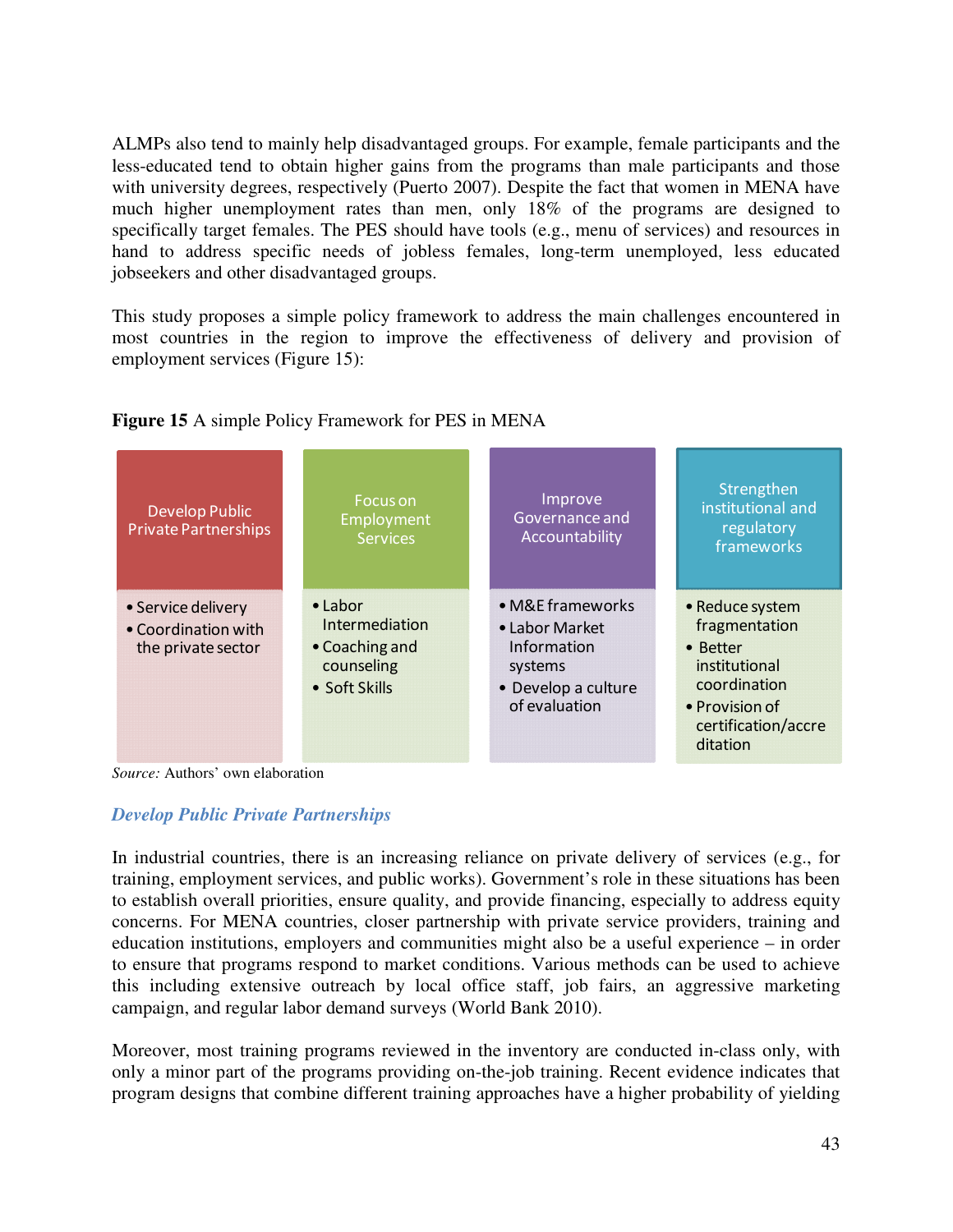positive labor market impacts on employments and/or earnings outcomes of trainees. In particular, compared to in-classroom training alone, the interaction of in-classroom and workplace training increases the likelihood of positive labor market impacts by 30 percentage points, and when combined with other services, the probability of a positive impact increases by 53 percentage points. $^{10}$ 

Public employment services in the region will need to develop partnerships with the private sector to (i) deliver training and employment services to the stock of unemployed (notably youth), (ii) promote beneficiary participation in internships and on-the-job training, and (iii) develop demand driven programs tailored to the needs of the private sector.

# *Focus on Employment Services*

 $\overline{a}$ 

Core employment services – job search assistance and counseling have been found to be the most cost-effective labor market measures for the general population of the unemployed. That is, they achieve similar results as other interventions, however at a significantly lower cost. However, contrary to international best-practices, MENA countries are moving away from less costly employment services and into more expensive training and employment incentives. In 2008, employment services constituted 35% of all interventions registered in the inventory, and in 2010, only 18% of all programs were employment services. More cost effective counseling and labor intermediation programs, such as job search skills training programs, career/job counseling, job clubs, job vacancy fairs, employer contact (intermediation) services, etc., in the region hardly exist.

Given the PES staff constraints of many countries, job counseling for jobseekers could be improved by focusing more on group-based activities, such as collective sessions on: (i) labor market information in which the unemployed learn about the local and regional labor market situation, including jobs offered and the qualifications needed to apply for them; (ii) job counseling in which the unemployed participants are counseled about the skills and qualifications they need to improve in order to increase their employability, and obtain information about education, training, and alternative job opportunities; and (iii) job search skill training programs that offer practical assistance to the unemployed in their efforts to find new employment, such as in drafting job applications and succeeding in job interviews

Service provision in the region should move away from costly interventions that are more cumbersome of scale-up (notably wage subsidies, vocational training, and entrepreneurship promotion) and into more cost-efficient interventions, such as labor market intermediation, provision of soft-skills training, and employment counseling services.

 $10$  The evidence is based on recent meta analysis of 345 studies of training programs from 90 countries around the world (Fares and Puerto 2008). Also in Argentina, Chile, Peru, and Uruguay the *Joven* training programs have been widely recognized as successful in reaching disadvantaged youth. Critical to their success is the nature of the training – from technical to life skills and from lectures to internships – and the sound support services and course certifications that foster continuing participation.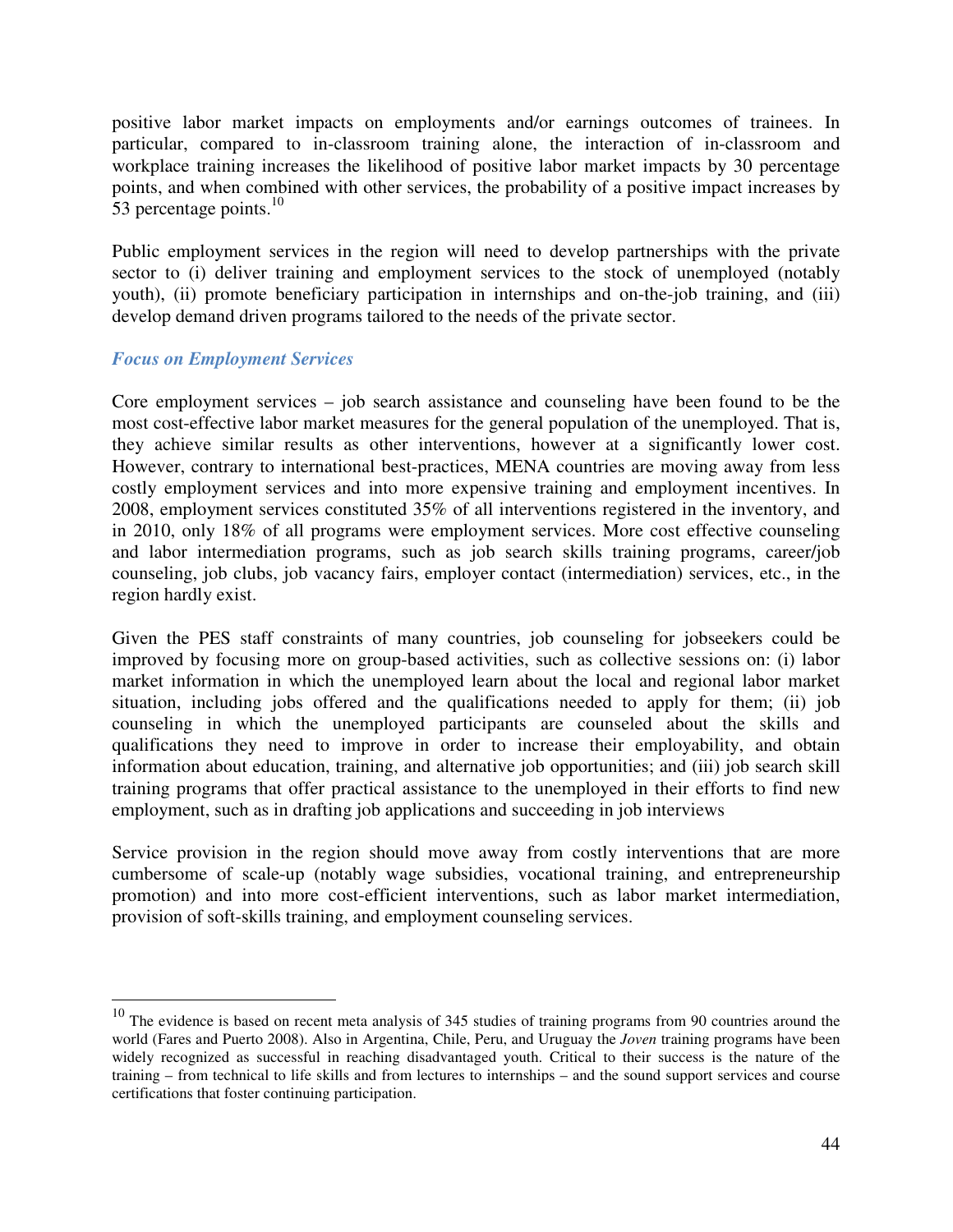In general, despite limitations associated with the large informal sector in the economy, it is vital for PES to register as many vacancies as possible. Experience from European Union member countries suggests a number of factors increase the quantity and quality of vacancy registrations. In addition to incentives for employers marketing and services to employers to increase vacancy notifications, the employment service can register vacancies advertised elsewhere. Also the employment service need not limit itself to longer-term jobs, and formal sector jobs. In many instances, temporary or part-time employment contracts can be regarded as an intermediate state between full employment and unemployment. Hence, repeated temporary placements often lead to the offer of a permanent job, and consequently it is in the interest of PES to handle also shortterm work.

One of the ways to combat human resource and budget constraints is also to move away from costly face-to-face interactions and towards the extension of self-service facilities for jobseekers and employers. Many countries have built up CV-data banks of jobseekers which can be assessed by employers electronically. Just as in the case of employers entering their vacancies, jobseekers can enter their CVs with the help of a placement officer or by themselves. They can enter this information from their own work station at home over the Internet or from stand-alone facilities in local labor offices or other public premises (World Bank 2008).

# *Improve governance and accountability*

Most programs included in the inventory have output based monitoring systems but lack resultsbased systems and/or rigorous program evaluations. The majority of all programs (93%) did not have any type of method/procedure to assess program cost-effectiveness and only a handful (15%) have conducted an impact evaluation. Most of the programs, however, provided some information on placement rates after program completion. Only three programs provided information on earnings after program completion, and only one country, Morocco, conducted impact evaluations - in 3 out of 4 programs- to assess the impact the programs had.

Most countries in the region need to develop clear framework (and allocate resources) to monitor and evaluate the efficiency and effectiveness of existing employment programs. This could be done, among others, by developing clear M&E legal frameworks, results-based (nor outputbased) labor market information systems, and by promoting a culture of program evaluation and auditing.

# *Strengthen institutional and regulatory frameworks*

While labor intermediation remains largely undeveloped, vocational training continues to be the main type of program provided by PES in MENA targeting mainly high-skilled unemployed youth. In 2010, out of the total inventory in selected countries, 30% were training programs. By international experience, training programs do have their limitations. First, they are relatively costly and thus participation would be limited. Second, their impact will be limited when job opportunities for trained workers are scarce. Finally, training programs are also associated with deadweight losses (i.e., some workers would have found jobs without the training). Also labor market related training organized or supported by the PES cannot substitute for general education and cannot make up for the failings of the educational system. Also, only 10% of all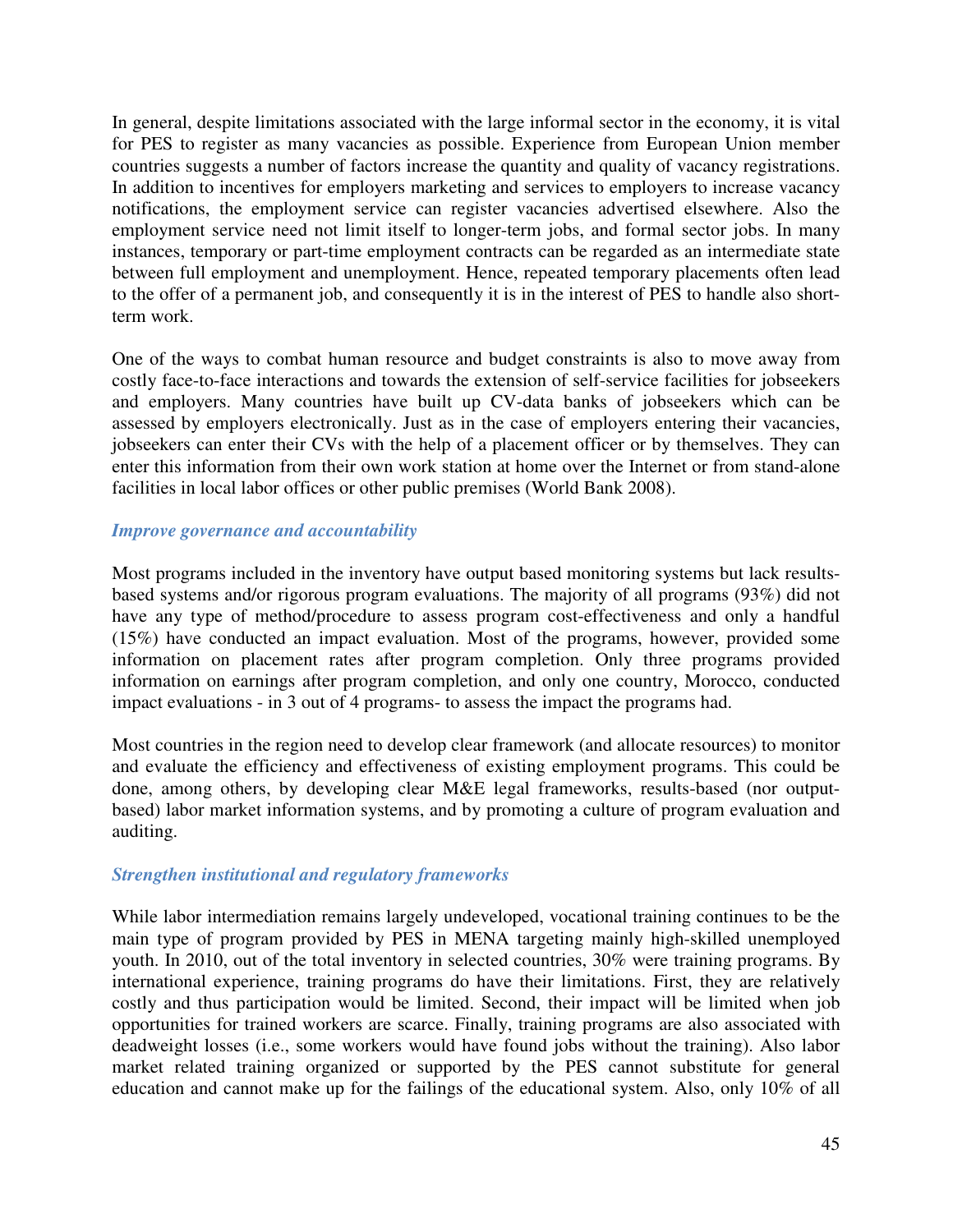training programs gave beneficiaries some type of "recognized" credential after program completion thus making trainees less attractive to potential employers. Active Labor Market programs (notably vocational training) should develop their capacity to signal their value added to the private sector. This could be achieved by developing better systems for program accreditation and certification. Developing regulatory frameworks and setting rules and standards for the provision of ALMPs, whether by public or private providers, would also improve the quality of ALMPs. ALMP provision in most countries lacks coherent nationwide regulations. For example, many countries in the region lack of a vocational qualification framework to set standards for the delivery of training programs with regards to curricula, skills acquisition and certification. Strengthened regulation would ensure better quality standards for the services provided to jobseekers. It would also, especially concerning training programs, provide clearer signals to employers on the skills and capacities of jobseekers.

Countries in the region need to improve institutional capacity to deliver employment services. This could be achieved by reducing system fragmentation. Many countries in the region have` parallel and, in some cases, redundant systems providing similar services; notably in the area of vocational training. Institutional coordination should be promoted across relevant agencies as well as between central and local agencies (as the needs of the unemployed vary across localities). Defining mechanisms for institutional coordination across all public agencies engaged in ALMP development and provision would ensure more integrated provision of services and help avoid duplication.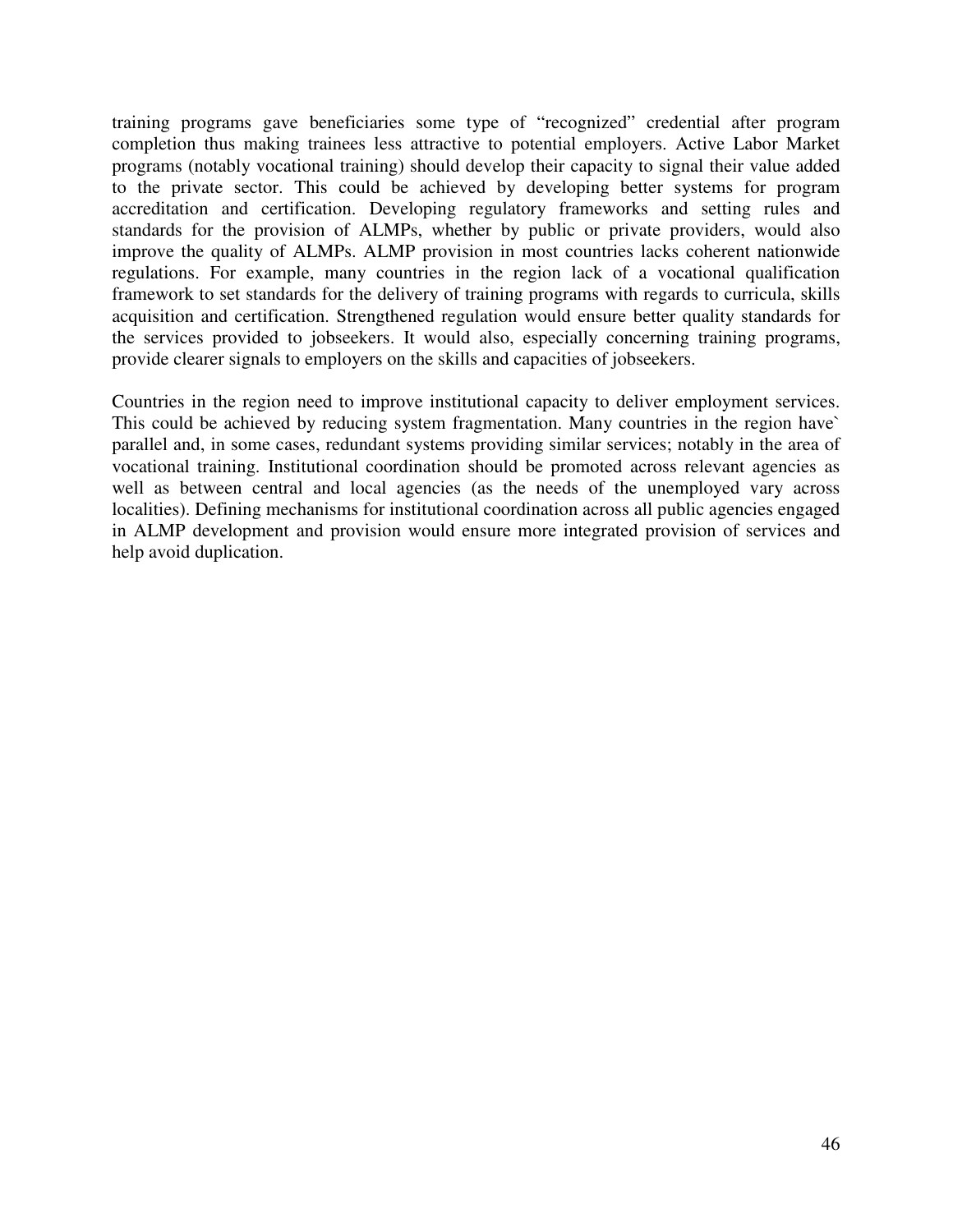#### **REFERENCES**

- Angel-Urdinola, D; A. Semlali, and S. Brodmann (2010). "Non Public Provision of ALMPs in AMCs: An Inventory of Youth Programs." SP Discussion Paper No. 1005. Washington, D.C., World Bank.
- Angel-Urdinola, D., and A. Kuddo (2010). "Key Characteristics of Employment Regulation in The Middle East and North Africa." Mimeo. Washington, D.C.: World Bank.
- Belghazi, Saad (2012). "Strategic Assessment of the National Employment Fund in Tunisia." Mimeo. Washington, D.C.: World Bank.
- Betcherman, G., K. Olivas and A. Dar (2004). "Impacts of Active Labor Market Programs: New Evidence from Evaluations with Particular Attention to Developing and Transition Countries." SP Discussion Paper No. 0402. Washington, D.C., World Bank.
- Betcherman, G., M. Godfrey, S. Puerto, F. Rother and A. Stavreska. (2007). A Review of Interventions to Support Young Workers: Findings of the Youth Employment Inventory. SP Discussion Paper No. 0713. World Bank. Washington DC.
- Betcherman, G., R. Gussing, P. Jones, R. Can, and J. Benus. (2010). "Policy Note on Turkey's Active Labor Market Programs." Mimeo. Washington, D.C.: World Bank.

Bredgaard, T and Larsen, F. (2008). "Flexicurity and older workers on the Danish labour market." In Krishna, S. (Eds.), *Flexicurity - Concepts and global perspectives*.India: Icfai University Press. 2008. 103-130.

- Calmfors, L. (1994). "Active Labor Market Policy and Unemployment A Framework for the Analysis of Crucial Design Features." OECD Economic Studies No. 22. Paris: OECD.
- Card, D., J. Kluve and A. Weber (2009). "Active Labor Market Policy Evaluations: A Meta-Analysis." IZA DP No. 4002. Bonn.
- European Commission (2006). "Labour market policy database. Methodology. Revision of June 2006." Luxembourg: Office for Official Publications of the European Communities.
- European Commission (2009). "The role of the Public Employment Services related to 'Flexicurity' in the European Labour Markets". VC/2007/0927. Final report. Authors: T. Andersen, M. E. Hansen, J. Moltesen, L. Feiler, R. Götz, T. Wilthagen, I. Borghouts, and A. Nunn. Brussels.
- Fares, J. and O. Puerto. (2008). "Towards Comprehensive Training." Mimeo. Washington, D.C.: World Bank.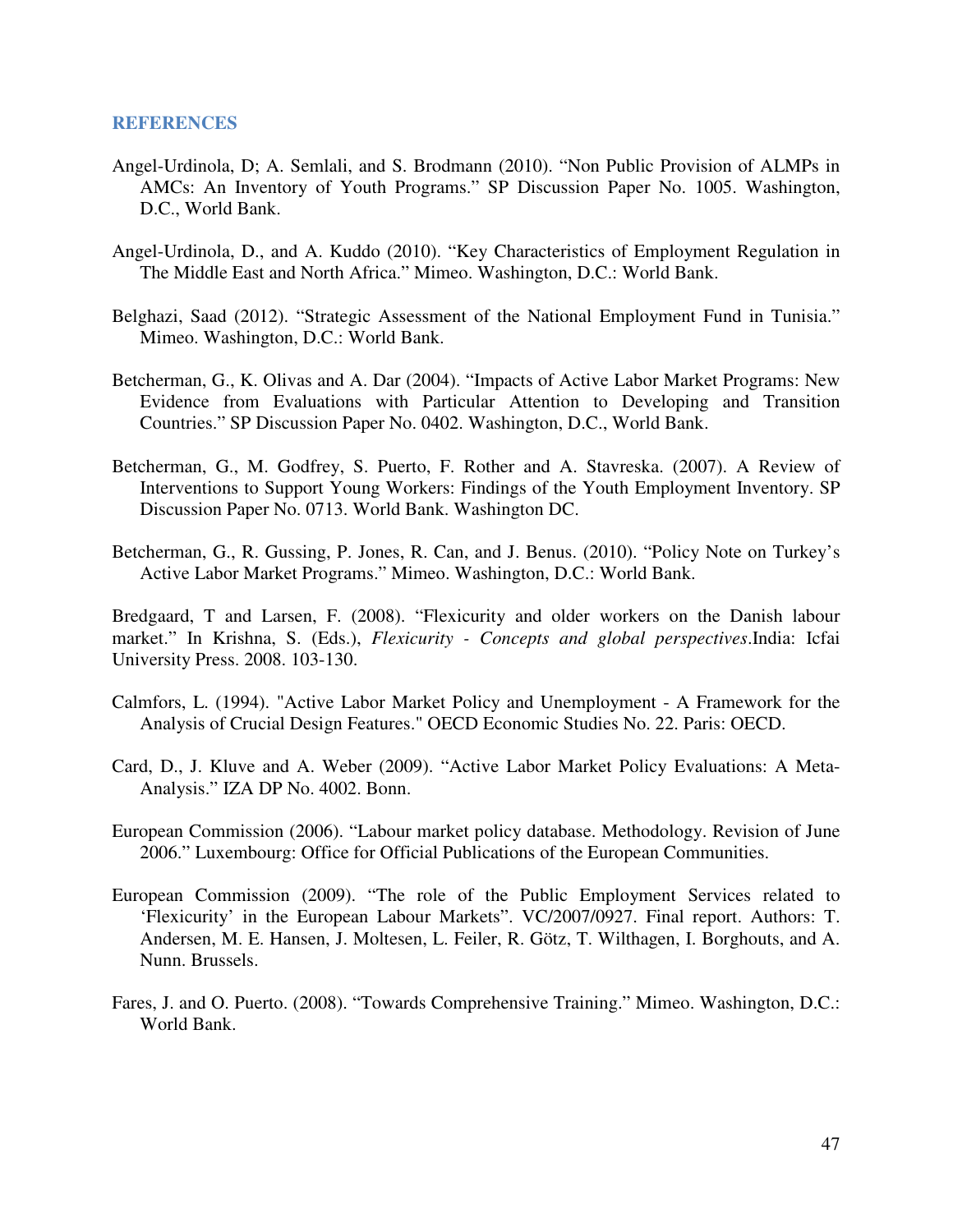- Gatti, R., Angel-Urdinola, D.F., Silva, J. and A. Bodor (2011). *Striving for Better Jobs. The Challenge of Informality in the Middle East and North Africa Region*. The World Bank. Washington, D.C.
- Graverson, B.K and J.C. Van Ours (2007). "How to Help Unemployed Find Jobs Quickly; Experimental Evidence from a Mandatory Activation Program." Centre for Economic Policy Research Discussion Paper 6057, London.
- Hägglund, P. (2009). "Effects of intensified employment service activities of the Swedish Public Employment Service – experiences from randomized experiments." Institute for Labour Market Policy Evaluation. Report no. 2009:15. Uppsala, Sweden.
- Kabbani, N. (2009). "Why Young Syrians Prefer Public Sector Jobs", *Middle East Youth Initiative Policy Outlook*. (2).
- Kluve, J. (2006). "The effectiveness of European active labor market policy." IZA Discussion Paper 2018. Bonn.
- Kluve, J., and C.M. Schmidt (2002). "Can training and employment subsidies combat European unemployment?" Economic Policy 17 (35) : 409-448.
- Kuddo, A. (2009). "Employment Services and Active Labor Market Programs in Eastern European and Central Asian Countries." SP Discussion Paper No. 0918. World Bank, Washington, D.C.
- Kuddo, A. (2010). "Labor Market Monitoring in Eastern Europe and Central Asia Countries: Recent Trends (Round Three)." Mimeo. Washington, D.C.: World Bank.
- Kuddo, A. (2011). "Public Employment Services, and provision of employment services: international best practices. A Policy Note." Mimeo. Washington, D.C.: World Bank.
- Kuddo, A. (2012). "Public Employment Services and Activation Policies." Mimeo. Washington, D.C.: World Bank.
- Lippoldt, D. and M. Brodsky (2004) "Public Provision of Employment Services in Selected OECD Countries: The Job Brokerage Function." In Balducchi, D. E., Eberts, R. W., and C. J. O'Leary (Eds.) *Labor Exchange Policy in the United States.* Kalamazoo , MI: W.E. Upjohn Institute. 211-248.
- Martín, I. (2009). "Labour Markets Performance and Migration Flows in Arab Mediterranean Countries. A Regional Perspective." In *Labour Markets Performance and Migration Flows in Arab Mediterranean Countries: Determinants and Effects*. European Economy. Occasional Papers no 60. Brussels.
- OECD (2000). "Labour Market Policies and the Public Employment Service: Proceedings of the Prague Conference, July 2000." Paris: OECD.